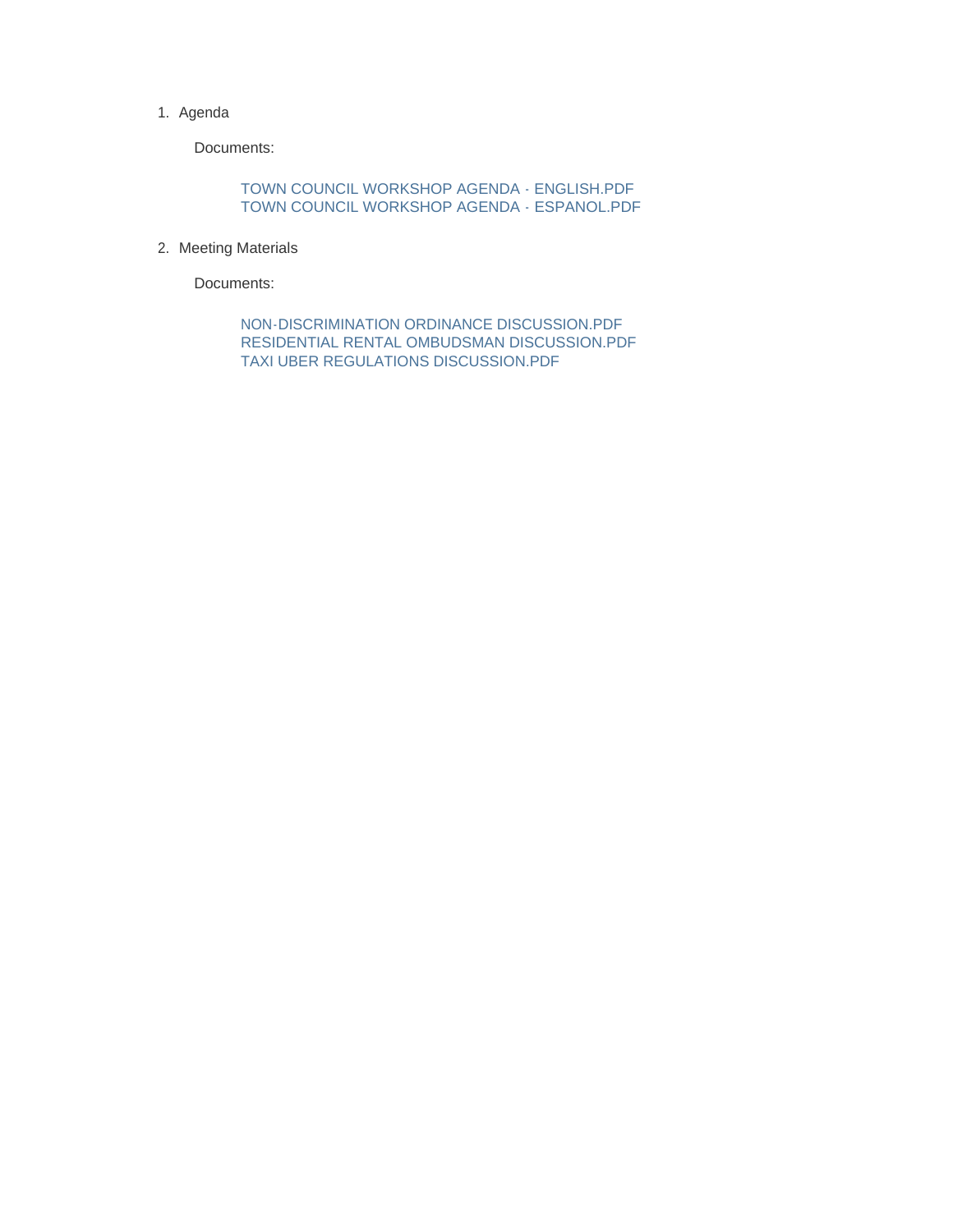# **Jackson Town Council WORKSHOP** Monday, March 19, 2018 3:00 PM Council Chambers

NOTICE: THE VIDEO AND AUDIO FOR THIS MEETING ARE STREAMED TO THE PUBLIC VIA THE INTERNET AND MOBILE DEVICES WITH VIEWS THAT ENCOMPASS ALL AREAS, PARTICIPANTS AND AUDIENCE MEMBERS

PLEASE SILENCE ALL ELECTRONIC DEVICES DURING THE MEETING

#### **I. CALL TO ORDER AND ROLL CALL**

- A. Brief Update on Charter/Spectrum
- **II. RESIDENTIAL RENTAL OMBUDSMAN DISCUSSION** (Audrey Cohen-Davis, 45 Minutes)
- **III. NON-DISCRIMINATION ORDINANCE DISCUSSION** (Audrey Cohen-Davis, 45 Minutes)
- **IV. TAXI/UBER REGULATIONS DISCUSSION** (Todd Smith, 15 Minutes)

#### **V. SET NEXT WORKSHOP AGENDA**

- A. 4/16 Reducing Plastic Bag Waste (Roxanne Robinson, 30 Minutes)
- B. 4/16 Sign Code (Audrey Cohen-Davis , 30 Minutes)
- C. 5/21 North King Traffic Study and Alternatives (Brian Lenz, 30 Minutes)
- D. 5/21 Town Square Pedestrian Zone Pilot Project (Larry Pardee, 30 Minutes)
- E. 5/21 Residential Rental Regulations (Audrey Cohen-Davis, 60 Minutes)
- F. 6/18 Downtown Core Pedestrian Signaling (Larry Pardee, 30 Minutes)
- G. 6/18 Snow King Lease Discussion (Bob McLaurin, 30 Minutes)

#### **VI. ADJOURN**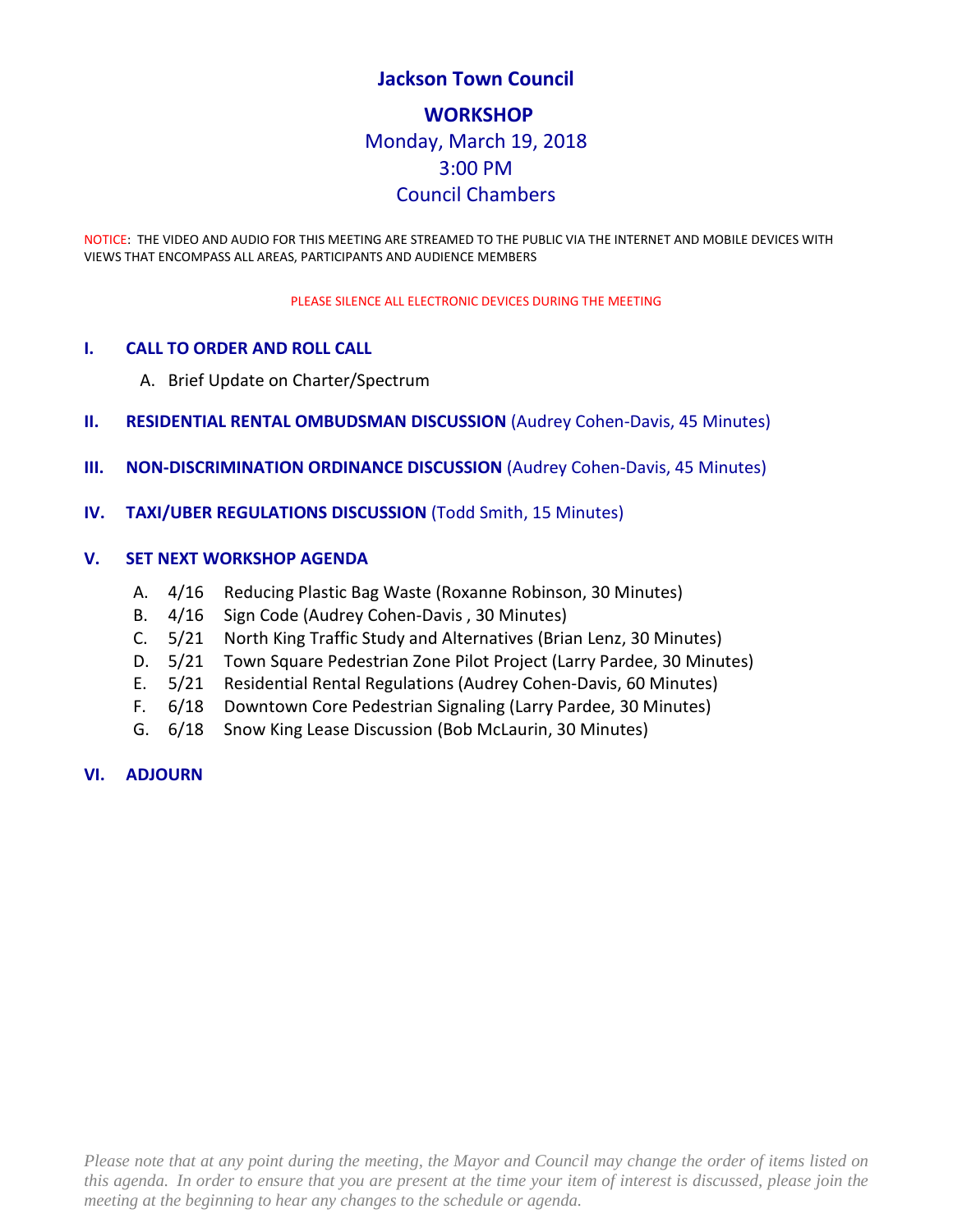#### **Concilio del Pueblo de Jackson**

#### **TALLER**

# LUNES, 19 de marzo del 2018 3:00 PM Cámaras del Ayuntamiento

AVISO: EL VIDEO Y AUDIO DE ESTA REUNIÓN SE TRANSMITEN AL PÚBLICO A TRAVÉS DE DISPOSITIVOS DE INTERNET Y MÓVILES CON OPINIONES QUE COMPRENDEN TODAS LAS ÁREAS, PARTICIPANTES Y MIEMBROS DE LA AUDIENCIA

POR FAVOR, SILENZAR TODOS LOS DISPOSITIVOS ELECTRÓNICOS DURANTE LA REUNIÓN

#### **I. LLAMADA DE ROLL Y ANUNCIOS**

- **II. DISCUSION DEL OMBUDSMAN DE ALQUILER RESIDENCIAL (Audrey Cohen-Davis, 45 Minutos)**
- **III. DISCUSION DEL LA ORDENANZA DE NO DISCRIMINACION** (Audrey Cohen-Davis, 45 Minutos)
- **IV. DISCUSION DE REGULACIONES DE TAXI Y UBER** (Todd Smith, 15 Minutos)

#### **V. PONER SIGENTE AGENDA DE TALLER**

- A. 4/16 Reduciendo gasto de bolsas plásticas ( Roxanne Robinson, 30 Minutos)
- B. 4/16 Código de letreros ( Audrey Cohen-Davis, 30 Minutos)
- C. 5/21 Estudio y alternativas de trafico sobre Norte King ( Brian Lenz, 30 Minutos)
- D. 5/21 Proyecto piloto zona de peatones en la plaza del pueblo ( Larry Pardee, 30 Minutos)
- E. 5/21 Regulación de alquiler residencial ( Audrey Cohen-Davis, 60 Minutos)
- F. 6/18 Centro central de señalización peatonal ( Larry Pardee, 30 Minutos)
- G. 6/18 Discusión del contrato de arrendamiento de Snow King (Bob McLaurin, 30 Minutos)

#### **VI. APLAZAR**

*Tenga en cuenta que en cualquier momento durante la reunión, el Alcalde y el Consejo pueden cambiar el orden de los elementos que figuran en esta agenda. Para asegurarse de que está presente en el momento en que se debate su tema de interés, únase a la reunión al principio para escuchar cualquier cambio en el programa o la agenda.*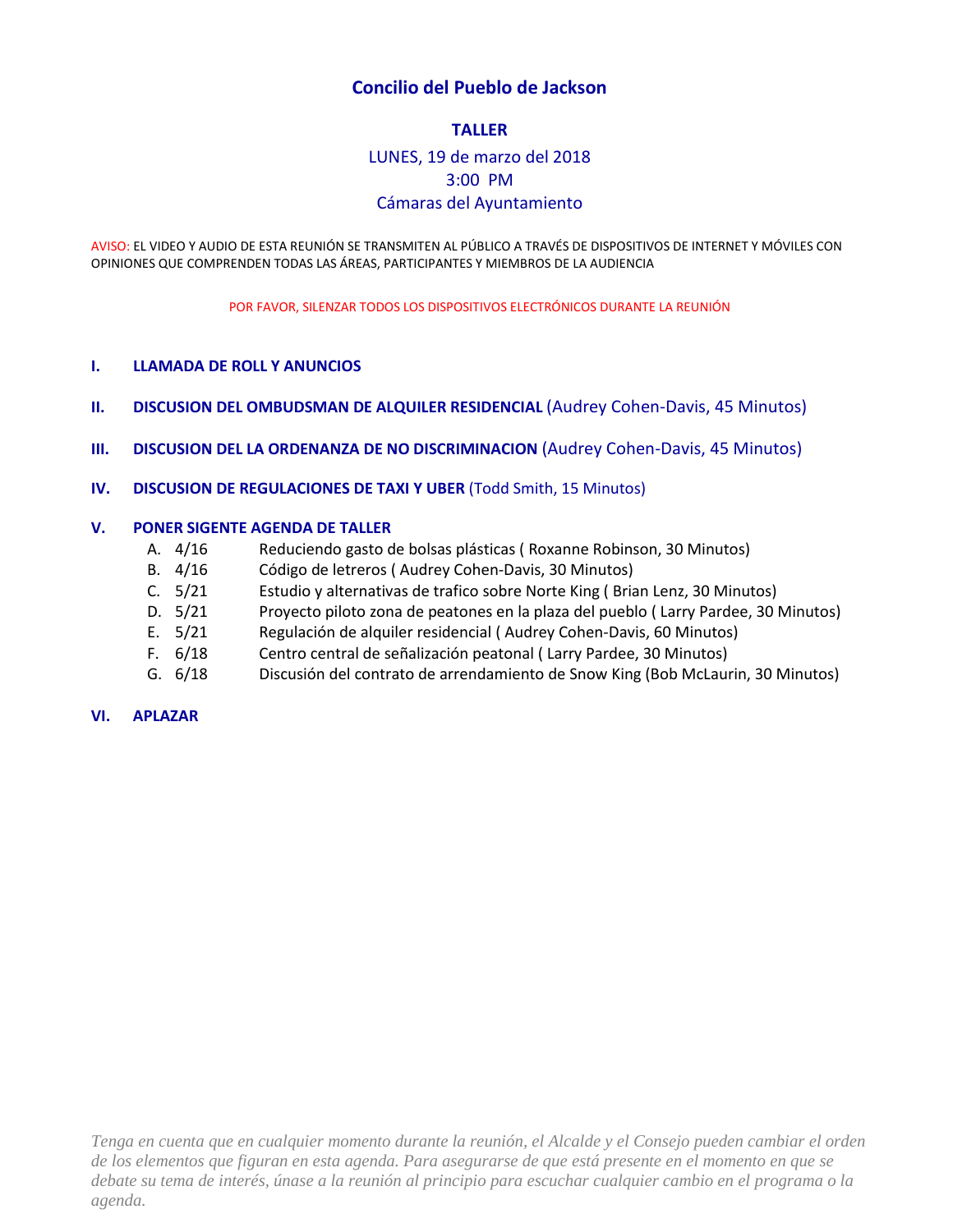

# **TOWN COUNCIL** WORKSHOP AGENDA DOCUMENTATION

# **PREPARATION DATE: March 14, 2018 SUBMITTING DEPARTMENT**: **Legal**

**MEETING DATE: March 19, 2018 DEPARTMENT DIRECTOR: Audrey Cohen-Davis, Town Atty PRESENTER: Audrey Cohen-Davis, Town Attorney; Lea Colasuonno, Assistant Town Attorney**

# **SUBJECT: Non-Discrimination Ordinance Discussion**

#### PURPOSE OF WORKSHOP ITEM

The purpose of this workshop item is to receive direction from the Town Council on moving forward with a non-discrimination ordinance related to sexual orientation and gender identity.

#### DESIRED OUTCOME

The desired outcome for this item is to receive Council direction on whether to move forward with a nondiscrimination ordinance.

#### BACKGROUND/ALTERNATIVES

On December 7, 2015, the Town Council approved Resolution 15-26 supporting non-discrimination in the Town of Jackson.

At the December 4, 2017 Town Council meeting, Mayor Muldoon asked Town Council if there was interest in directing Staff to draft a non-discrimination ordinance for review. A motion was made by Jim Stanford and seconded by Hailey Morton Levinson to direct staff to bring back at a future workshop a discussion for a nondiscrimination ordinance and to discuss any associated legal issues or constraints.

Staff's understanding of the Mayor's goals for such an ordinance is to prohibit discrimination in employment, places of public accommodation (restaurants, bars, other businesses, etc.), and housing, as well as providing a procedure for the investigation and enforcement of complaints and violations.

Issues the Mayor and Council may want to consider include:

- 1. Potential fiscal impacts of an ordinance, including the cost of implementing of this ordinance, legal challenges and the addition of Staff in order to enforce this law.
- 2. Adding this ordinance to Staff's workload at this time.
- 3. Potential legal challenges to an ordinance.
- 4. Potential Staff impacts in terms of resources, finances, and bandwidth with regard to investigating complaints and enforcing the law over the long-term (including impacts on the Administration Department, Municipal Court, Legal Department, and Human Resources).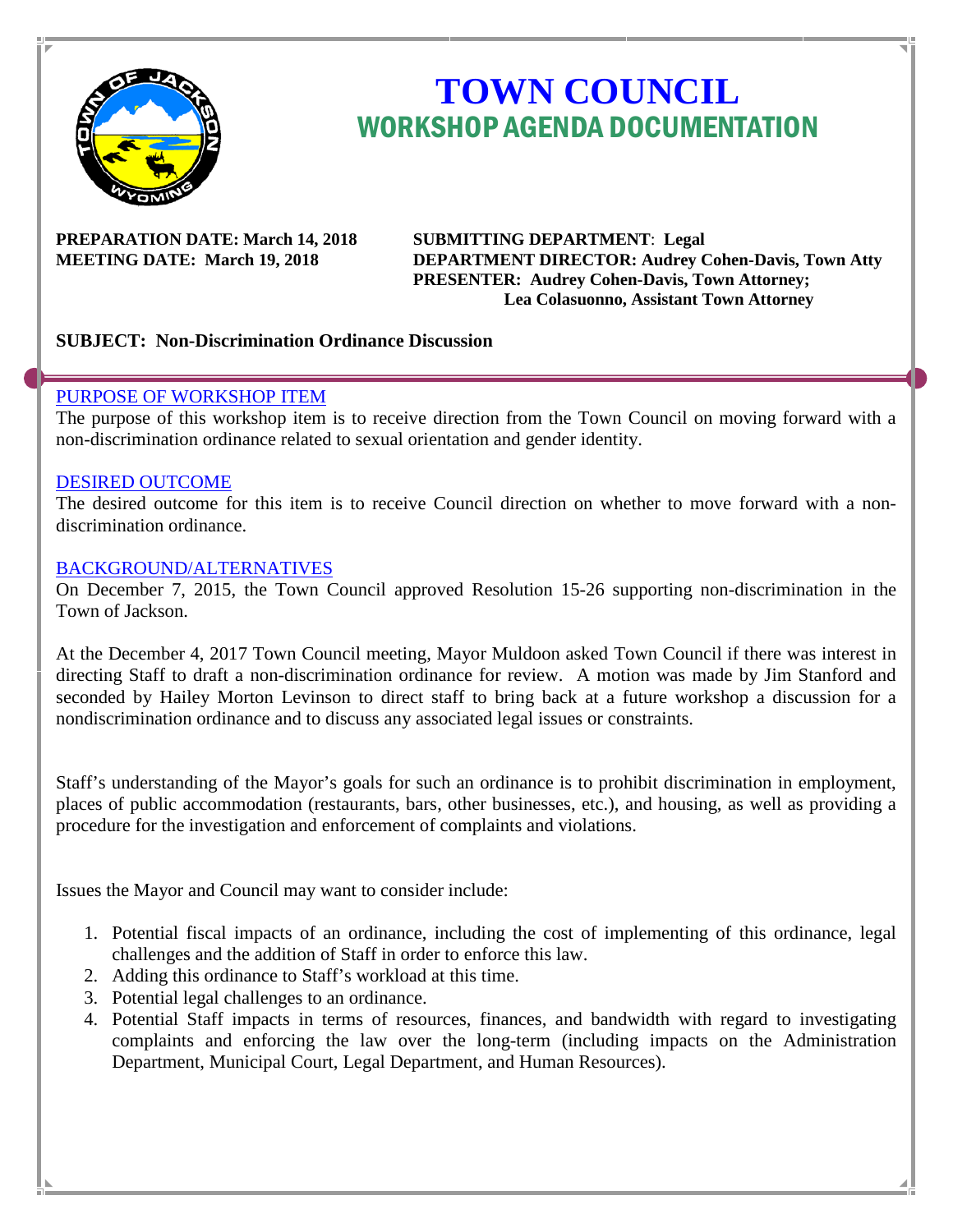Research indicates the following cities in Wyoming have taken the following actions (in descending chronological order):

- Casper Adopted a Non-Discrimination Resolution (February, 2018)
- Sheridan Adopted a Non-Discrimination Resolution (October, 2017)
- Cheyenne Adopted a Non-Discrimination Resolution (October, 2016)
- Gillette Adopted a Non-Discrimination Resolution (September, 2016)
- Jackson Adopted a Non-Discrimination Resolution (December, 2015)
- Laramie Enacted a Non-Discrimination Ordinance (May, 2015)

The Town Council has many options to consider for moving forward, several of those are listed below:

- 1. Direct the Town Attorney to draft a non-discrimination ordinance for first reading at a future Town Council meeting.
- 2. Continue Council discussion on this issue at the next available workshop prior to ordinance presentation.
- 3. Take no action, leaving the current Resolution 15-26 in place.
- 4. Other.

Staff makes no recommendation at this time.

# ALIGNMENT WITH COUNCIL'S STRATEGIC INTENT

Part of the mission of the Town of Jackson is to provide municipal services that support the community and enhance the quality of life for residents and guests. Providing equal access and protection for all is inherent in providing municipal services. The Town of Jackson has internal employment and personnel policies that include protections for sexual orientation and gender identity.

# STAKEHOLDER ANALYSIS

Should an ordinance be added to a future Town Council meeting for consideration, the stakeholder involved is the public at large. This includes a wide swath of the community, such as those protected by the ordinance, businesses required to evaluate their employment practices and/or procedures, those providing places of public accommodation and housing, houses of worship, Town Staff involved with researching, drafting, and enforcing the ordinance, and members of the larger Lesbian, Gay, Bisexual, Transgender (LGBT) community.

# FISCAL IMPACT

The fiscal impact of directing staff to prepare an ordinance could include the expenditure of already authorized professional services funds for outside legal counsel. The fiscal impact associated with adoption and codification of any non-discrimination ordinance includes the potential for challenges to the ordinance and costs associated with defending any challenge.

The fiscal impact of passage of this ordinance after third reading varies between \$250 and \$700 depending on the length of the ordinance. (Shorter ordinances average around \$350 and short franchise ordinances can reach \$700.)

# STAFF IMPACT

The staff impact of previously researching, and, if directed, to draft and enforce such an ordinance is significant. A preliminary review by the Legal Department reveals that even using another community's ordinance as a template would not alleviate the need to invest significant resources to develop a legally-sound ordinance for the Town.

Additional staff impacts would need to be addressed once the content of an ordinance is finalized. The ordinance may include a complaint process that impacts various departments including Administration (investigating and processing the complaint), Legal (prosecuting the complaint), Municipal Court (adjudicating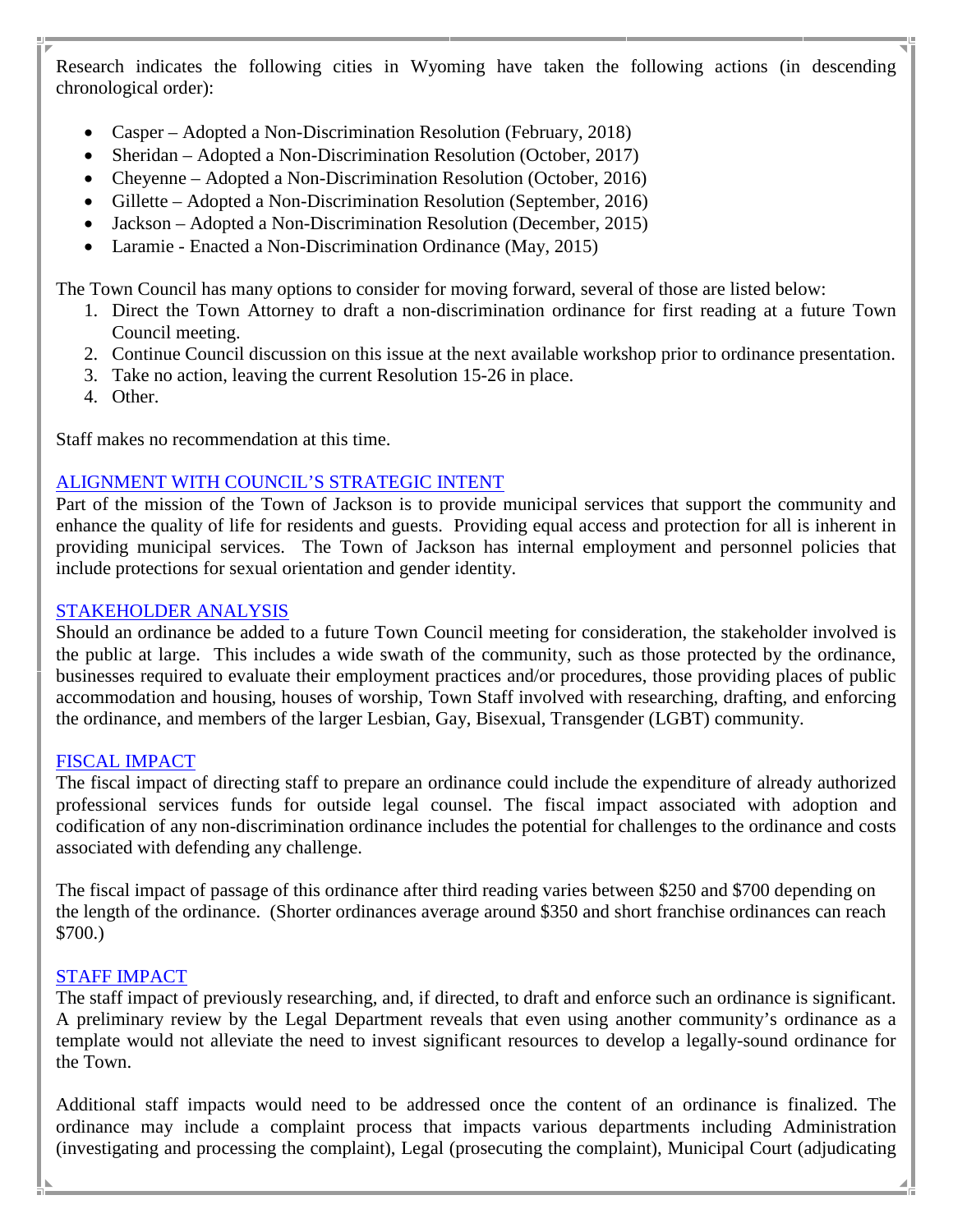the complaint), Finance (addressing issues associated with the business license for the business in question), Police (investigation and citations).

The staff impact of passage of this ordinance after third reading is notable in the Town Clerk's office and involves preparing the ordinance for advertising and sending to the newspaper, updating the Jackson Municipal Code online and in hard copy for those receiving hard copy versions of the code. The ordinance is also printed and signed and placed in the permanent record storage book in the vault and indexed and posted on the website. The ordinance is also prepared and sent to the newspaper for advertising.

Should an ordinance be passed and then challenged, this would also involve significant time on the part of the Legal Department, the Town Clerk Department, and other Town departments in terms of defense, document production, etc.

#### LEGAL ISSUES

Currently, the State of Wyoming has not promulgated legislation creating a protected class for sexual orientation and/or gender identity. As noted above, should the Town Council direct staff to prepare an ordinance, significant legal issues would need to be researched, addressed and presented to the Town Council in order to provide an ordinance that meets its goals but at the same time is defensible.

# **ATTACHMENTS**

None at this time.

#### RECOMMENDATION

While staff makes no recommendation on whether the Town Council should or should not proceed with a nondiscrimination ordinance, should the Town Council choose to move forward, staff recommends the Town Council direct the Town Attorney to prepare a draft non-discrimination ordinance with options for language and present the results of such research at a workshop to 1) determine the policy goals and considerations of the Council and 2) provide a legally-sound framework for Council's initial review.

#### SUGGESTED MOTION

I move to direct the Town Attorney to prepare a non-discrimination ordinance and present the results of such research at the \_\_\_\_\_\_\_\_\_\_\_, 2018 workshop.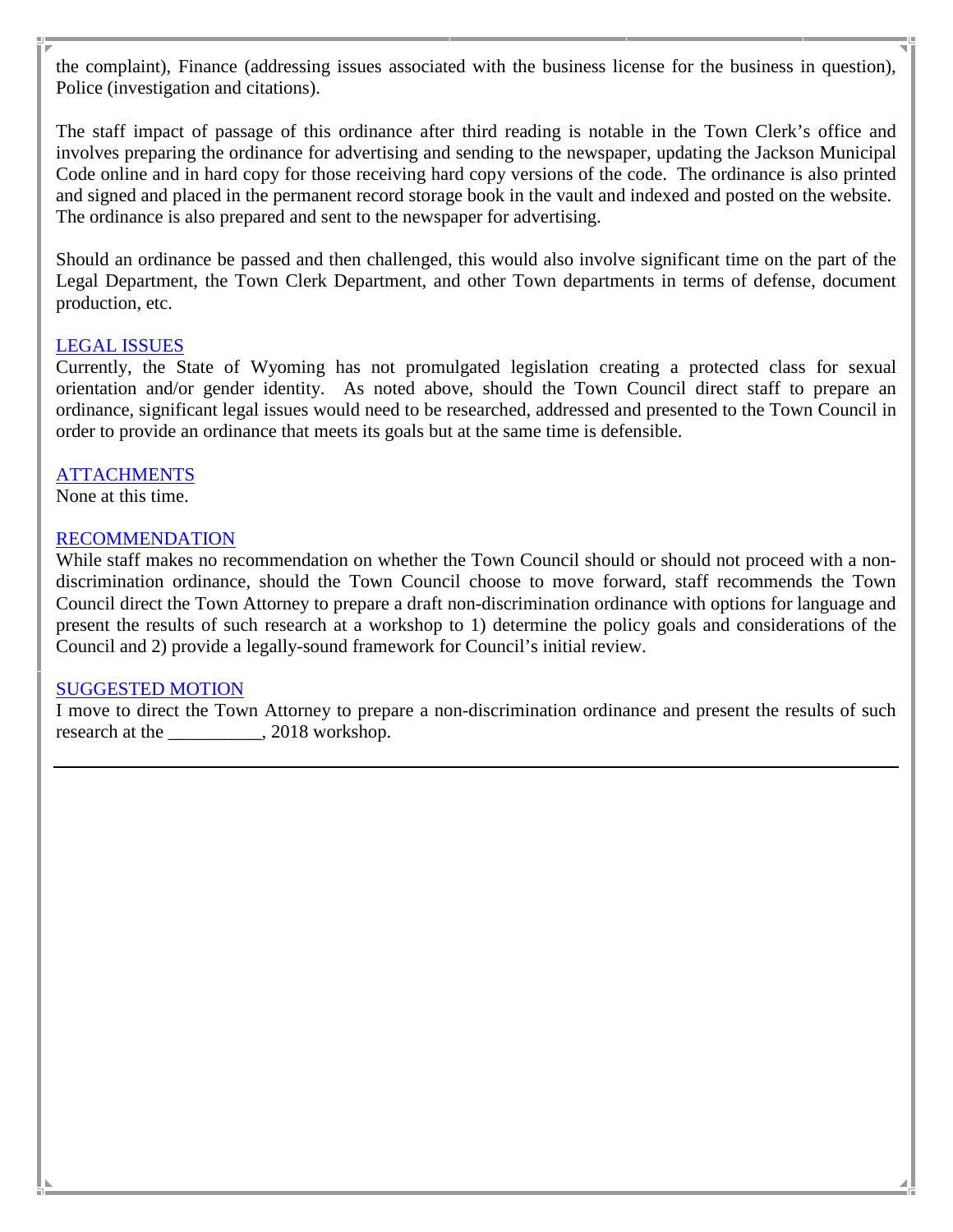#### Dear Town Council:

Please support a non-discrimination ordinance for the Town of Jackson because I believe it is the Wyoming Way. How could we condone discrimination in our community?

thank you, Alexander Muromcew Jackson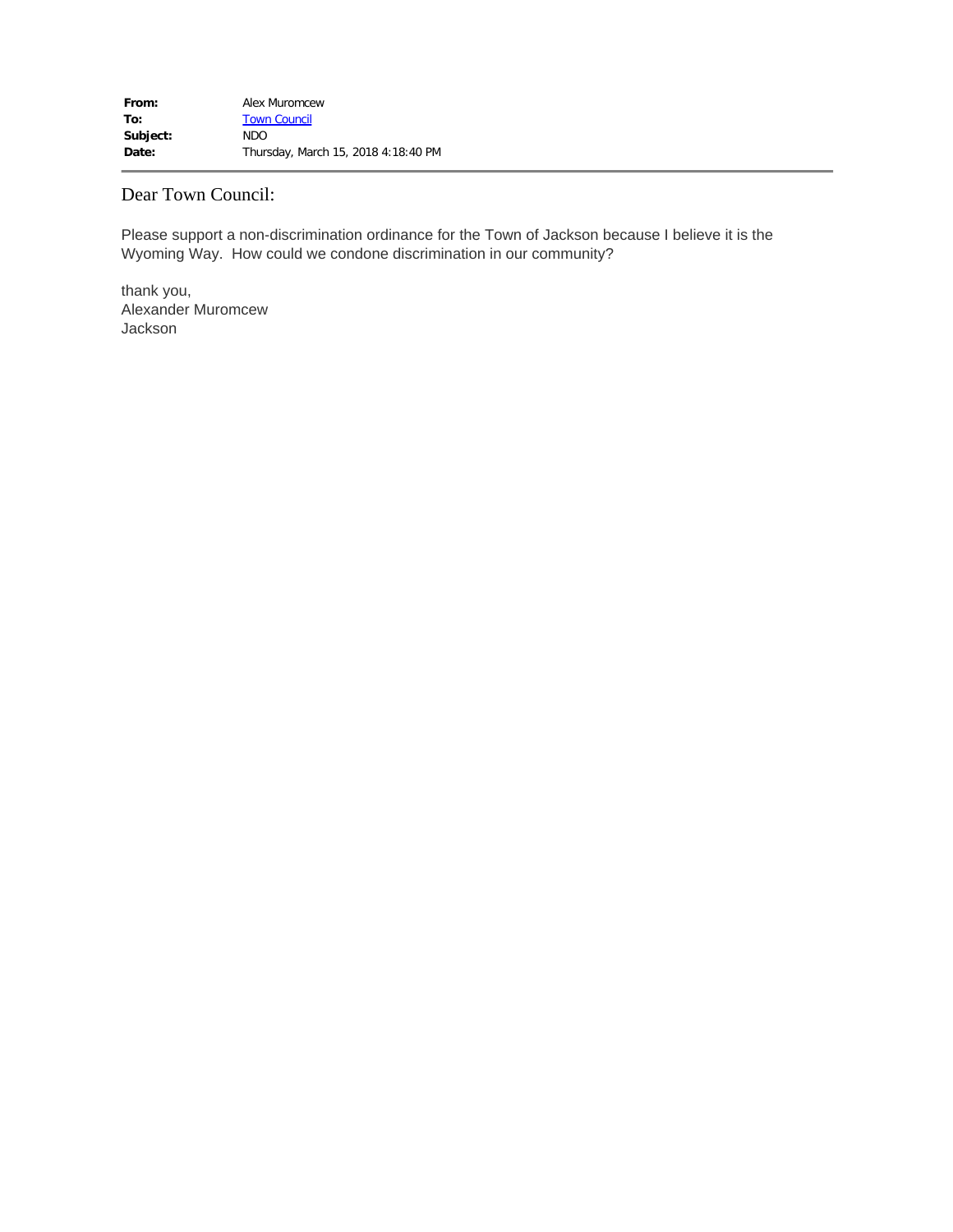To whom it may concern,

I support a non-discrimination ordinance for the Town of Jackson because we are the equality state – not to mention this world doesn't need more segregation and judgement.

Thank you, Alison Price – Resident of Jackson, WY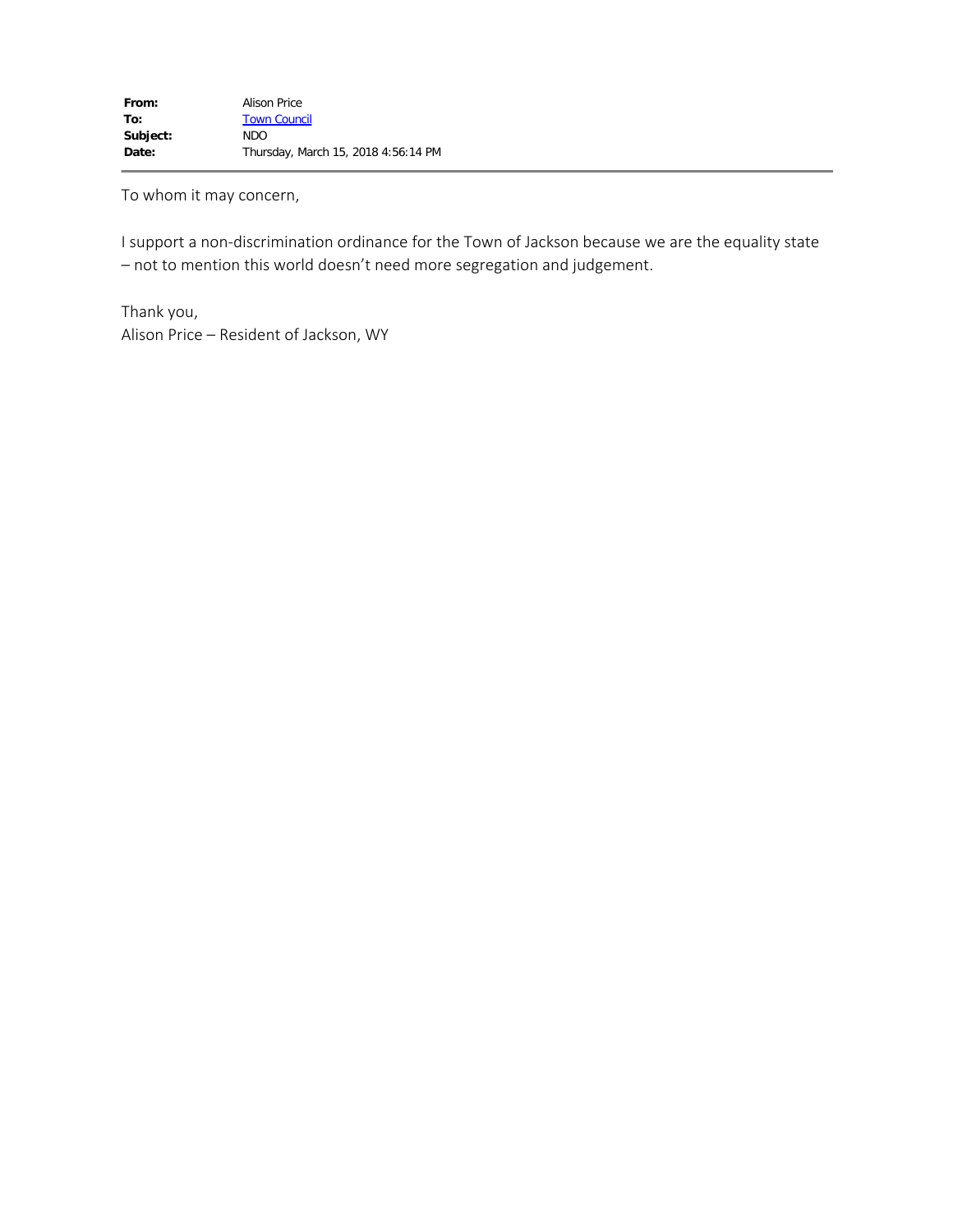| From:    | Bob Skaggs, LPC                    |
|----------|------------------------------------|
| To:      | <b>Town Council</b>                |
| Subject: | NDO for TO.                        |
| Date:    | Saturday, March 3, 2018 6:39:06 PM |

Mayor Muldoon and Councilors:

I support a non-discrimination ordinance for the town of Jackson because I worked in the field of mental health for 30 years and saw the effects of discrimination on clients with mental illness. They range from bullying in schools, to workplace and family conflicts, to suicide.

Thanks to you all for being willing to consider this important step. Sincerely,

Bob Skaggs, LPC (retired)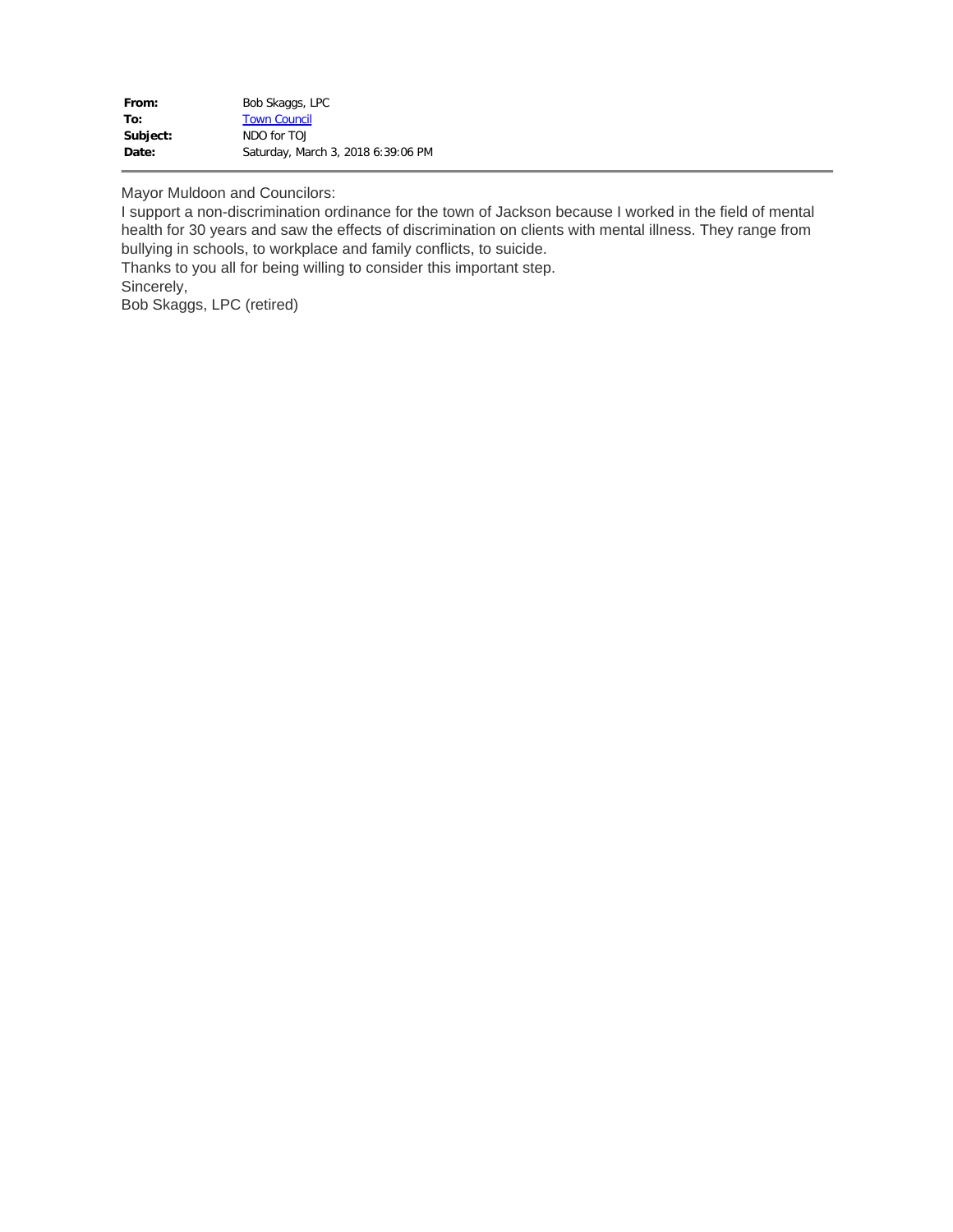| From:    | Caitlin Shea                                |
|----------|---------------------------------------------|
| To:      | <b>Town Council</b>                         |
| Subject: | Support of the Non-discrimination ordinance |
| Date:    | Thursday, March 15, 2018 4:47:30 PM         |

Hello Town Council and Mayor Muldoon,

I am emailing to voice my support of a non-discrimination ordinance in Jackson. Our town and community can seem so inclusive and welcoming to most of us, but it is so important to look beyond that and see that not everyone feels as welcome and free from judgment here. This is an opportunity to improve comfort and quality of life for many people in our community and in this way strengthen our community.

Thank you, Caitlin Shea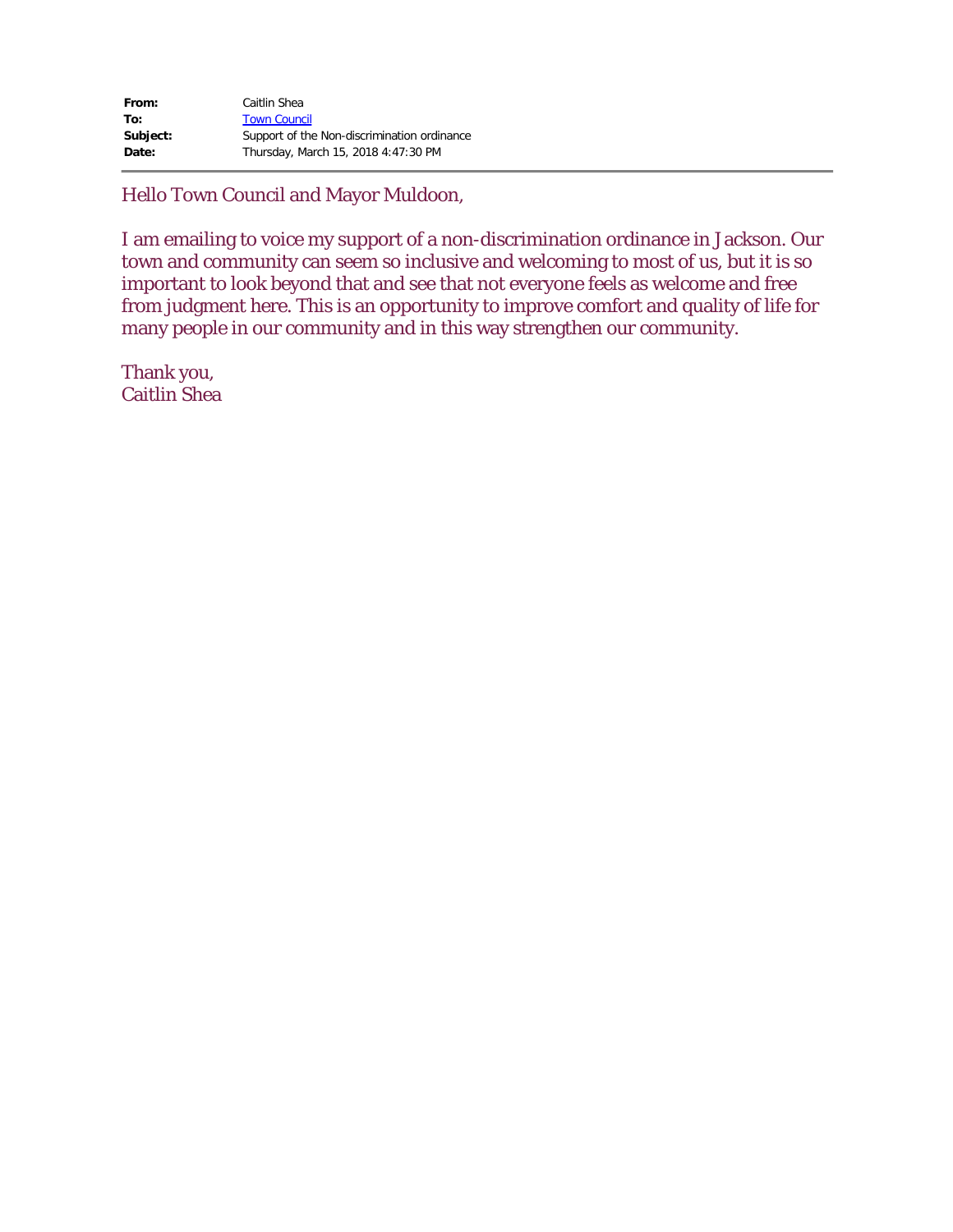I support the town adopting a strong and clear Non-Discrimination Ordinance and ask you to direct the County Attorney to draft the Ordinance and present it to the Town Counsel for a first reading.

Thank you, Chuck Harris Karen Jerger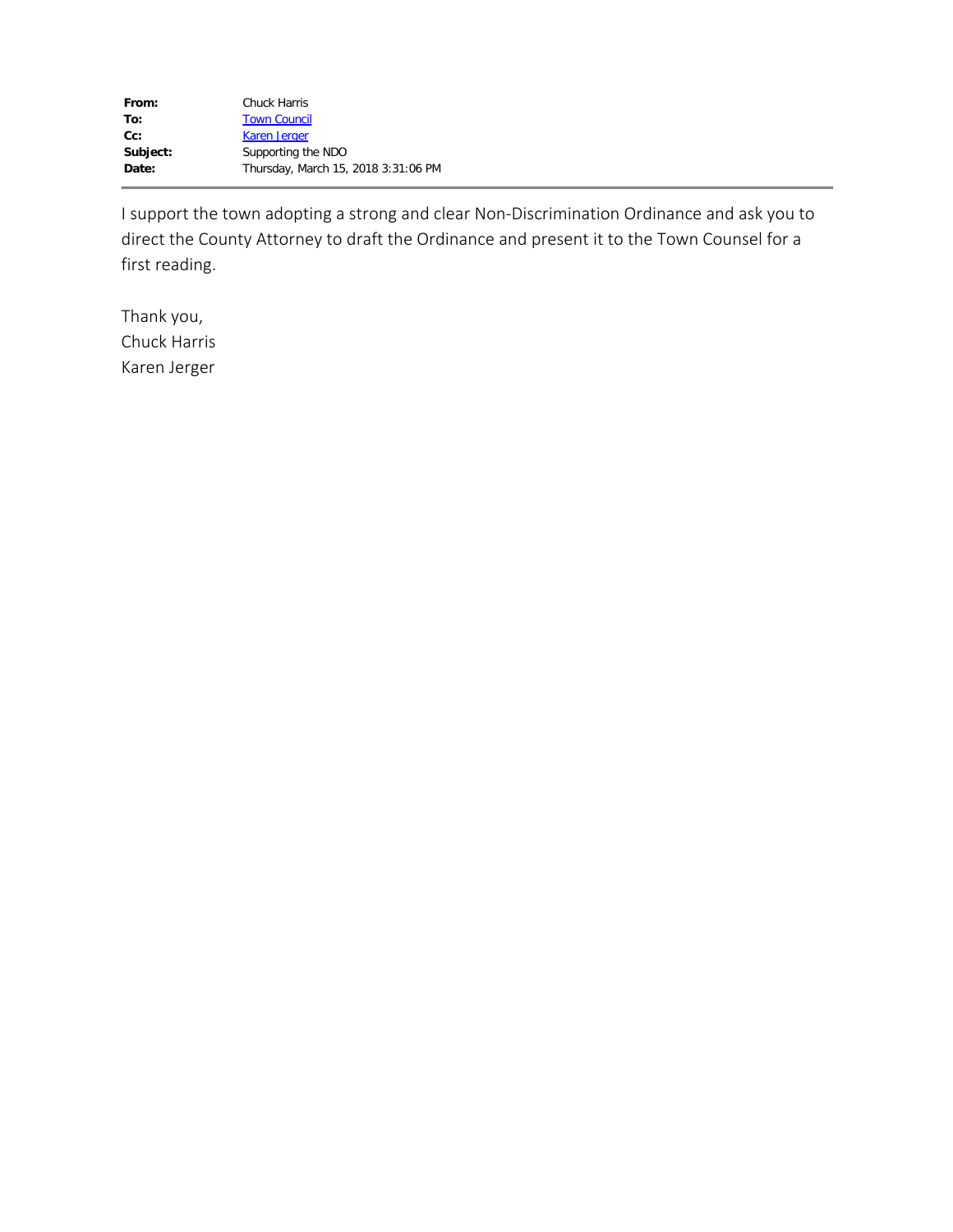Dear Mayor and Council,

I support a non-discrimination ordinance for the Town of Jackson because I believe nobody should be discriminated against due to their sexual/romantic orientation and/or their gender identity. LGBTQ's civil rights should be protected and I believe it is an injustice not to do so.

Please direct the Town Attorney to draft a non-discrimination ordinance for first reading at a future Town Council meeting.

Thank you, Donna Andrus LPC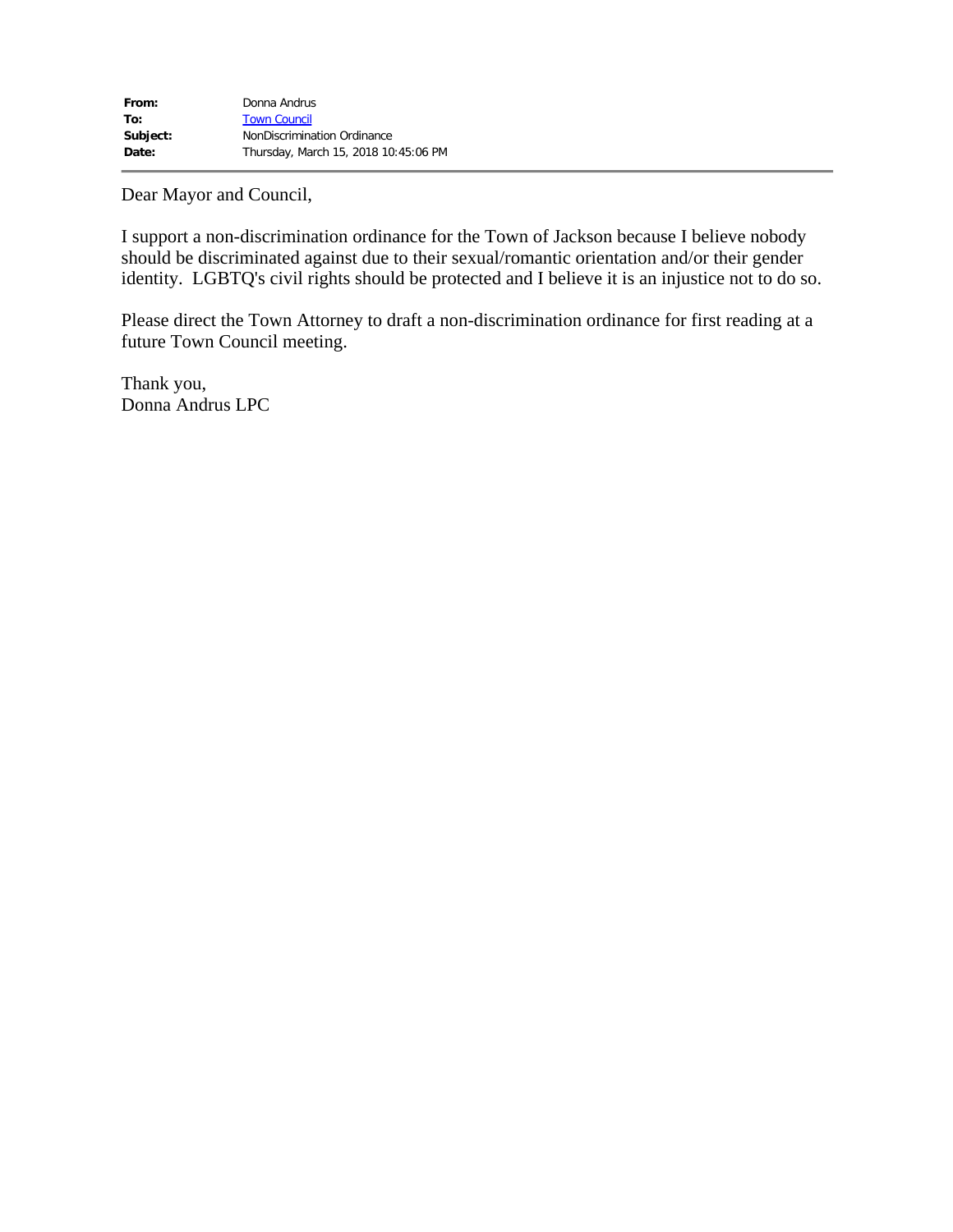From: Evan Daily To: [Town Council](mailto:electedofficials@jacksonwy.gov) Subject: **I** support non-discrimination ordinance **Date:** Thursday, March 15, 2018 3:35:21 PM

I support a non-discrimination ordinance for the Town of Jackson evan daily lmft

#### **Evan Daily LMFT**

| photo | Licensed Marriage and Family Therapist, Master Coach                                                                                                                          |
|-------|-------------------------------------------------------------------------------------------------------------------------------------------------------------------------------|
| 12    | A 970 West Broadway #e PMB#333 Jackson Wy 83001<br><b>O</b> 3077323230 <b>M</b> 3076909200 <b>E</b> evan@evandaily.com<br>W www.evandaily.com<br><b>Skype</b> evandaily<br>12 |
|       |                                                                                                                                                                               |

YouTube Video $\overline{3}$ 

 $\overline{?}$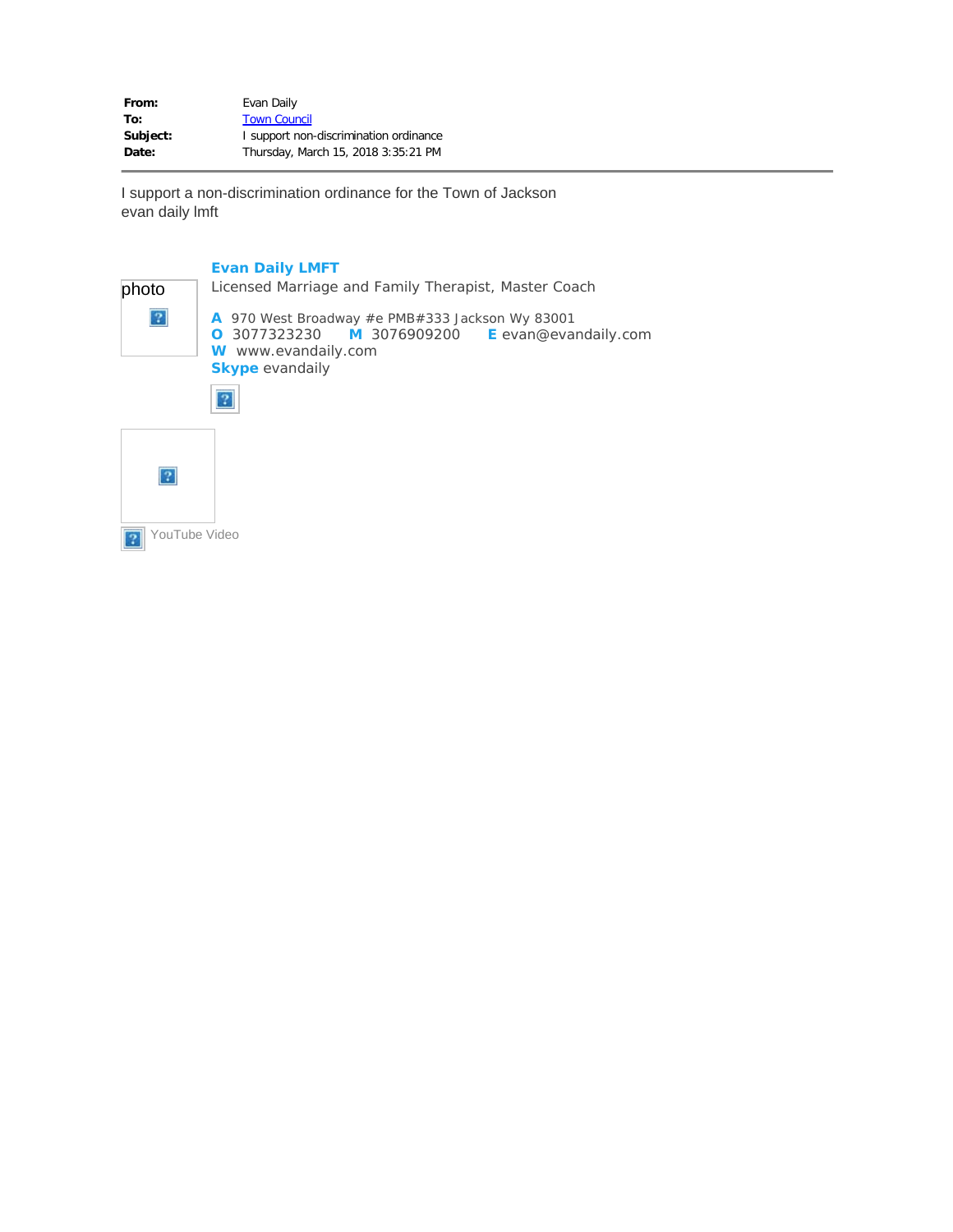Hello Jackson Town Mayor and Councilpeople,

I am your neighbor in Pinedale and would like to encourage you to pass the non-discrimination ordinance so that you may be a good example for the rest of the counties in Wyoming. It would be great for us to be able point to your positive leadership when approaching the Town of Pinedale with a similar request.

Thank you, Isabel Rucker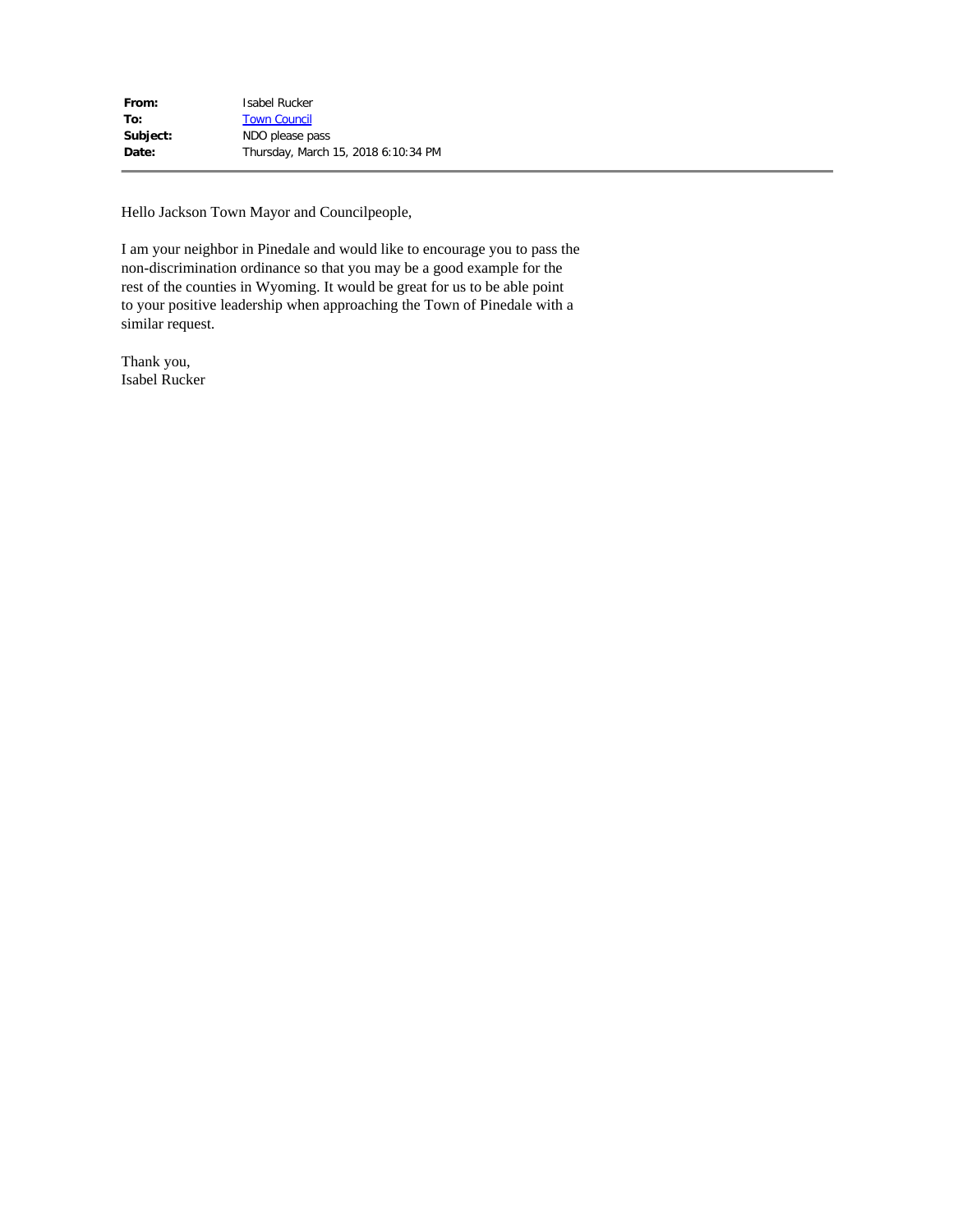Dear Mayor and Jackson Town Council.

Thank you for consideration of the non-discrimination ordinance for the town of Jackson. Honestly, I wish that we wouldn't even have to devise an ordinance that speaks to the equality of all people but in light of the current politics and tenor of the country, I feel a measure like this would validate the safety and protection to those who are vulnerable and without a voice. I ask that this NDO passes.

Thank you, Jayne

Jayne Ottman PO Box 433 Jackson, WY 83001

307-690-1025 [jottman50@gmail.com](mailto:jottman50@gmail.com)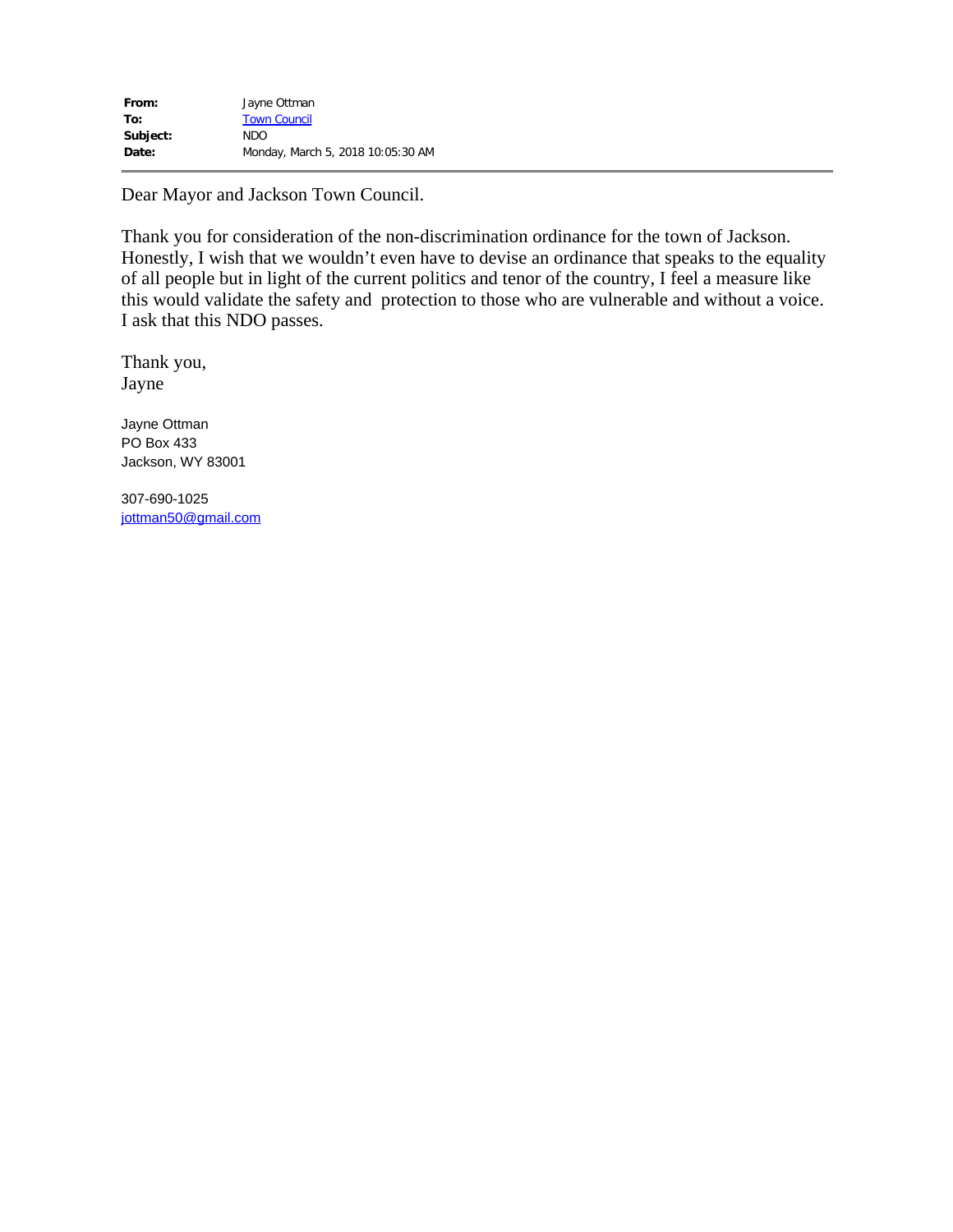Dear Town Council Members,

 Yes, you have heard from me before on this issue, but it's worthy of a reminder. Times have changed considerably since I was first introduced to PFLAG in Jackson years ago. By now we all realize that we have family members and/or friends who are part of the LGBTQ community.

It is just plain wrong that this segment of the community can continue to be discriminated against.

Please direct the Town Attorney to draft a Non-Discrimination Ordinance

to bring to you for First Reading.

 Thank you, Sincerely, Jean Jorgensen

Sent from my iPad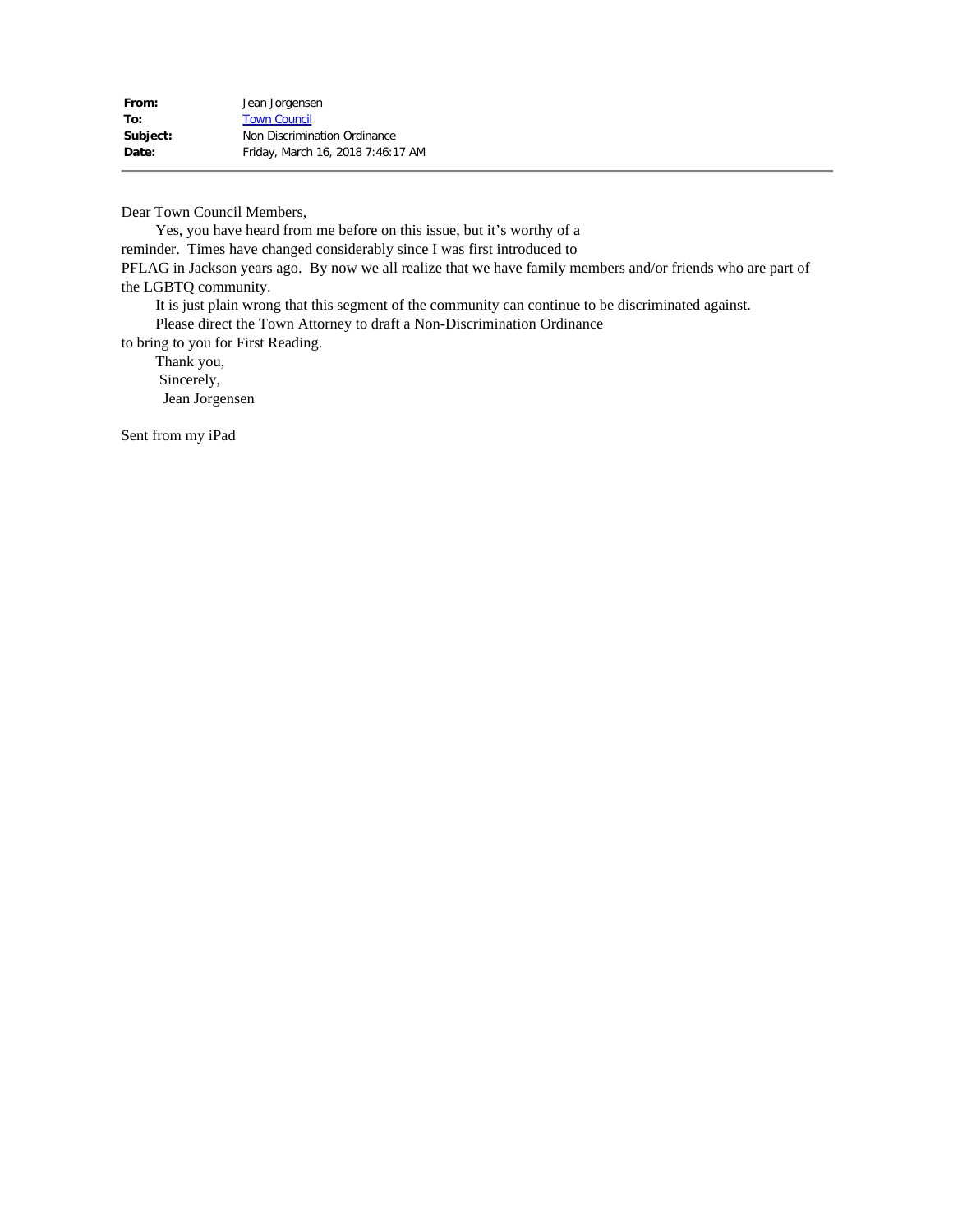| From:    | Karen Jerger                      |
|----------|-----------------------------------|
| To:      | <b>Town Council</b>               |
| Subject: | Non-Discrimination Ordinance      |
| Date:    | Friday, March 16, 2018 5:57:47 AM |

Dear Council Members, I understand that next week you will be considering action on a nondiscrimination ordinance for the town of Jackson. I encourage you to move ahead with this idea. I support the idea of an ordinance that promises Jackson citizens that they will be treated fairly in their housing and workplace, regardless of their race, gender, age, sexual orientation or other. The current non-discrimination resolution was an important first step. It seems that the time is right to go one step further and secure protections for all town & county residents. Thank you for your careful consideration. Karen Jerger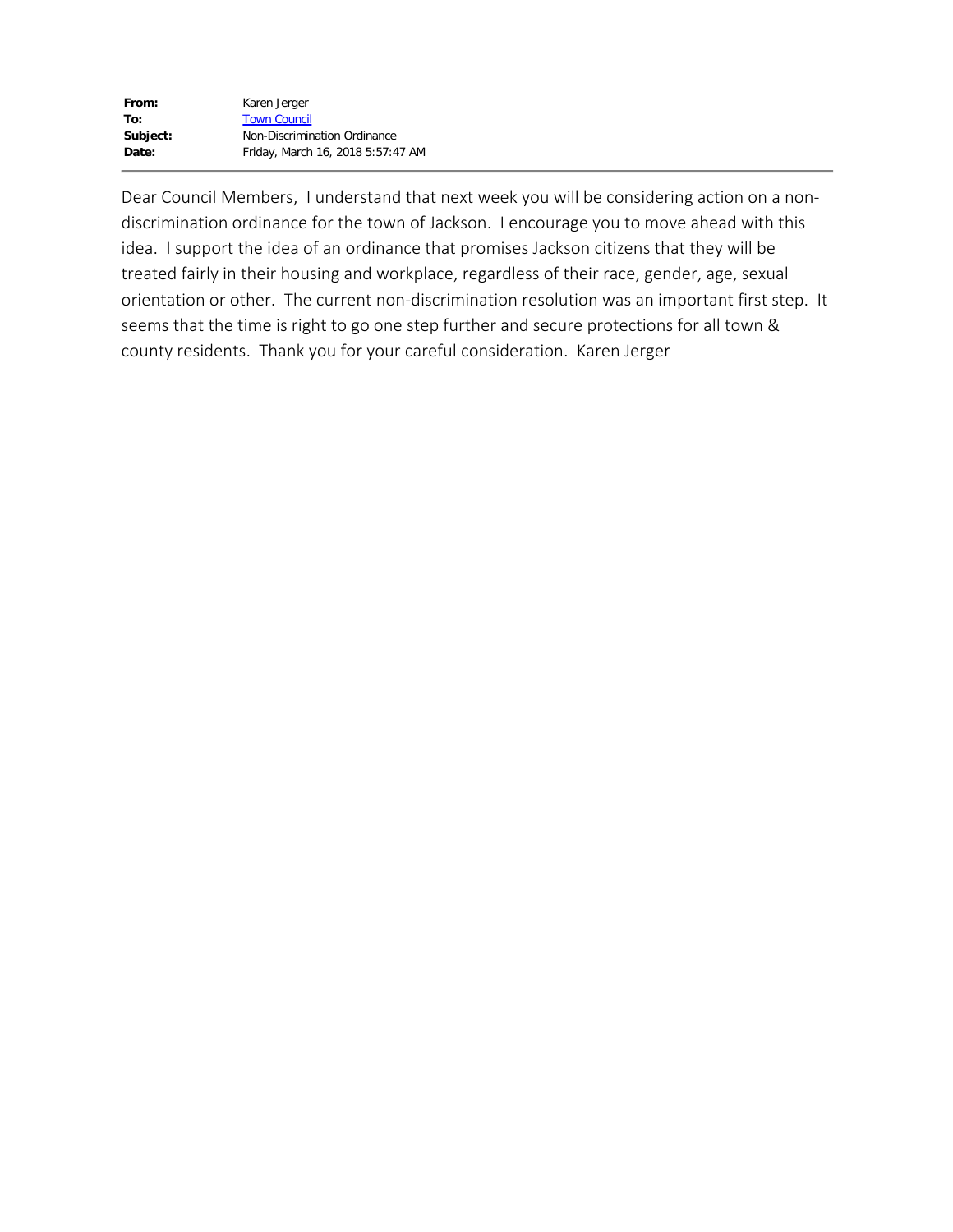| From:    | Kirsten Rue                            |
|----------|----------------------------------------|
| To:      | <b>Town Council</b>                    |
| Subject: | I support non-discrimination ordinance |
| Date:    | Thursday, March 15, 2018 3:29:16 PM    |

Dear Mayor Muldoon and Town Council,

I support a non-discrimination ordinance for the Town of Jackson because I believe that all Wyoming citizens should be afforded the same rights and access to opportunity. Discrimination has no place in the workplace or in business settings, and communities that seek to protect all their members are strong communities. Moreover, this is a chance for Jackson to show leadership within Wyoming and live its values as a town committed to values of civility and inclusion.

Lastly, on a personal note, many of my closest friends are proudly LQBTQ and grew up with me here in Jackson Hole. All of them have since moved away because they did not feel supported or safe in this community. However, I know we can do better and honor all the amazing people who call this town home, encouraging them to stay and contribute their gifts to a strong and diverse town.

Thanks for your time.

Sincerely,

Kirsten Rue

-- **Kirsten Rue 307-690-0085**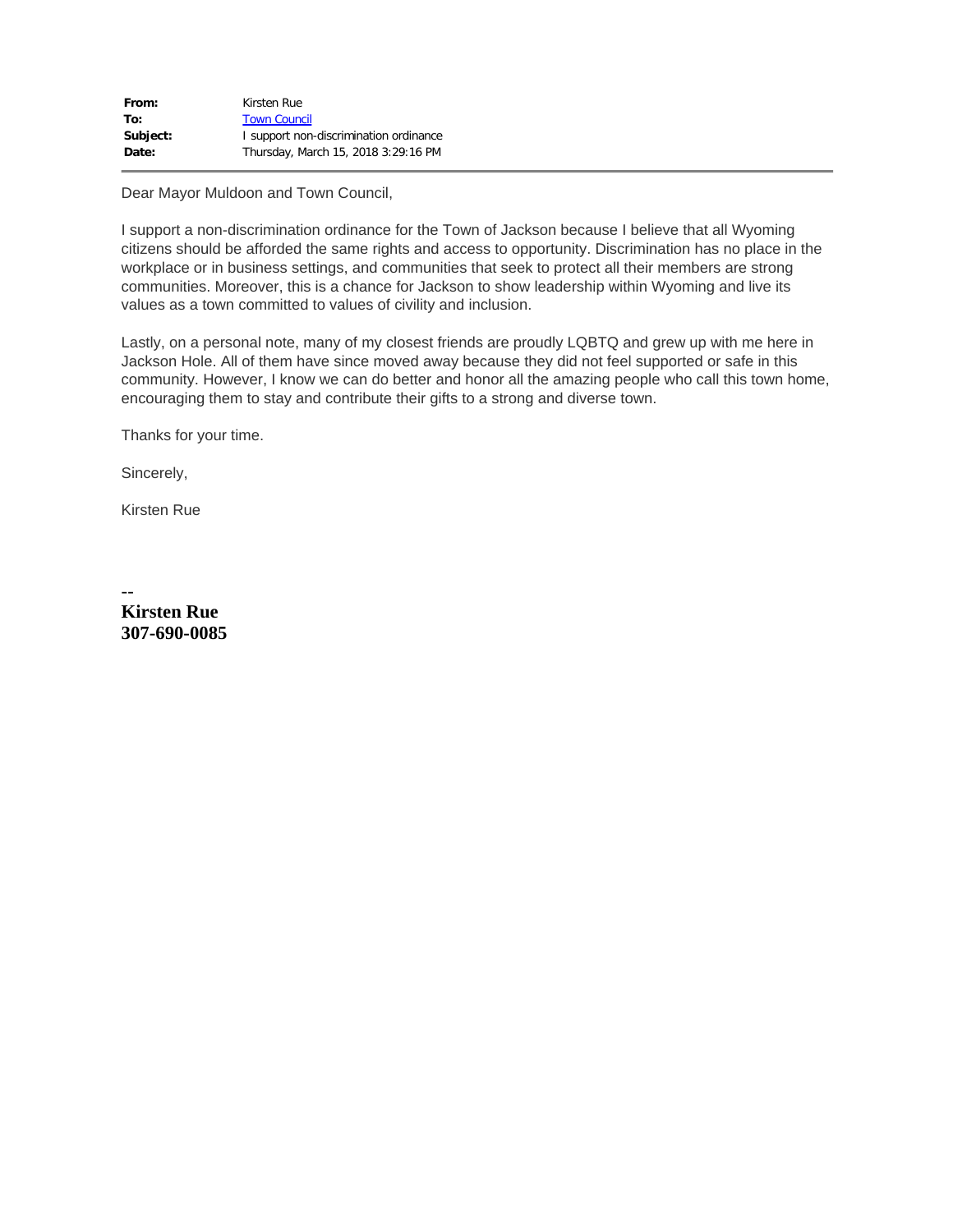Greetings,

Although I will be out of town for the the non-discrimination ordinance workshop, I wanted to reaffirm my support for the NDO and encourage you to ask staff to draft an ordinance as soon as possible. I hold many reasons to do so, primary is the work I do with LGBTQ youth as well as my commitment to making our community safer for individuals like my daughter, Britta.

Respectfully,

Mark Houser

\*\*\*\*\*\*\*\*\*\*\*\*\*\*\*\*\*\*\*\*\*\*\*\*\*\*

Mark Houser PO Box 2683 Jackson, WY 83001

[safeschools@wyoming.com](mailto:safeschools@wyoming.com)

307-690-5419 (cellular)

"Injustice anywhere is a threat to justice everywhere. We are caught in an inescapable network of mutuality, tied in a single garment of destiny. Whatever affects one directly affects all indirectly." Martin Luther King

\*\*\*\*\*\*\*\*\*\*\*\*\*\*\*\*\*\*\*\*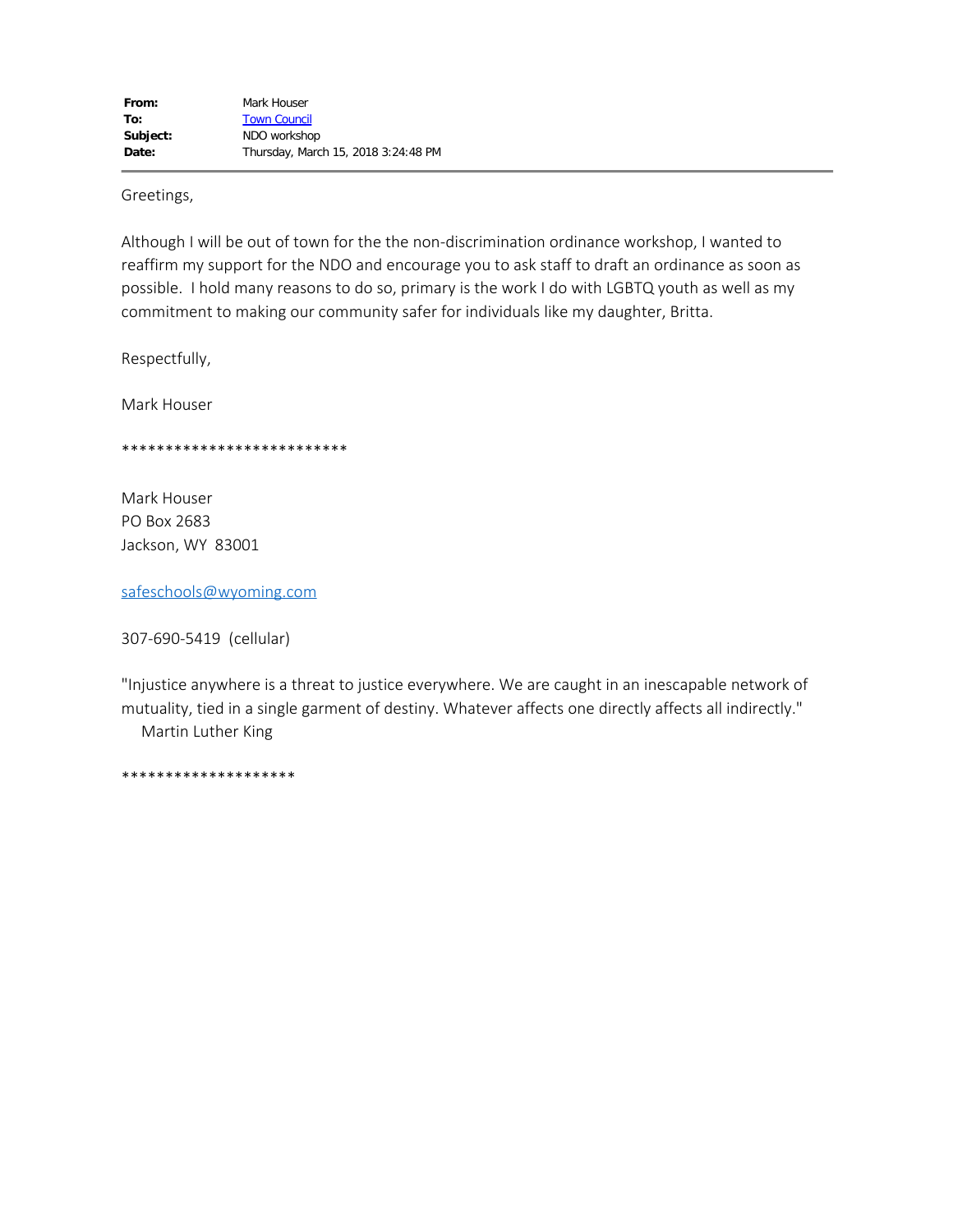| From:    | Orion Bellorado                     |
|----------|-------------------------------------|
| To:      | <b>Town Council</b>                 |
| Subject: | NDO Support!                        |
| Date:    | Thursday, March 15, 2018 3:31:02 PM |

Greetings Councilmen & Councilwoman,

I am emailing you today to urge you to support a non-discrimination ordinance for the Town of Jackson because having growing up here my whole life, it is clear that groups exist on the sidelines of our town culture. I have had friends and family move away from this wonderful place, not because the don't love Jackson, but because they felt part of one of many of these sidelined groups. Passing a non-discrimination ordinance does a small part to correct that balance and bring a the side-liners into the embrace of the greater community. Looking to the future, our industries will welcome more people of more diverse backgrounds and identities. Our town should welcome what is culturally declined elsewhere in this "equality state". Please support the non-discrimination ordinance for the betterment of the community and as leaders within our state.

Best, Orion Bellorado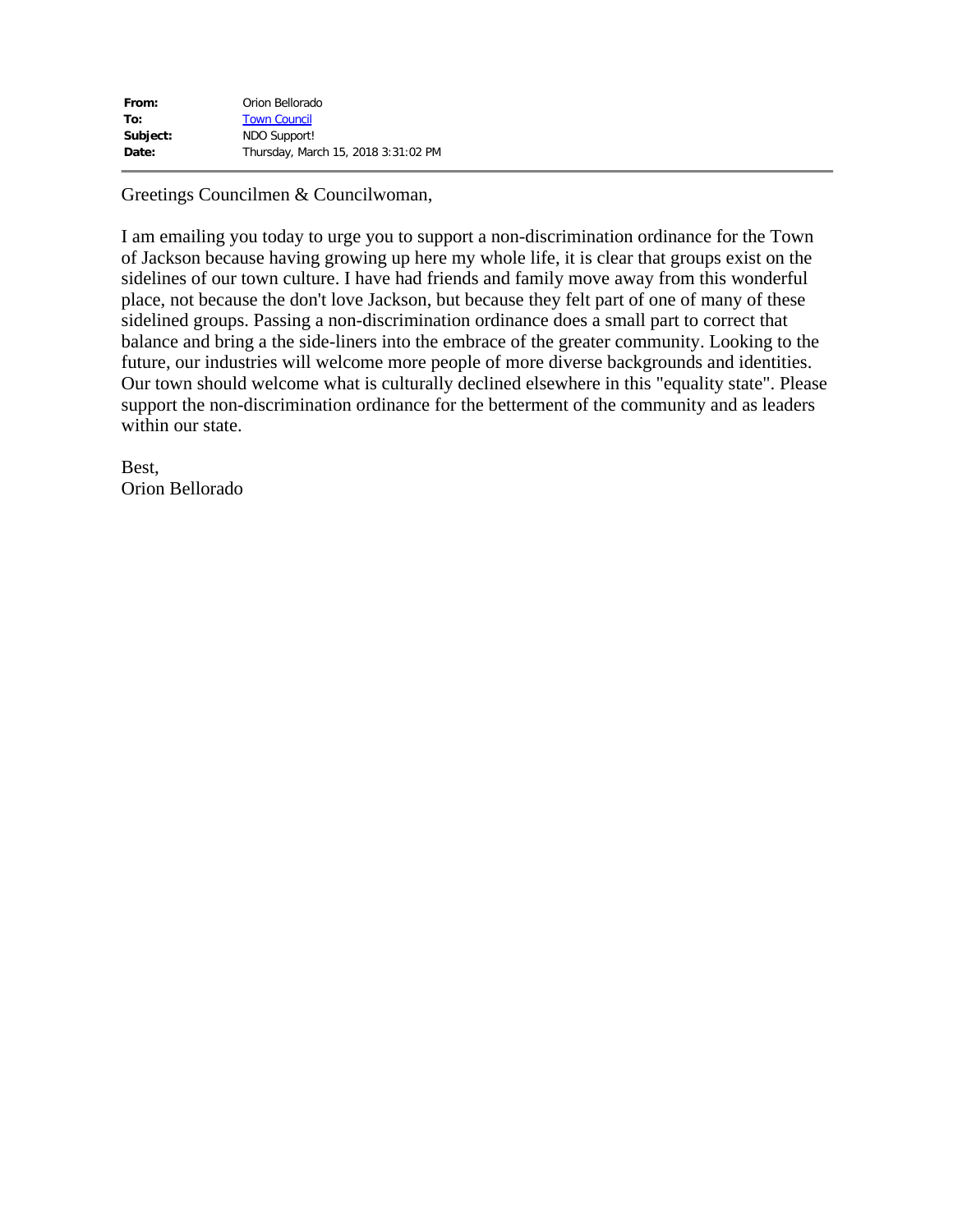| From:    | patty talley                         |
|----------|--------------------------------------|
| To:      | <b>Town Council</b>                  |
| Subject: | Non discrimination ordinance         |
| Date:    | Thursday, March 15, 2018 10:23:33 PM |

This email is to request the town council to ask the town attorney to draft an NDO for a first reading as soon as possible for review.

Thank you for your positive response to this request. Patty Talley and Kevin Rue from Valley Hardwoods Inc.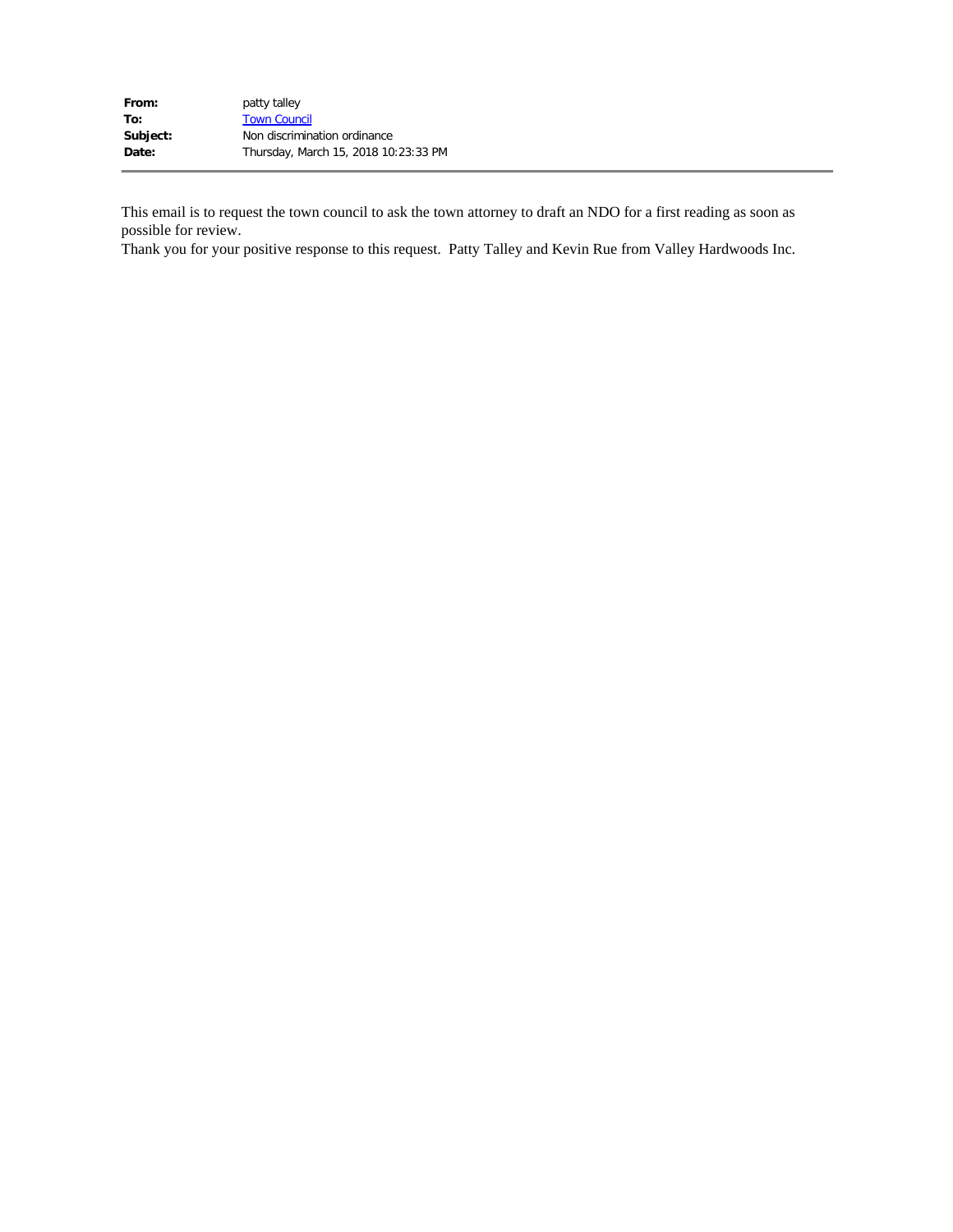| From:    | Rebecca hawkins                     |
|----------|-------------------------------------|
| To:      | <b>Town Council</b>                 |
| Subject: | non discrimination ordinance        |
| Date:    | Thursday, March 15, 2018 5:51:50 PM |
|          |                                     |

I support the non-discrimination ordinance and hope you will also.

I can't believe we don't already have protection for all persons of all gender identification. Please let's move forward and make this very important step for equality for all.

Kindly, Rebecca Hawkins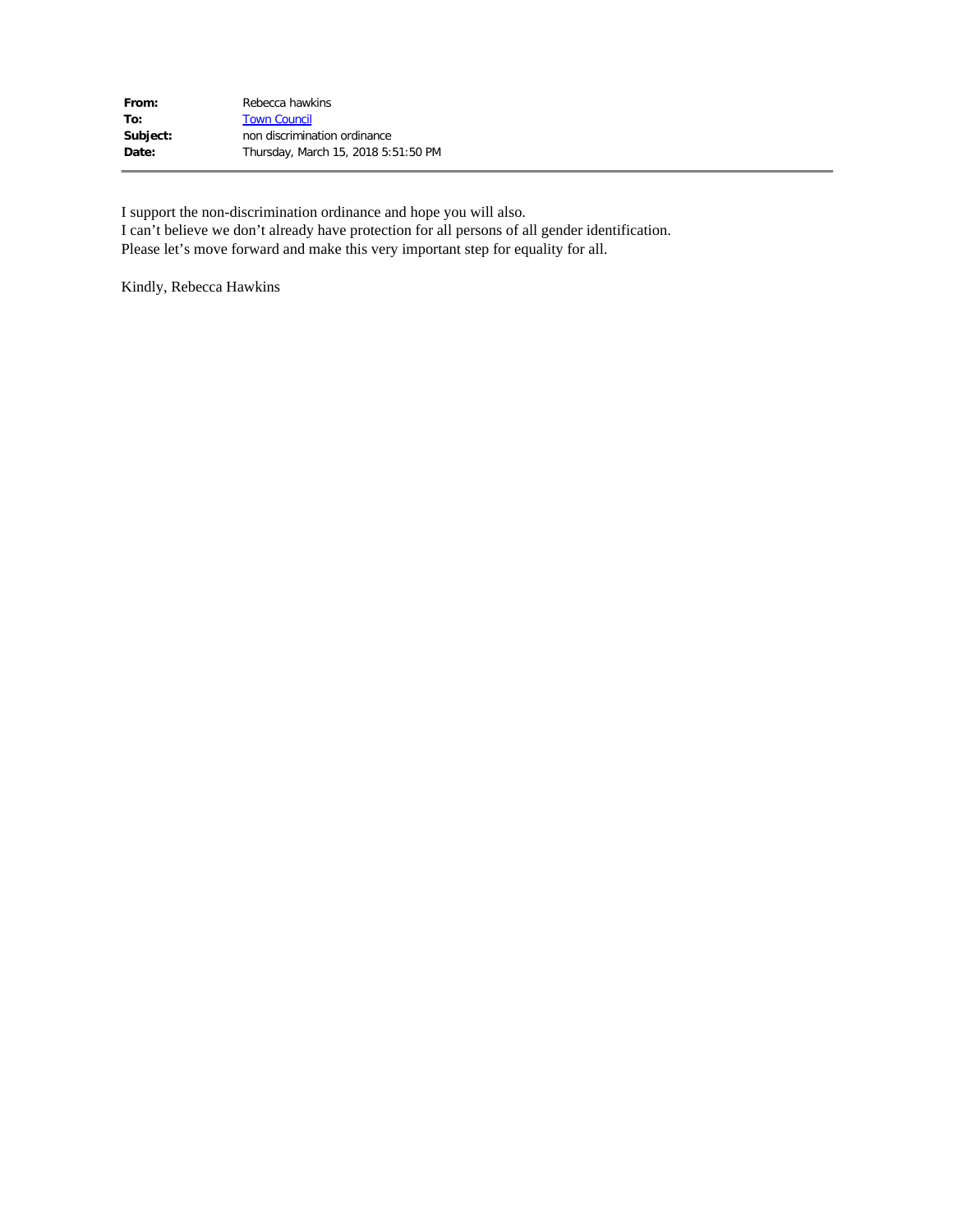I fully support a non-discrimination ordinance for the Town of Jackson. A non-discrimination ordinance will protect the rights of individuals and families who are too-often the victims of discrimination. I urge the Town Council to direct the Town Attorney to draft a non-discrimination ordinance for consideration. Thank you.

# **Robyn Lunsford**

#### **Land Use Planning ∙ Mapping Technician**

PO Box 9550 ∙ 1315 HWY 89 S., Suite 201 Jackson, WY 83002 TEL: (307) 733-5150 [rlunsford@jorgensenassociates.com](mailto:rlunsford@jorgensenassociates.com)

| Jorgensen       |  |
|-----------------|--|
| www.jorgeng.com |  |

Jackson, WY ∙ Pinedale, WY ∙ Driggs, ID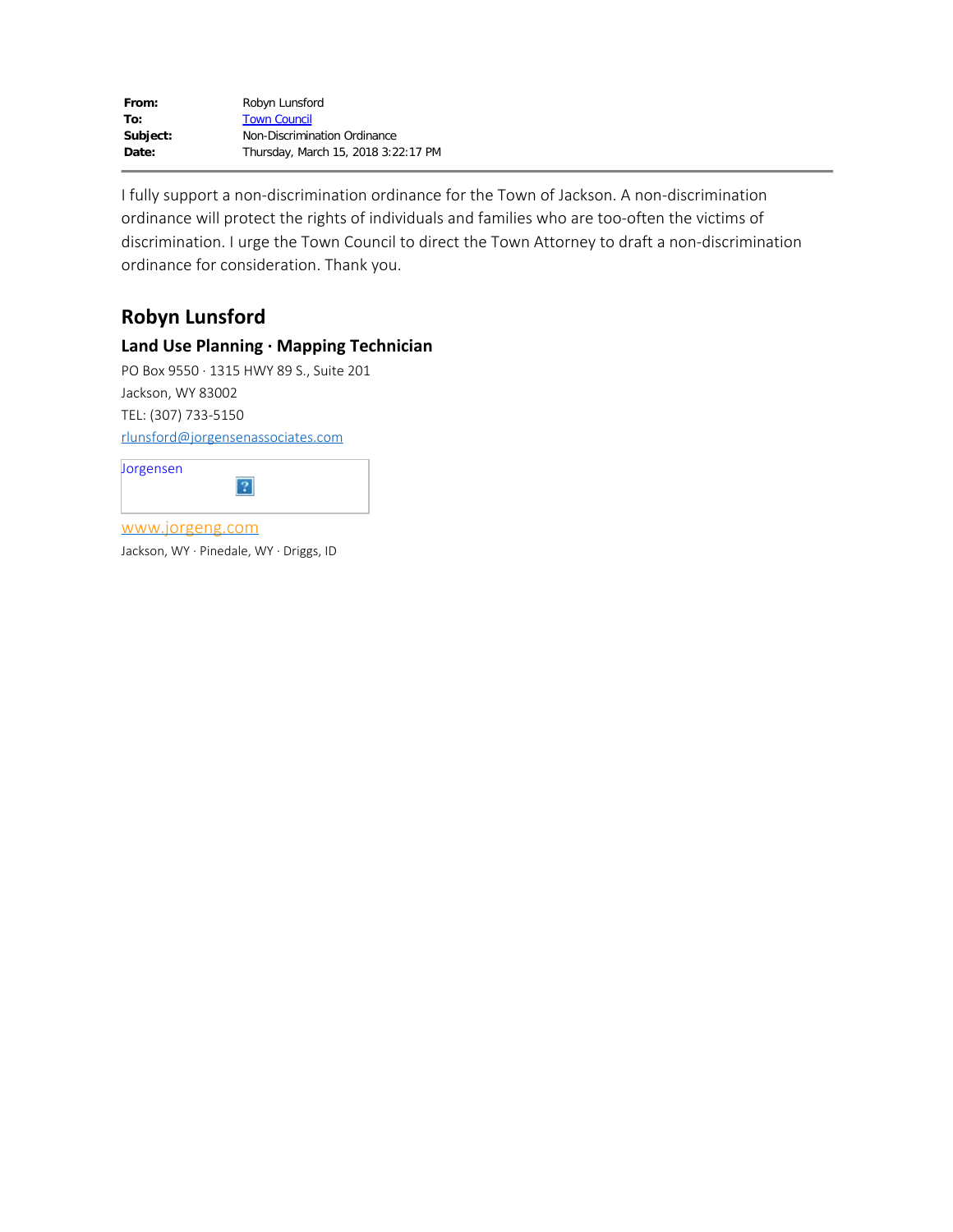Hello Mayor Muldoon, and Town Council Members,

My name is Lewis Smirl, and I work in Community Mental Health.

I support a non-discrimination ordinance for the Town of Jackson because I believe this provides the equal support and protection that our community values. Personally and professionally I have seen the harm and damage that discrimination causes to Jackson's community members.

Thank you Council for your support in this matter and exploring options for a non-discrimination ordinance.

Sincerely,

Lewis Smirl

**Lewis Smirl, LCSW #807** Jackson Hole Community Counseling Center & Mountain House **(307) 732-1161 phone** (307) 413-5174 cellular [lewis@jhccc.org](mailto:lewis@jhccc.org)

#### CONFIDENTIALITY NOTICE

\*\*\*\*\*\*\*\*\*\*\*\*\*\*\*\*\*\*\*\*\*\*\*\*\*\*\*\*\*\*\*\*\*\*\*\*\*\*\*\*\*\*\*\*\*\*\*\*\*\*\*\*\*\*\*\*\*\*\*\*\*\*\*

The information contained in this ELECTRONIC MAIL transmission is confidential. It may also be privileged work product or proprietary information. This information is intended for the exclusive use of the addressee(s). If you are not the intended recipient, you are hereby notified that any use, disclosure, dissemination, distribution [other than to the addressee (s)], copying or taking of any action because of this information is strictly prohibited. \*\*\*\*\*\*\*\*\*\*\*\*\*\*\*\*\*\*\*\*\*\*\*\*\*\*\*\*\*\*\*\*\*\*\*\*\*\*\*\*\*\*\*\*\*\*\*\*\*\*\*\*\*\*\*\*\*\*\*\*\*\*\*\*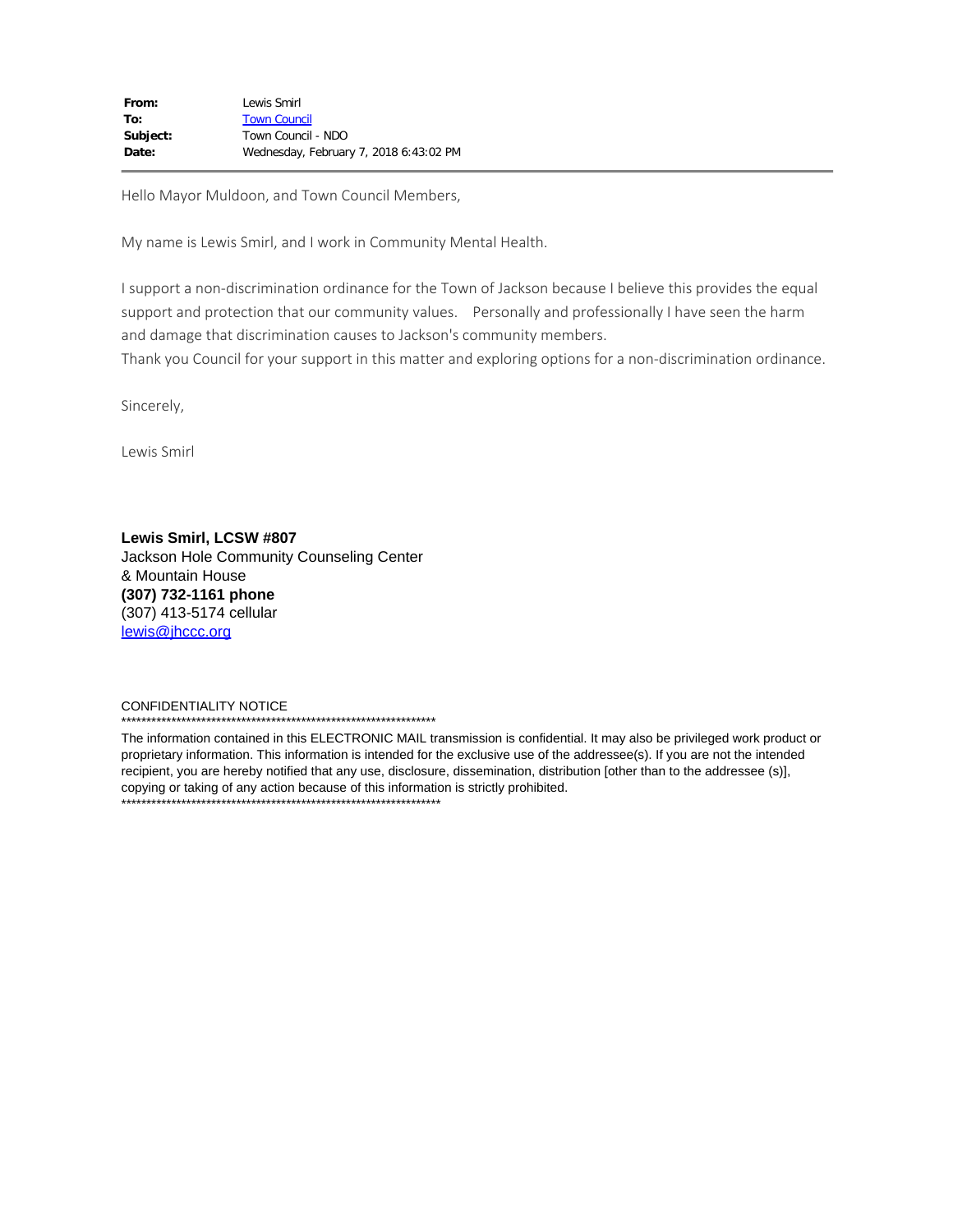Hello Council!

Thank you for looking more into a Non-Discrimination Ordinance for the Town, as many other municipalities have done to expand protections against discrimination beyond the federal limitations. I support this for the Town of Jackson because I want to be a part of an inclusive community that protects every person who lives here. I hope to attend the workshop on 2/20, and am looking forward to hearing more on this in the future.

Best, Brenna

--

--- Brenna Cannon 512.771.5904 [brenna@brennacannon.com](mailto:brenna@brennacannon.com) [brennacannon.com](http://brennacannon.com/)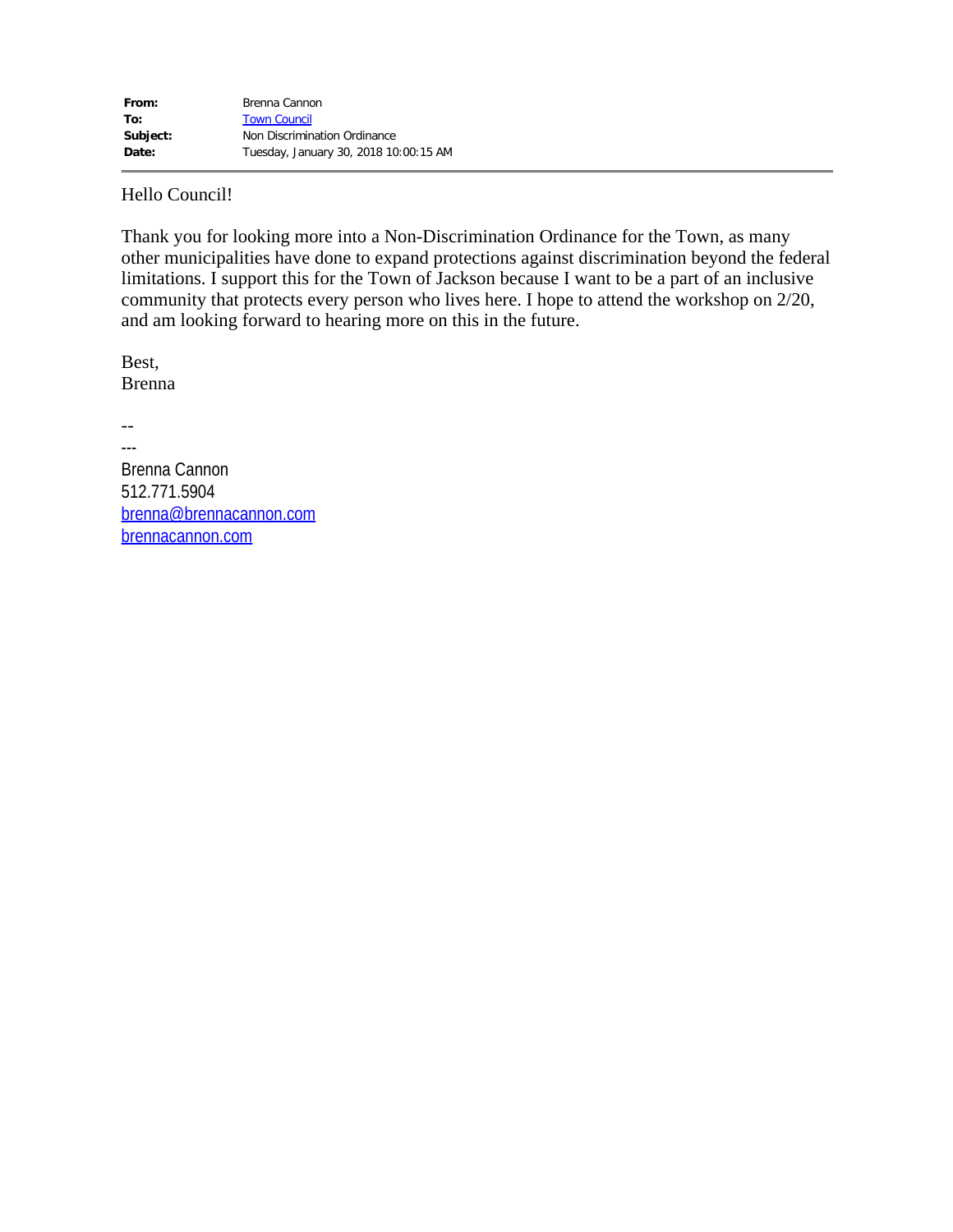Jim---I will be there this afternoon but I was interested in knowing if a sample ordinance has been prepared and I could get a copy of it? If it is still in the discussion process, please let me know.

Thank you,

Jim Genzer



Virus-free. [www.avast.com](https://www.avast.com/sig-email?utm_medium=email&utm_source=link&utm_campaign=sig-email&utm_content=emailclient&utm_term=link)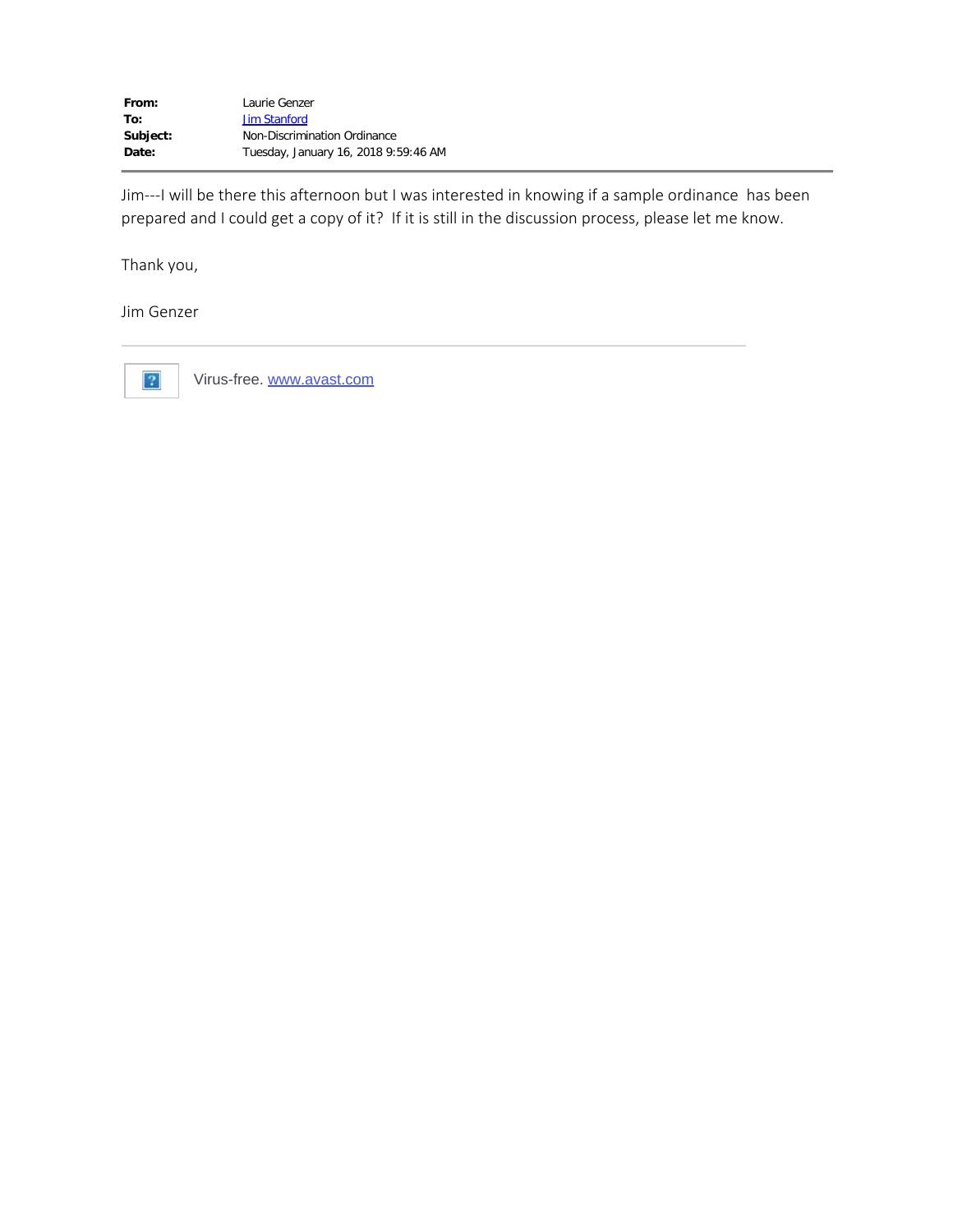Council Members,

I am totally in favor of the passage of the proposed NDO by the town of Jackson leaders. Discrimination is an ugly scourge against humanity, one that should not be tolerated in any form. Respectfully, Carol Bowers town of Jackson resident for 39 years

p.o. box 4151 83001 307 690-9523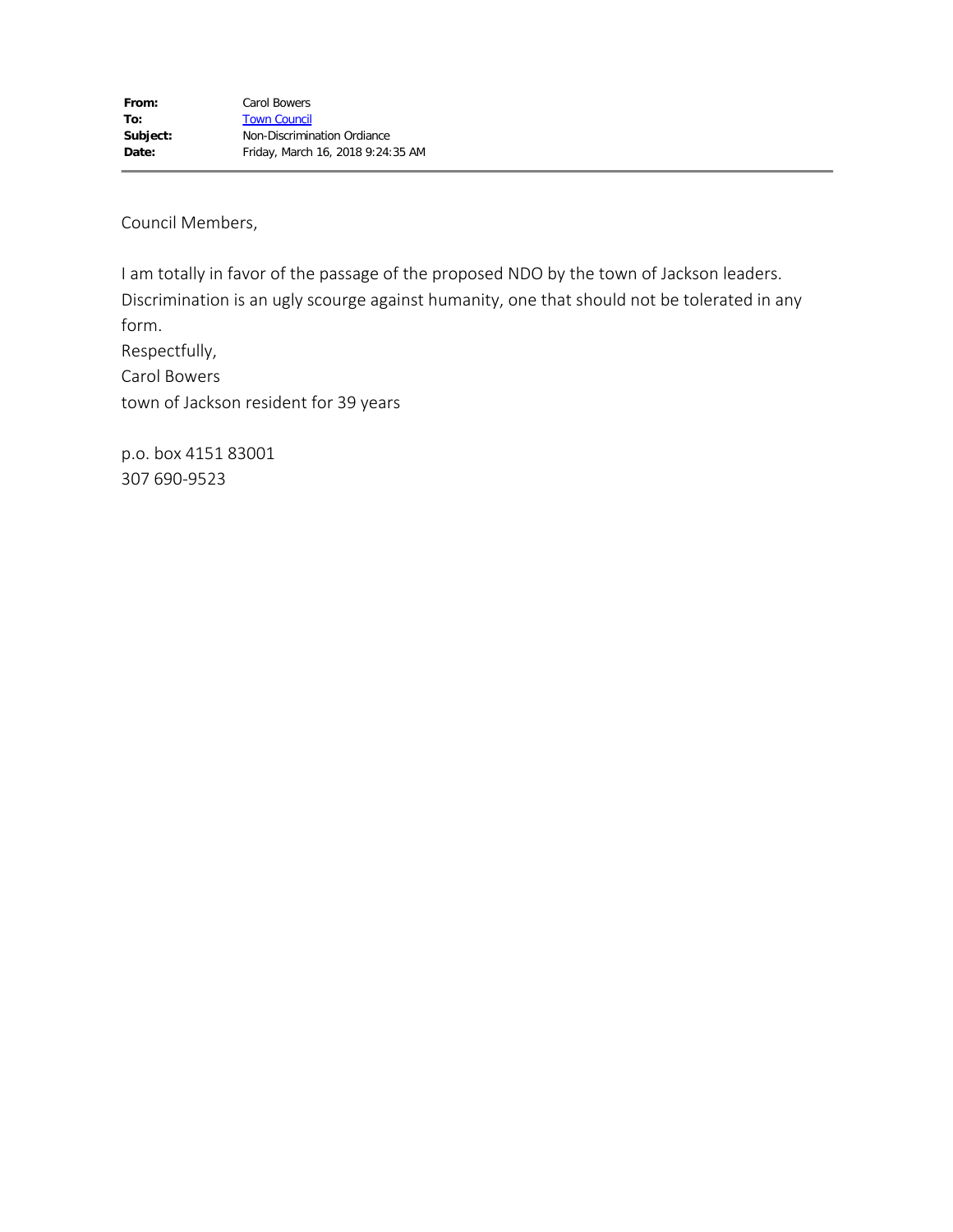Dear Mayor and Councilors,

As an employee in a real estate office, I witness everyday how non-existant discrimination is against any segment of the population. I have seen that great renters are denied tenancy simply because there is nowhere to place them. If the realtors in my office were forced to rent to illegals, U.S. citizens of all races, genders, and identities will be deprived of housing.

Please keep Americans housed by not giving more sanctuary to the already protected classes.

Sincerely, Chalice Sundry Weichman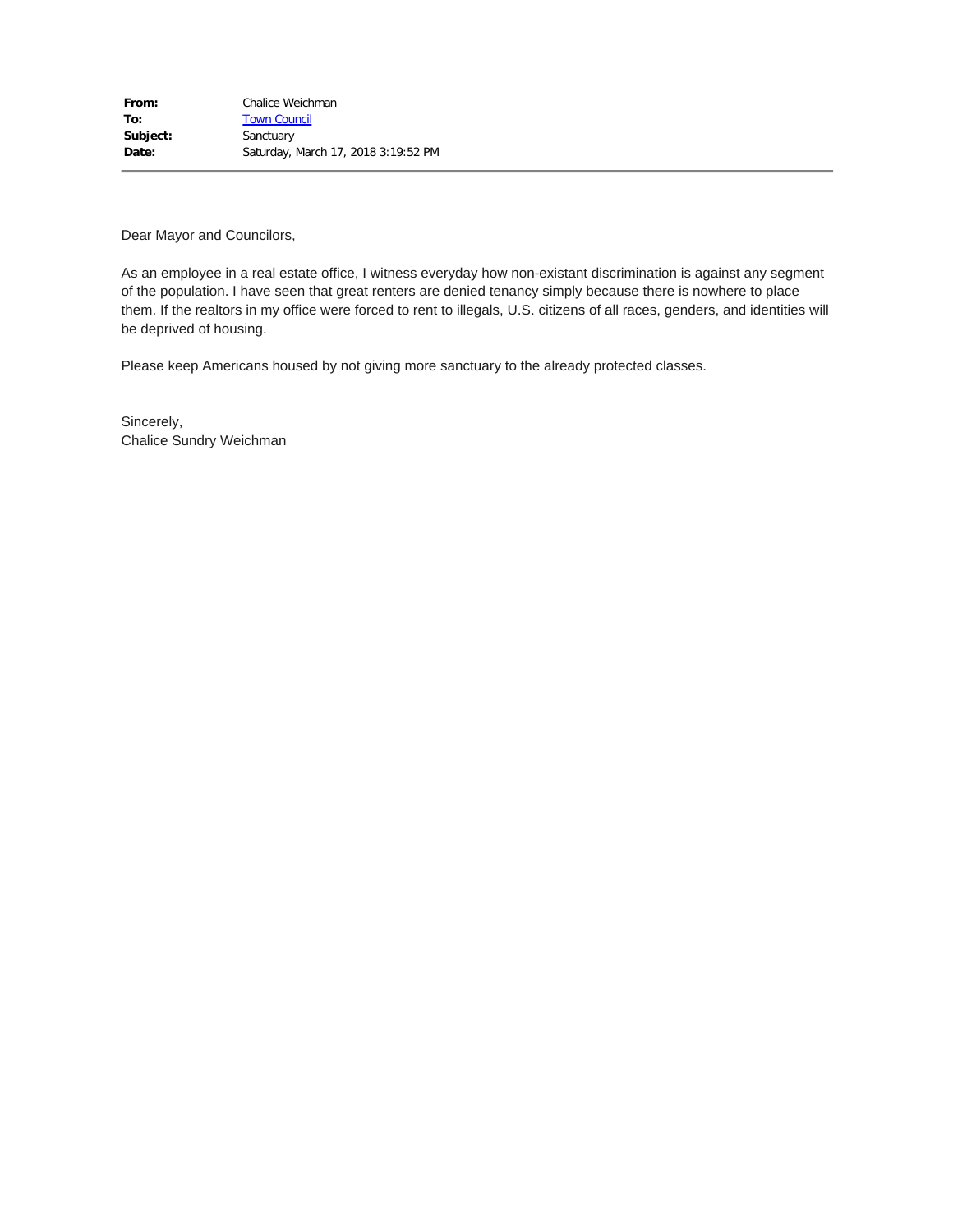| <b>Jill Markley</b>               |
|-----------------------------------|
| <b>Town Council</b>               |
| Non Discrimination Ordinance      |
| Friday, March 16, 2018 1:55:23 PM |
|                                   |

I support this ordinance because my daughter came out in 10 th grade and I do not accept that she can be discriminated against!! Please do the right thing. Sincerely, Jill M Smith

Sent from my iPhone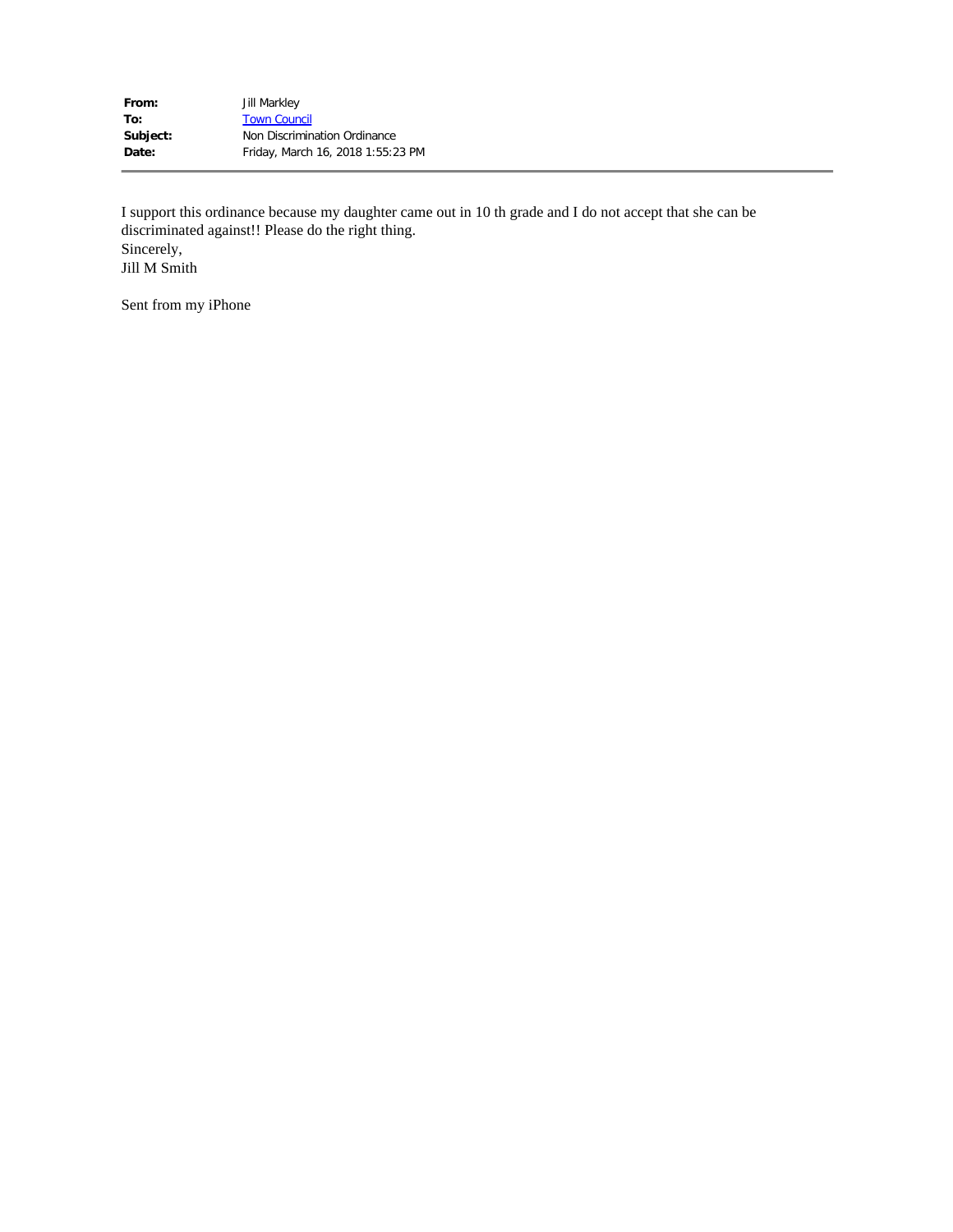Dear Council Members,

I support a non-discrimination ordinance for the Town of Jackson because it would represent the values of inclusivity and equal protection, which I believe are important to the Jackson community.

Thank you, Joanna Cooke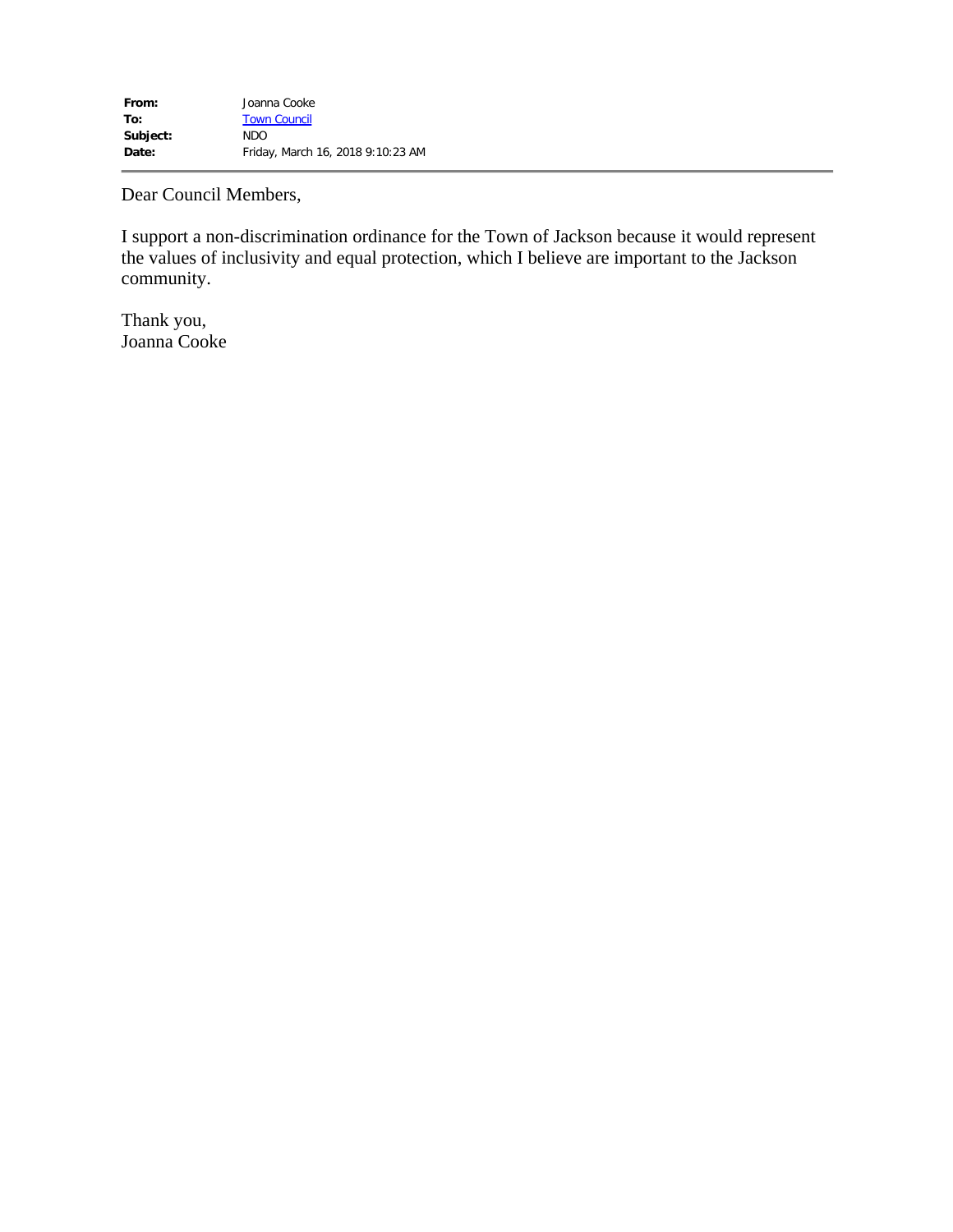| From:    | Steve Potvin                       |
|----------|------------------------------------|
| To:      | <b>Town Council</b>                |
| Subject: | Non-Discrimination Ordinance       |
| Date:    | Friday, March 16, 2018 10:28:17 AM |

I support a non-discrimination ordinance for the town of Jackson. I am embarrassed the town doesn't already have one in place, you should be to. Let's get this done.

Thank you,

Steve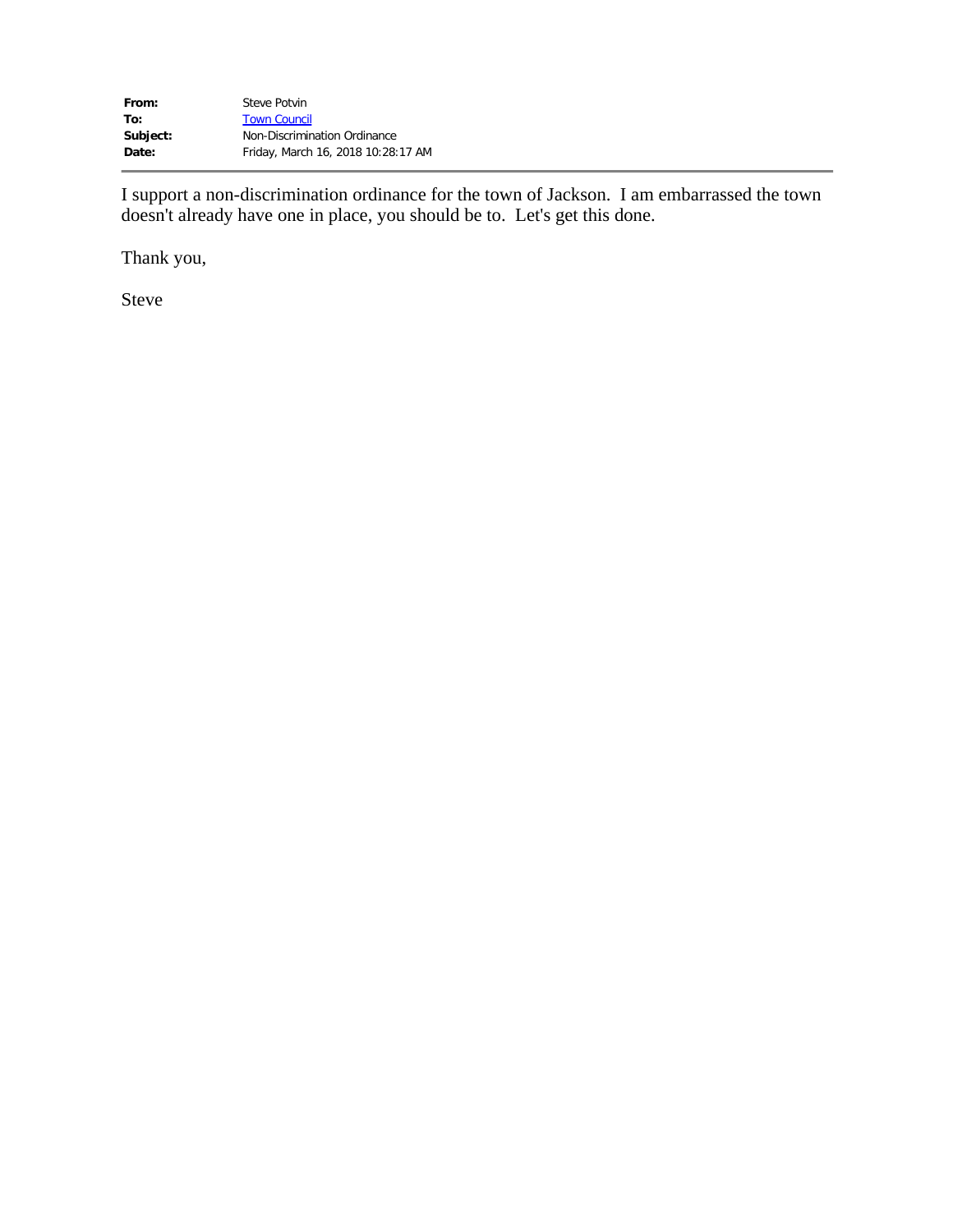| From:    | <b>Thomas Grisell</b>             |
|----------|-----------------------------------|
| To:      | <b>Town Council</b>               |
| Subject: | Ordinance                         |
| Date:    | Monday, March 19, 2018 9:52:34 AM |

"I support a non-discrimination ordinance for the Town of Jackson because, this town needs it.

**.** 

**Thomas Grisell P.O. Box 2423 Jackson, WY 83001 (307) 200 1503 828 305 6800 Skype: tggrisell**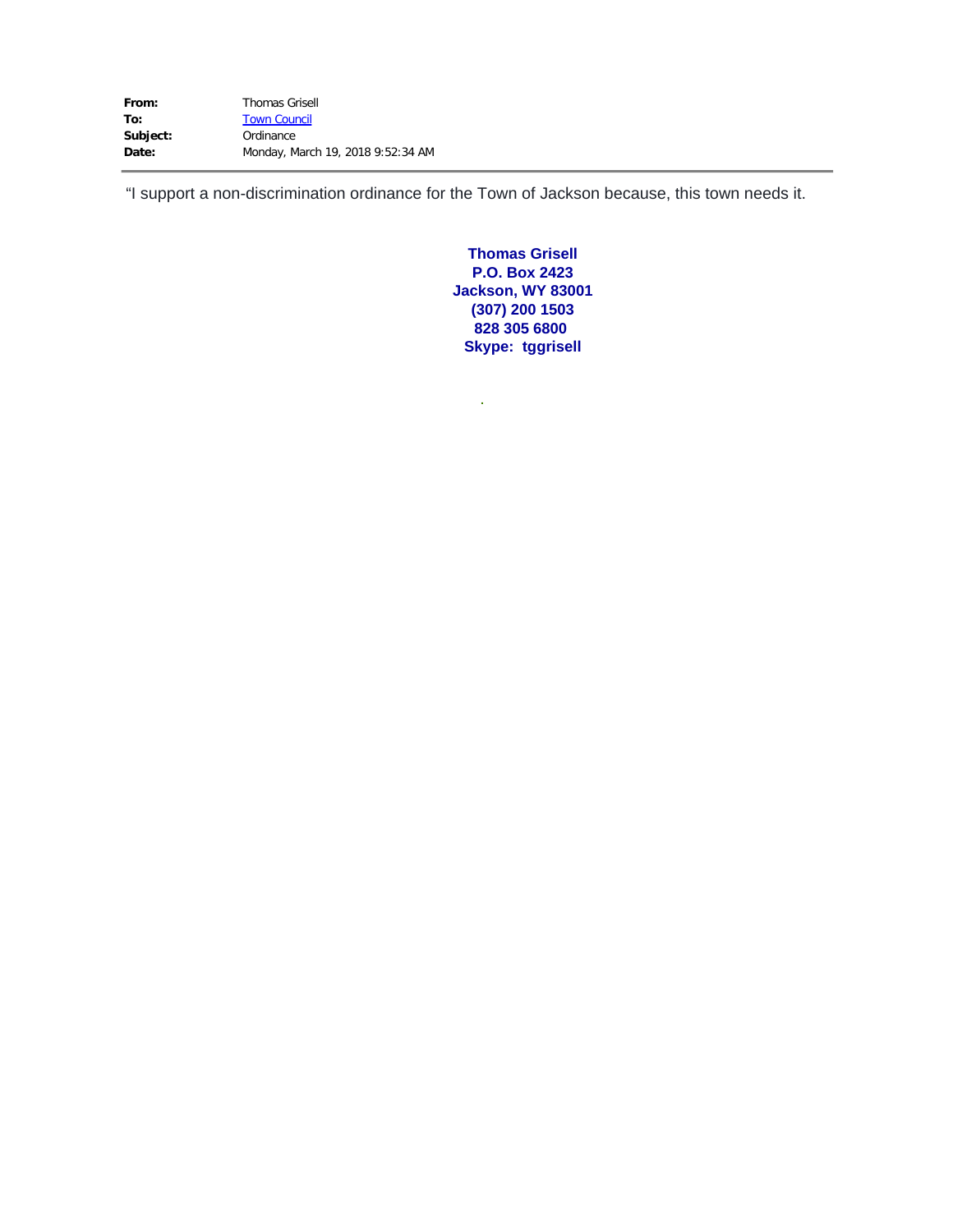

# **TOWN COUNCIL** WORKSHOP AGENDA DOCUMENTATION

**PREPARATION DATE: March 14, 2017 SUBMITTING DEPARTMENT**: **Legal** 

**MEETING DATE: March 18, 2017 DEPARTMENT DIRECTOR: Audrey Cohen-Davis PRESENTER: Audrey Cohen-Davis**

#### **SUBJECT: Discussion Regarding Ombudsman Position or Program Regarding Residential Rental**

#### PURPOSE OF WORKSHOP ITEM

The purpose of this item is to provide Town Council additional information regarding a potential ombudsman position or program to assist with residential rental issues, and the potential assistance by and cooperation with the Teton County Access to Justice program ("TCATJ").

#### DESIRED OUTCOME

The desired outcome is for staff to update Town Council on staff's research, to determine Council's policy preferences based on the research, and for Council to provide staff guidance on its policy goals and next steps, if any.

#### BACKGROUND/ALTERNATIVES

At the December 18, 2017 Town Council Workshop, the Town Council discussed potential residential rental policy options, including reiterating state and/or federal nondiscrimination law regarding housing, whether to create a licensing program as an ordinance and enforce the local law within the Town through the Contested Case Rules (which is an administrative process). The Town Council also discussed requiring a business license for persons leasing one or more residential units, and/or creating an ombudsman position and cooperation with Access to Justice. This item was continued for additional discussion.

#### Ombudsman Programs

A public sector ombudsman program is one that provides assistance to citizens for fair and equitable treatment under the law. By impartial and independent investigation of citizens' complaints, such programs provide an informal and accessible avenue of redress and assistance in resolving problems and grievances. The United States Ombudsman Association ("USOA") provides resources to all levels of government, including examples of "best practices" manuals, standards and handbooks for establishing a governmental ombudsman position or office. Some offices decide to operate within an organization and others contract with independent agencies. Most ombudsman are appointed by a legislative body, but some are appointed by one executive (e.g. a Mayor).

In Wyoming, a few ombudsman programs exist on the state level. The Wyoming Long-Term Care Ombudsman Program falls under the Wyoming Department of Health to act on behalf of participants of long-term care services, and to advocate for adequacy of care received, quality of life, and preserve recipients independence, dignity, rights, autonomy and freedom of choice. They have regional ombudsman located throughout the state pursuant to contracts with various provider agencies. By contracting out such services, conflicts of interest are less frequent. Their policy and procedures manual is a good resource. They also utilize Legal Aid of Wyoming to assist if necessary.

Another successful program in Wyoming is the Substance Abuse and Mental Health Ombudsman Program, which is formulated based upon the USOA standards. This program is funded by state and federal dollars. The top 3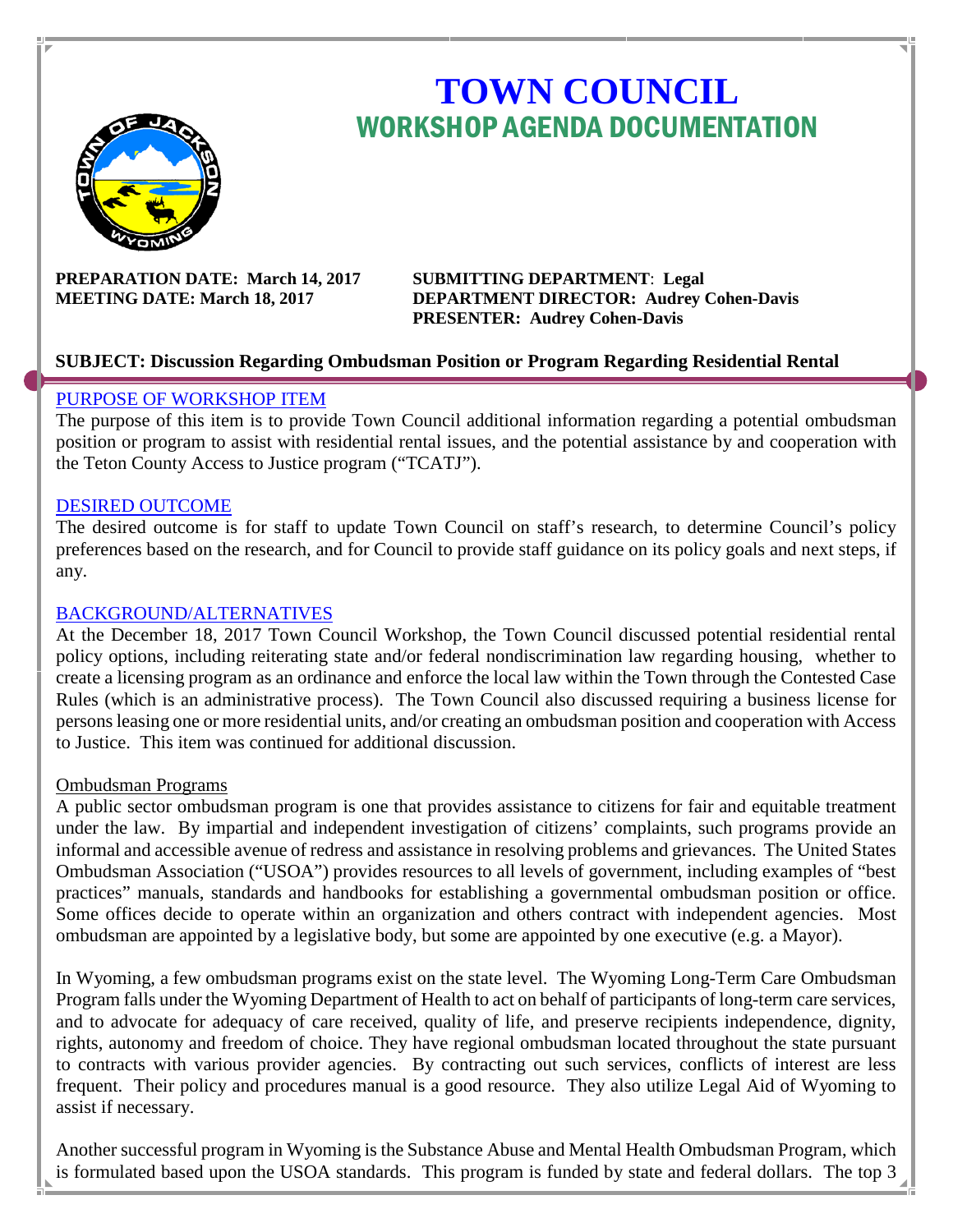objectives of this program are to 1) provide education and information on mental health, 2) advise and advocate for individual rights by investigating problems and grievances, and 3) formulate a network to coordinate efforts with other agencies. This program also identifies issues and problem areas in long-term care and recommends needed changes.

In terms of housing ombudsman programs specifically, the Arizona Department of Housing provides assistance with landlord/tenant issues, housing issues including housing discrimination, resources, education and a complaint resolution system. This program is set up on the state level, but could be utilized as a resource for structuring a local program, if directed.

Staff is unaware of any other municipal ombudsman programs in Wyoming but believes one can be structured at the local level in Jackson/Teton County. In order to do so, policy decisions will need to be made concerning the role of the ombudsman for residential rental housing and landlord/tenant issues. For example, the following decisions might be considered:

- 1. Whether the ombudsman should be an employee of the Town (part-time or full-time) or an independent contractor.
- 2. Whether the role of the ombudsman is to generally assist with community education and awareness of the residential rental housing rights and laws, and coordinate with other agencies concerned with such issues.
- 3. Whether the role of the ombudsman is to evaluate the facts of an individual matter and direct citizens to the right avenue of recourse (assist with setting up a mediation or point a citizen to TCATJ) and/or the proper venue for recourse (state or federal discrimination matter versus the state circuit or district court).
- 4. Whether the ombudsman is to be granted investigative powers, which may include subpoena power for records (further research on this is necessary to confirm its lawfulness in Wyoming) in order to assist in resolving problems and grievances between a landlord and a tenant.
- 5. Whether the ombudsman role will include documenting, and identifying issues and problems with residential rentals and landlord-tenant relationship, and recommend needed changes.

# Access to Justice

TCATJ is a nonprofit organization (similar to Legal Aid) serving citizens in Teton County, and sometimes Lincoln and Sublette County. TCATJ is funded by Equal Justice Wyoming, private grants and generous donations of the Teton County community. TCATJ contracts with local attorneys to provide civil legal representation to individuals who financially qualify to receive free civil legal services (income cannot exceed 200% of federal poverty guidelines, and individual assets cannot exceed \$5,000). If an individual earns between 200% - 250% of the federal poverty level, he or she can contact the Wyoming State Bar and apply for its Modest Means Program. Individuals who do not qualify for either can obtain assistance from TCATJ to find attorneys willing to offer a reduced fee. TCATJ is located on Willow Street in the Teton County Bar Law Library (who leases space from Teton County).

TCATJ also has a civil litigation mediation program for free or at a low-cost for assistance in resolving civil disputes. Mediators are available by appointment and are licensed attorneys trained and experienced in mediation or trained and experienced non-attorneys. There is a \$75/hour mediator fee although for parties with income at or below 300% of the federal poverty level, 3 hours of mediation is free. Parties can appear without attorneys.

# Additional information provided in the December 18, 2017 Staff report

1. Can the Town adopt Wyoming state residential rental law as ordinance(s) and enforce the law in the Town?

Yes. The Town can reiterate the state law as ordinance(s) and enforce it within the Town through the Contested Case Rules (an administrative process). This will require the creation of a separate Administrative Code for the Town.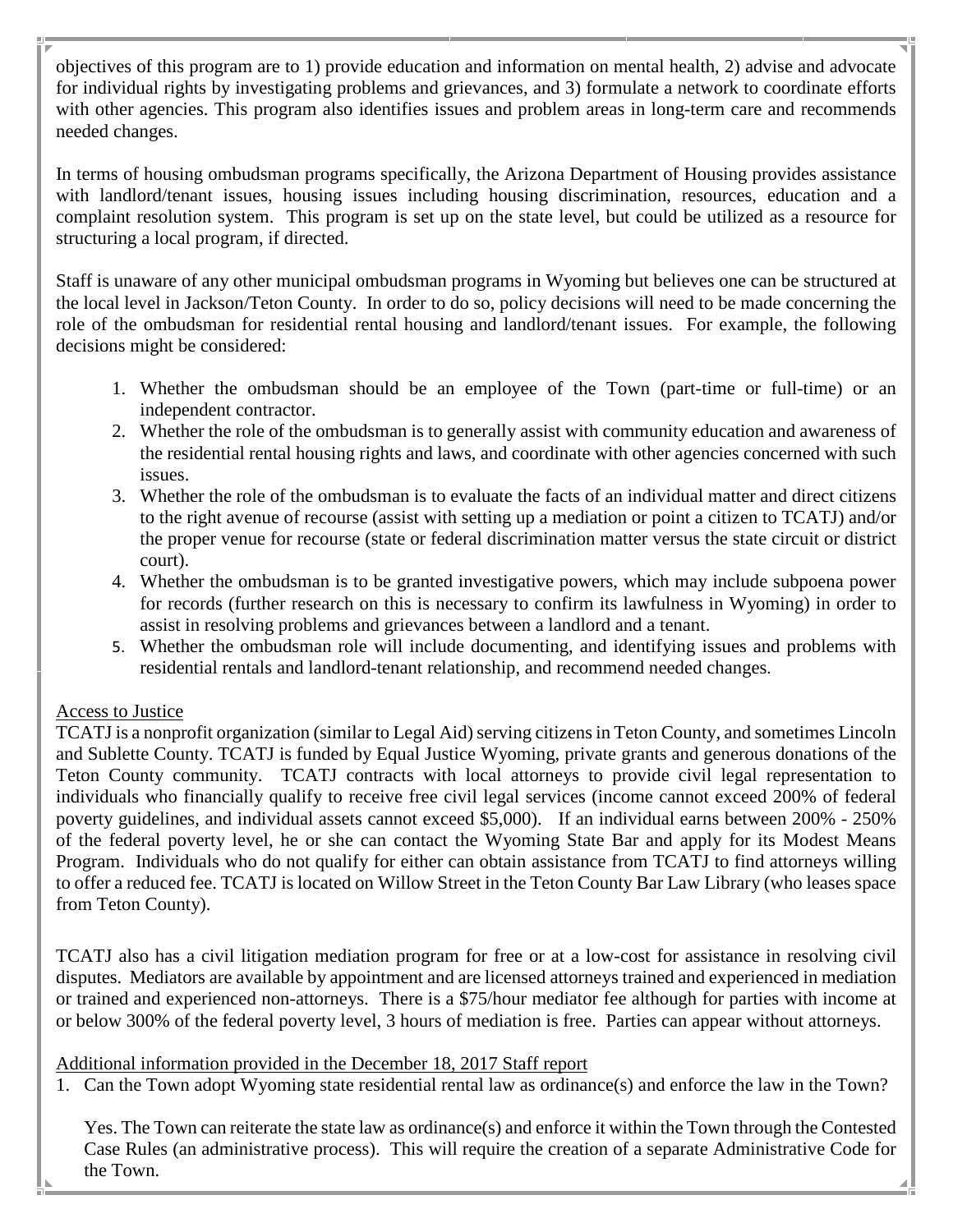- a. The following policy question remains outstanding: does Town Council want to adopt the existing state law or does Town Council *also want to augment* the substance of the law?
	- i. If Town Council adopts the state law as is, making no changes to the substance of the law, then the Town would take on enforcement duties (in contrast to augmenting the rights provided under the state law). Town Council has discussed this as a means of addressing tenants being unable to afford vindicating their rights under the state law, which requires tenants partake in a civil case in the state court system. By creating a municipal process under which the Town steps in to enforce the law, the cost of enforcement is no longer solely borne by the tenant or landlord. This will require an internal staff capacity analysis, thorough evaluation of the resources necessary to successfully assume these additional legal and enforcement responsibilities, and in-depth discussion regarding funding.
	- ii. If Town Council seeks to *both adopt state law and augment some of the law it adopts,* then the Town would *both* take on enforcement duties *and* actually change the rights provided under the law. In addition to addressing the affordability of tenants vindicating their rights, changing the substance of the law would change the laws applicable to renters and landlords within the Town. This will require the internal staff capacity analysis, thorough evaluation of the resources necessary to successfully assume these additional legal and enforcement responsibilities, the in-depth discussion regarding funding mentioned in subparagraph (i) above, as well as require the Legal Department to evaluate each substantive change in state law sought by Town Council to determine whether the change is a lawful one under the Wyoming Constitution, state statutes, and case precedent.
- 2. Can the Town adopt state and/or federal non-discrimination law regarding housing as ordinance(s) and enforce the law in the Town?

Yes. The Town can reiterate the state and/or federal law as ordinance(s) and enforce it within the Town through the Contested Case Rules (an administrative process). This will require the creation of a separate Administrative Code for the Town.

- a. The following policy question remains outstanding: does Town Council want to adopt the existing protected classes or expand the classes protected, specifically to include sexual orientation, gender identity and/or immigration status?
	- i. Currently, under both federal and Wyoming law it is impermissible to discriminate in the housing context based on race, color, religion, sex, disability, familial status, or national origin. Purely adopting this law locally would result in the Town taking on enforcement duties for this law and will require an internal staff capacity analysis, thorough evaluation of the resources necessary to successfully assume these additional legal and enforcement responsibilities, and in-depth discussion regarding funding.
	- ii. The Town may add other groups it seeks to protect in the housing context within its jurisdiction, which would result in *taking on enforcement duties and changing the law* that applies to renters and landlords in the Town. This will require the internal staff capacity analysis, thorough evaluation of the resources necessary to successfully assume these additional legal and enforcement responsibilities, the in-depth discussion regarding funding mentioned in subparagraph (i) above, as well as require the Legal Department to evaluate each substantive change in state law sought by Town Council to determine whether the change is a lawful one under the Wyoming Constitution, state statutes, and case precedent.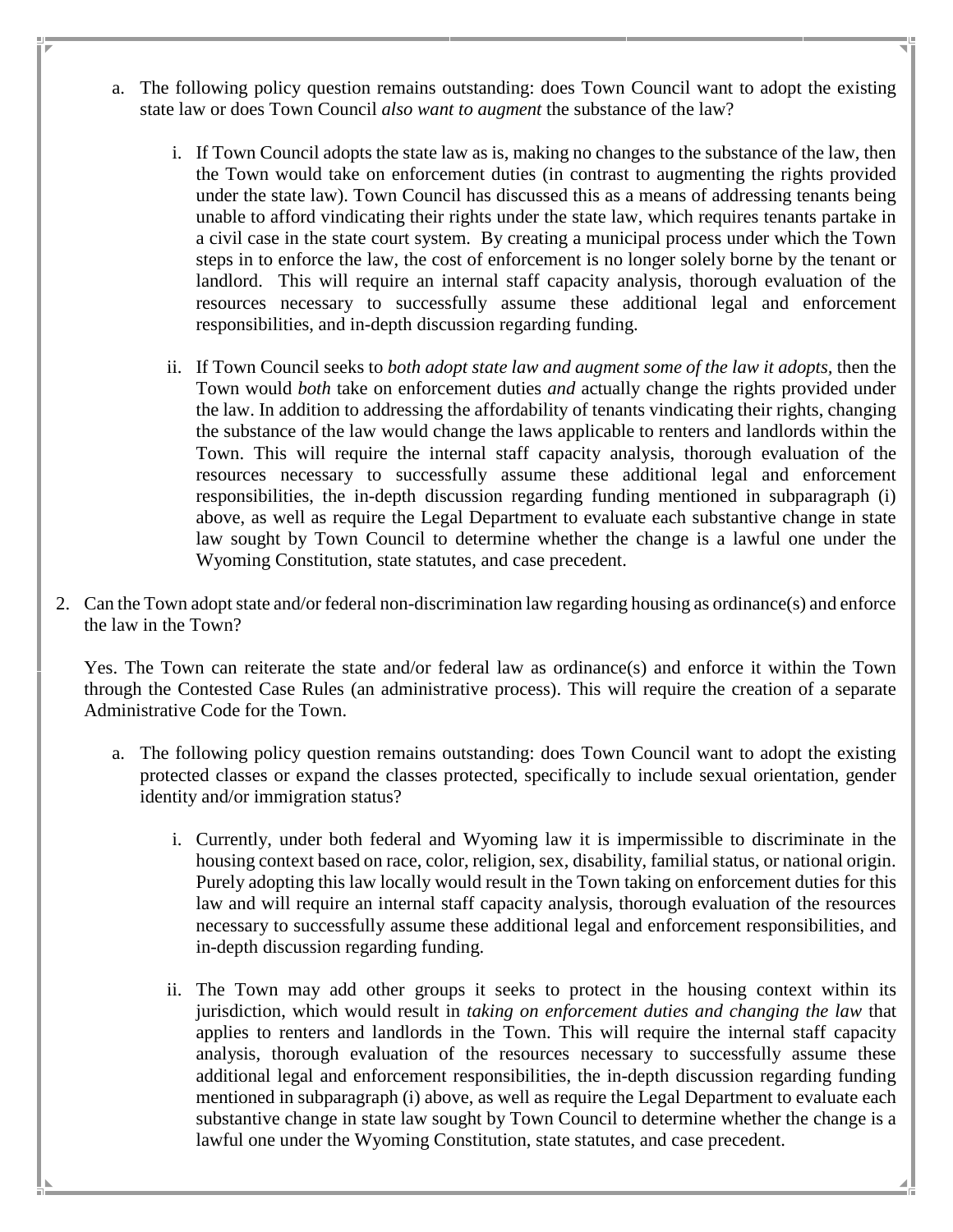3. Can the Town adopt federal anti-retaliation law regarding housing as ordinance(s) and enforce the law in the Town?

Yes. The Town can reiterate the federal law as ordinance(s) and enforce it within the Town through the Contested Case Rules (an administrative process). This will require the creation of a separate Administrative Code for the Town.

- a. The following policy question remains outstanding: does Town Council want to adopt the existing anti-retaliation statute as is or does Town Council *also want to augment* the substance of the law?
	- i. Currently, under federal law it is impermissible to interfere, coerce or intimidate a person exercising their rights to non-discrimination in the housing context – this is generally referred to as "anti-retaliation" law. Purely adopting this law locally would result in the Town taking on enforcement duties for this law and will require an internal staff capacity analysis, thorough evaluation of the resources necessary to successfully assume these additional legal and enforcement responsibilities, and in-depth discussion regarding funding.
	- ii. The Town may both *adopt the law and augment* the substance of this law within its jurisdiction. This would result in *taking on enforcement duties and changing the law* that applies to renters and landlords in the Town and doing so will require the internal staff capacity analysis, thorough evaluation of the resources necessary to successfully assume these additional legal and enforcement responsibilities, the in-depth discussion regarding funding mentioned in subparagraph (i) above, as well as require the Legal Department to evaluate each substantive change in state law sought by Town Council to determine whether the change is a lawful one under the Wyoming Constitution, state statutes, and case precedent

# **Decisions for the Town Council:**

# **1) Does Town Council Want to Create a Licensing Program?**

- A. Town Council did not make a final decision on whether to amend the Jackson Municipal Code to require business licenses/permits for persons leasing one (1) or more units for residential purposes (it currently requires a business license for persons leasing three (3) or more units). In discussing this issue Town Council uniformly showed interest in exempting from any regulation "owneroccupied" units and requested staff develop a definition for an "owner-occupied" unit. A suggested definition of "owner-occupied" units are those wherein:
	- i. The owners or a representative of the owners inhabit the parcel, whether in an attached or detached structure upon the same parcel as the rental unit, at minimum three months/six months/nine months of the year.
	- ii. Town Council Policy Options if it wishes to move forward with licensing:
		- 1. Should the owners have to be present or is a representative/caretaker acceptable?
		- 2. What percentage of the year should the owner (and/or representative) have to be present?
			- a. Staff did contact the Housing Department for some guidance and learned that Department defines "owner-occupied" as the owner living at the property for ten (10) months of the year.
		- 3. Should the presence be continuous or can an owner (and/or representative) inhabit the parcel intermittently such that cumulatively s/he are present for the minimum percentage of the year required?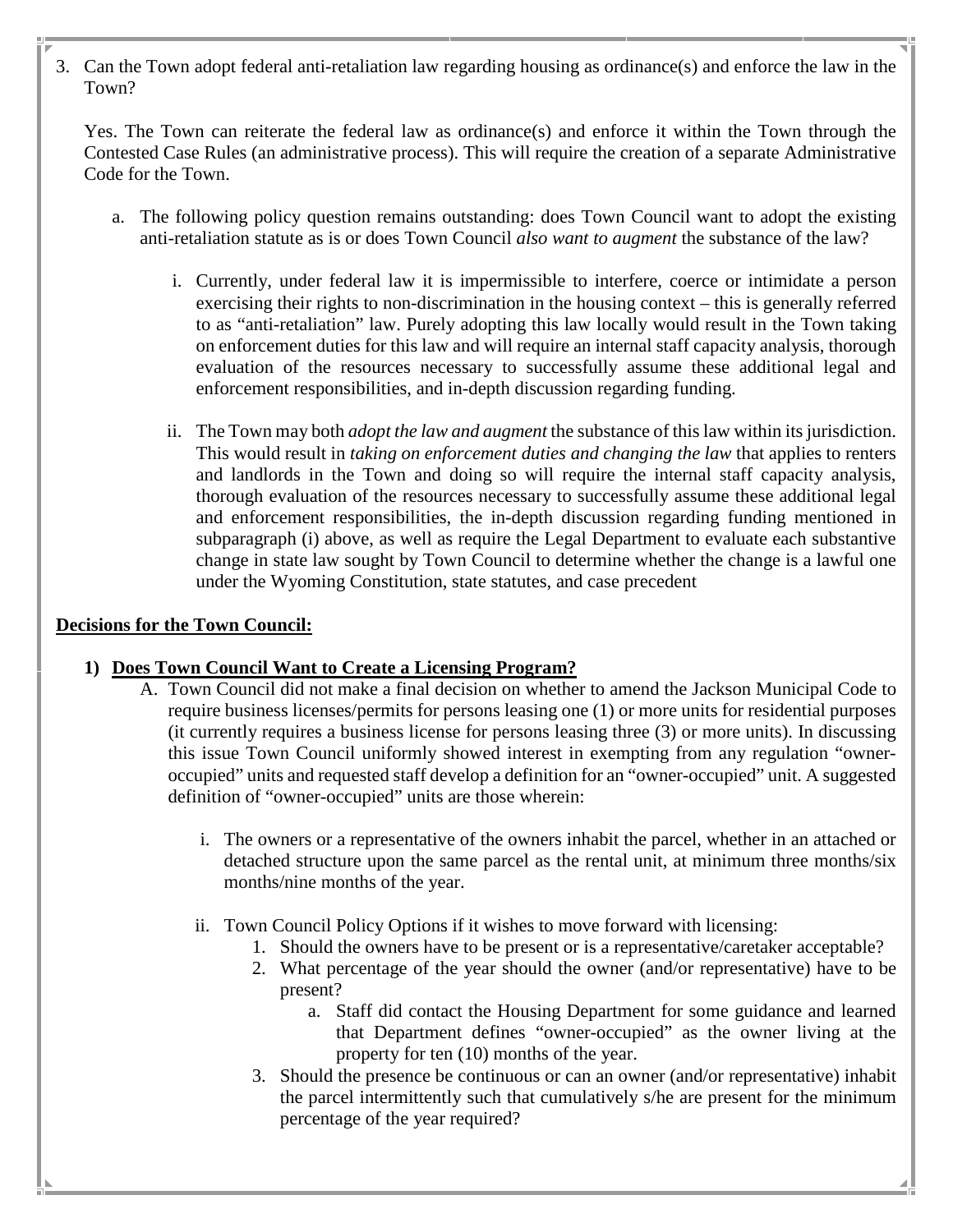# 2) **Does Town Council Want to Adopt Residential Rental Ordinances and, if so, which of the following?**

- A. **Wyoming state residential rental law via ordinance(s)** and enforce the law in the Town pursuant to its administrative process and Contested Case Rules.
	- i. Does Town Council want to adopt the existing state law?
	- ii. Does Town Council *also want to augment* the substance of the law?
- B. **Wyoming state and/or federal non-discrimination law regarding housing** as ordinance(s) and enforce the law in the Town via its administrative process and Contested Case Rules.
	- i. Does the Town Council want to adopt the law as is with the existing protected classes?
	- ii. Does the Town Council *also want to expand the classes* to add protected classes for sexual orientation, gender identity and/or immigration status?
- C. **Federal anti-retaliation law regarding housing** as ordinance(s) and enforce the law in the Town via its administrative process and Contested Case Rules.
	- i. Does the Town Council want to adopt existing anti-retaliation law?
	- ii. Does the Town Council *also want to augment* the substance of this law?

# 3) **Does the Town Council Want to Create an Ombudsman Program to Assist with Landlord/Tenant and residential rental housing disputes, and if so what is the desired role of the ombudsman and structure of such a program?**

- A. Does the Town Council want the ombudsman to be an employee of the Town (part-time or fulltime) or an independent contractor?
- B. Does the Town Council want the ombudsman to generally assist with community education and awareness of the housing rights and laws, and coordinate with other agencies concerned with housing issues?
- C. Does the Town Council want the ombudsman to have the power to evaluate the facts of an individual matter and direct citizens to the right avenue of recourse, such as assisting to set up a mediation or point a citizen to TCATJ and/or the proper venue for recourse (i.e. state or federal court for a discrimination matter versus state circuit or district court for landlord/tenant issues)?
- D. Does the Town Council want the ombudsman to have investigative powers, which may include subpoena power for records (further research on this is necessary) in order to assist in resolving problems and grievances between a landlord and a tenant?
- E. Does the Town Council want the ombudsman role to include documenting, and identifying issues and problems with residential rentals and the landlord-tenant relationship, and recommend legal or regulatory changes for Council consideration?

# ALIGNMENT WITH TOWN COUNCIL'S STRATEGIC INTENT

This item aligns with Town Council's intent to deliver quality services and facilities in a fiscally responsible and coordinated manner and to sustain Jackson's unique character and continue to be the primary location for jobs, housing, shopping, educational and cultural activities by ensuring safe, healthy housing options for residents.

#### STAKEHOLDER ANALYSIS

The public at large, renters and rental property owners are the stakeholders.

# FISCAL IMPACT

The fiscal impact of this item varies depending on the ultimate policy decisions Town Council makes and, in particular, what new staff will be required for administrative, enforcement and/or prosecution duties. If Town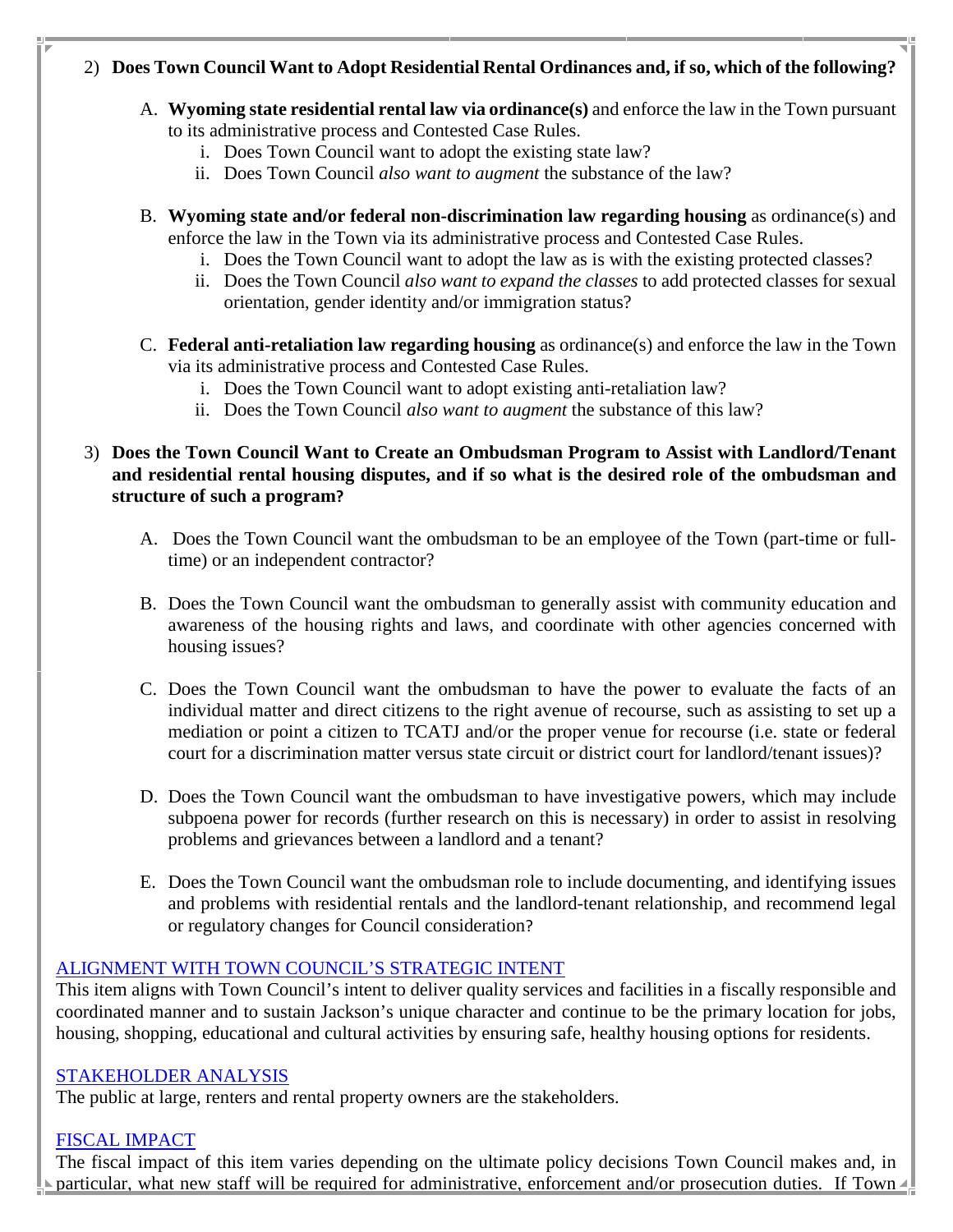Council were to undertake enforcement of the state rental law, federal nondiscrimination law regarding housing, and federal anti-retaliation law regarding housing the fiscal impact would be significant, including the need to develop a new department within the Town to independently handle the investigations and administrative enforcement. This will likely require the creation of a separate Administrative Code for the Town.

At this time staff cannot provide a precise cost estimate but can do so with more specificity when Town Council's policy determinations are made.

The fiscal impact of passage of an ordinance varies between \$250.00 and \$700.00 depending on the length of the ordinance. (Shorter ordinances average around \$350.00 and short franchise ordinances can reach \$700.00.) They appear in the newspaper the Wednesday following Town Council's action on third reading (two (2) days later). Should Town Council make changes to the ordinance on third reading, the ordinance would need to be readvertised in its final form.

# STAFF IMPACT

The initial staff impact of this item focused on the Legal Department's time researching the legal issues involved with the Town Council's policy choices, reworking the Contested Case Rules for a cleaner and clearer administrative process, drafting and revising the public information sheet, working with the Planning Department to ensure the Contested Case Rule revisions integrate into the existing Land Development Regulation enforcement procedures, and subsequently drafting ordinances & resolutions sought by Town Council.

Additional staff time has been spent researching ombudsman programs around the state and country and meeting with Access to Justice regarding programs and the potential for its assistance.

Depending on how the Town Council chooses to regulate in this area, for example requiring business licenses and/or adopting and enforcing the state law in the Town, then further staff impacts would need to be evaluated, including the Legal Department creating of a separate Administrative Code, as well as ongoing capacity impacts on the Town Building Department, the Finance Department, the Fire Inspector and the Legal Department.

Depending on the decisions of the Town Council, an additional Town department may also need to be formed to enforce the Administrative Code, necessitating a staff capacity discussion and the hiring of new enforcement staff.

The staff impact of passage of ordinances after second reading is notable in the Town Clerk's office and involves preparing the ordinance for advertising and sending to the newspaper, updating the Jackson Municipal Code online and in hard copy for those receiving hard copy versions of the code. The ordinance is also printed and signed and placed in the permanent record storage book in the vault and indexed and posted on the website. The ordinance is also prepared and sent to the newspaper for advertising

LEGAL ISSUES Legal review is ongoing.

#### **ATTACHMENTS** None.

RECOMMENDATION Staff has no recommendation at this time.

# SUGGESTED MOTION

I move to direct staff to: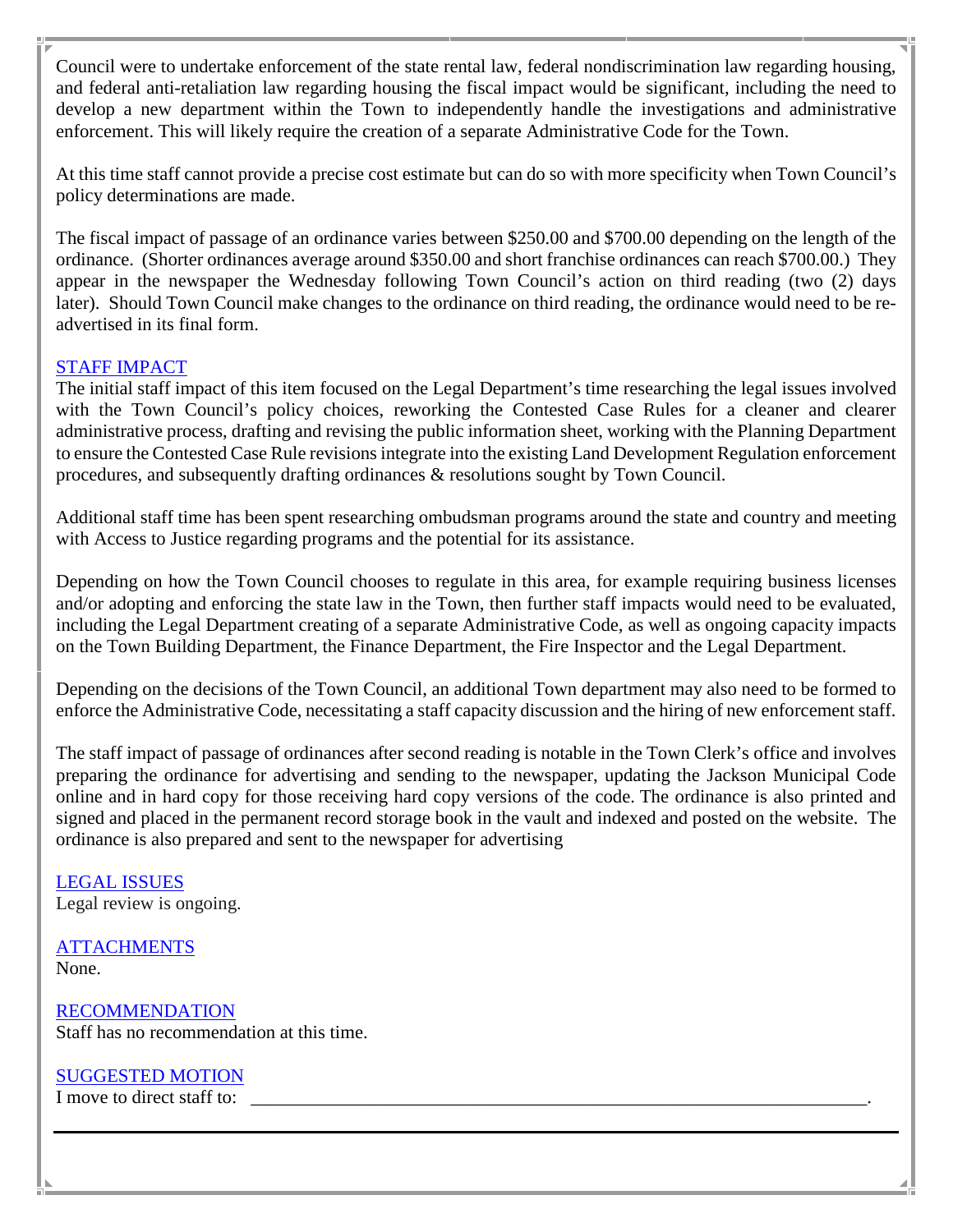Dear Mayor and Councilors:

I am writing to you to encourage you to not create an ombudsman position for residential rentals. Most especially, please do not add to or change the state and federal fair housing law. This is unnecessary and will prove extremely expensive for the town, just in lawsuits alone. The funds spent will be better used to provide raises for our existing Town workers. The ombudsman effort as well as the non-discrimination ordinance (also completely unnecessary) tramples the First Amendment rights of Bible believing Christians, Orthodox Jews, and Muslims since it will punish them if they do not violate their beliefs.

Adding immigrants is superfluous due to the fact that "national origin" is already covered in the state and federal housing law. Adding illegal immigrants is against the law. Please uphold the constitution as you promised.

There is already a resolution rejecting discrimination. That has proven to be more that sufficient, because there is no demonstrable discrimination occurring.

Please do not vote for or take any other action to forward these issues. We like Jackson to stay as Jackson rather than becoming Seattle, NYC, or otherwise. Thank you. :)

Aaron Linsdau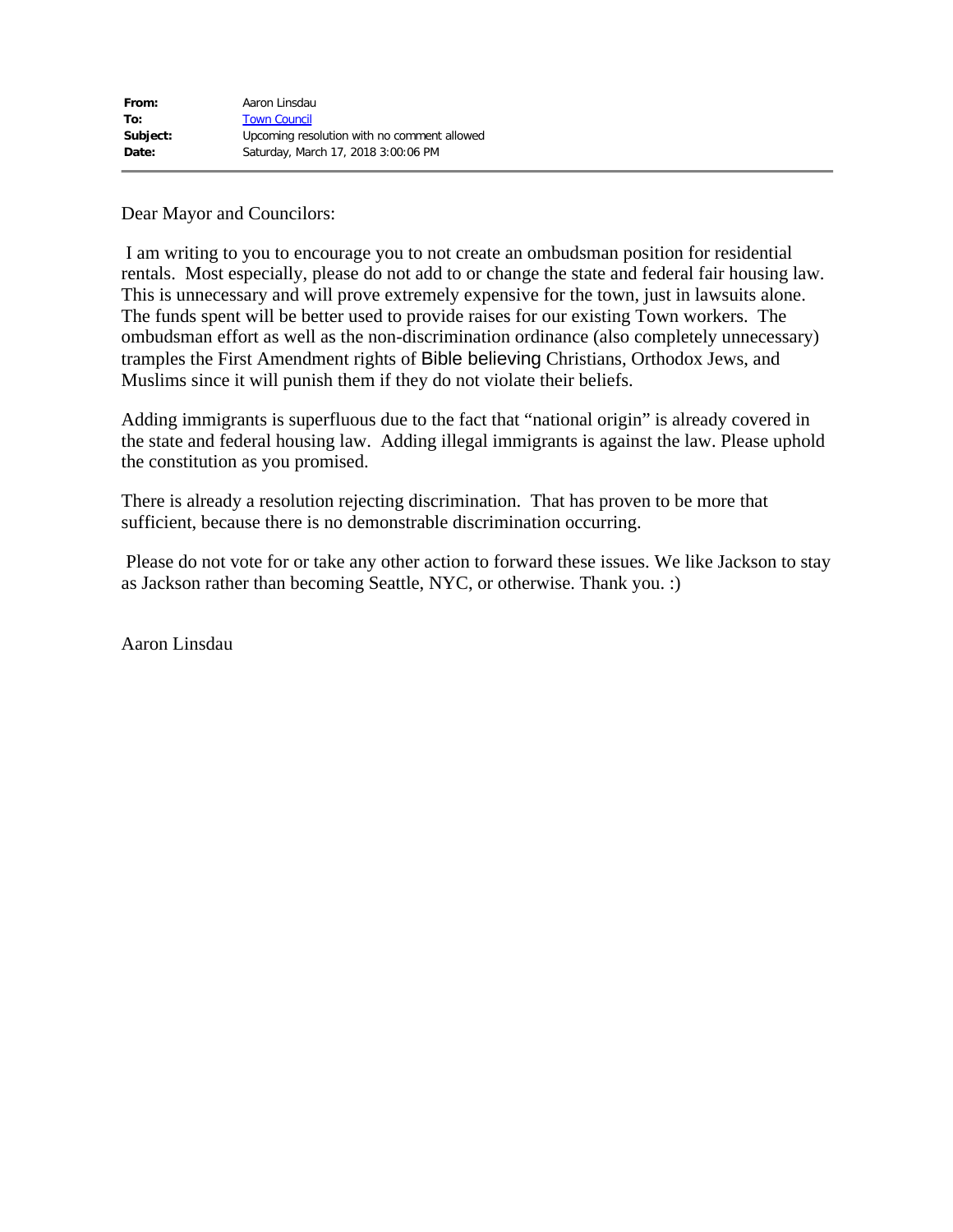| From:    | Bob Wilson                                                                                  |
|----------|---------------------------------------------------------------------------------------------|
| To:      | <b>Town Council</b>                                                                         |
| Subject: | Please Oppose addition of Sexual Orientation/Gender Identity provisions at workshop 3/19/18 |
| Date:    | Friday, March 16, 2018 4:03:16 PM                                                           |

#### Hello, Jackson Town Council.

I live in Cheyenne, but have friends in your city and have often visited there. I hope you will oppose addition of Sexual Orientation and Gender Identity provisions in the "Residential Rental Ombudsman/Program" and the "Non-Discrimination Ordinance", at your at workshop 3/19/18. It's true that Cheyenne adopted a resolution with compromise language a couple years ago, but when the organizers proposed an ordinance the following year, our Council set it aside in the face of widespread public opposition, and legal issues now pending at the US Supreme Court.

History has shown that once provisions like those proposed for Jackson are added to local government policies, ordinances and regulations, they are too often used to punish people just for expressing disagreement with gender identity ideology. It is apparent here in WY, and elsewhere, that activists' efforts don't stop with passing innocent-seeming resolutions. They seem to want to silence those who disagree with them, which is contrary to our American and Wyoming freedoms of speech and of conscience. Most of us just want to get along, but their paid organizers never seem to stop pressing for laws to punish those who fail to affirm or celebrate their ceremonies. Sadly, the oppressed have become particularly aggressive oppressors.

The Town of Jackson does not need to take on expensive bureaucratic costs & legal risks, when there are already ample Federal protections. The famous Masterpiece Cakeshop case is now before the US Supreme Court, and litigants have likely spent millions. Likewise, an activist on the WY Judicial Conduct & Ethic Commission used an innocent-seeming Sexual Orientation and Gender Identity provisions to persecute Pinedale Judge Ruth Neely all the way through the WY Supreme Court; there, most of the Commission's punishments were overturned, and the remaining minor censure has been appealed to the US Supreme Court.

Bob Wilson Cheyenne, WY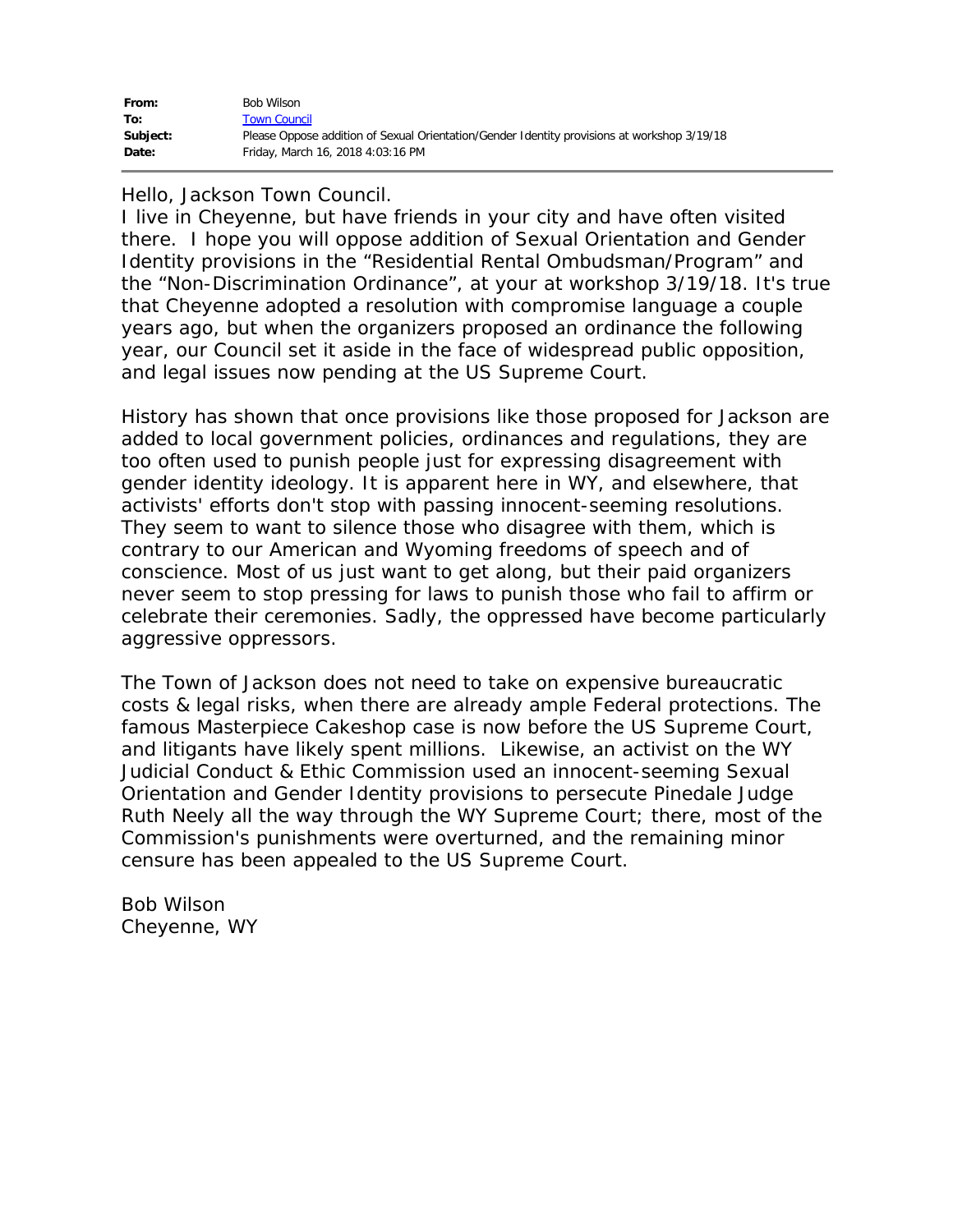| From:    | Bruce BK Kite                        |
|----------|--------------------------------------|
| To:      | <b>Bob Lenz</b>                      |
| Subject: | Unnecessary and Weaponized Language  |
| Date:    | Saturday, March 17, 2018 11:15:27 AM |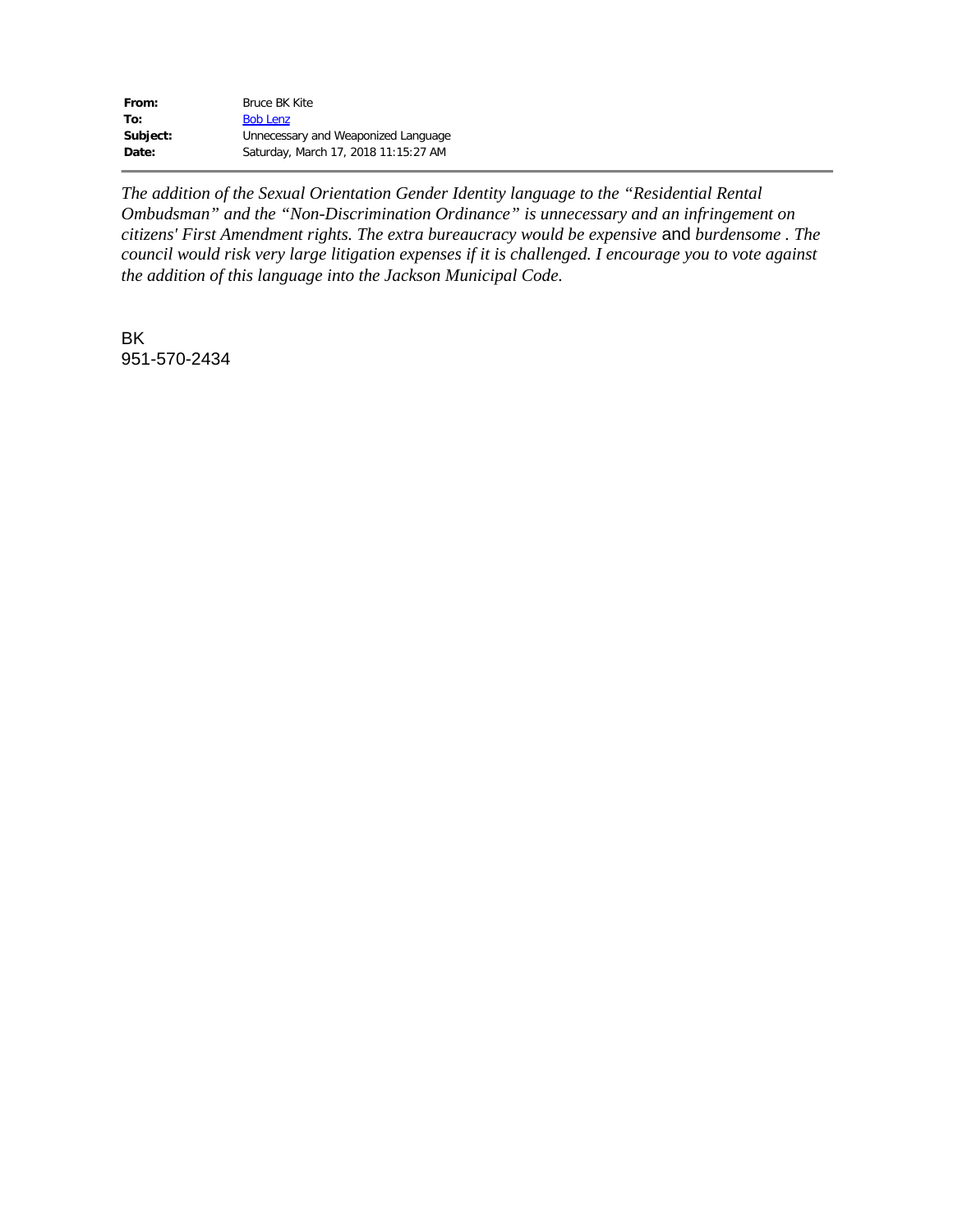| From:    | Bruce BK Kite                        |
|----------|--------------------------------------|
| To:      | Pete Muldoon                         |
| Subject: | Unnecessary and Weaponized Language  |
| Date:    | Saturday, March 17, 2018 11:14:48 AM |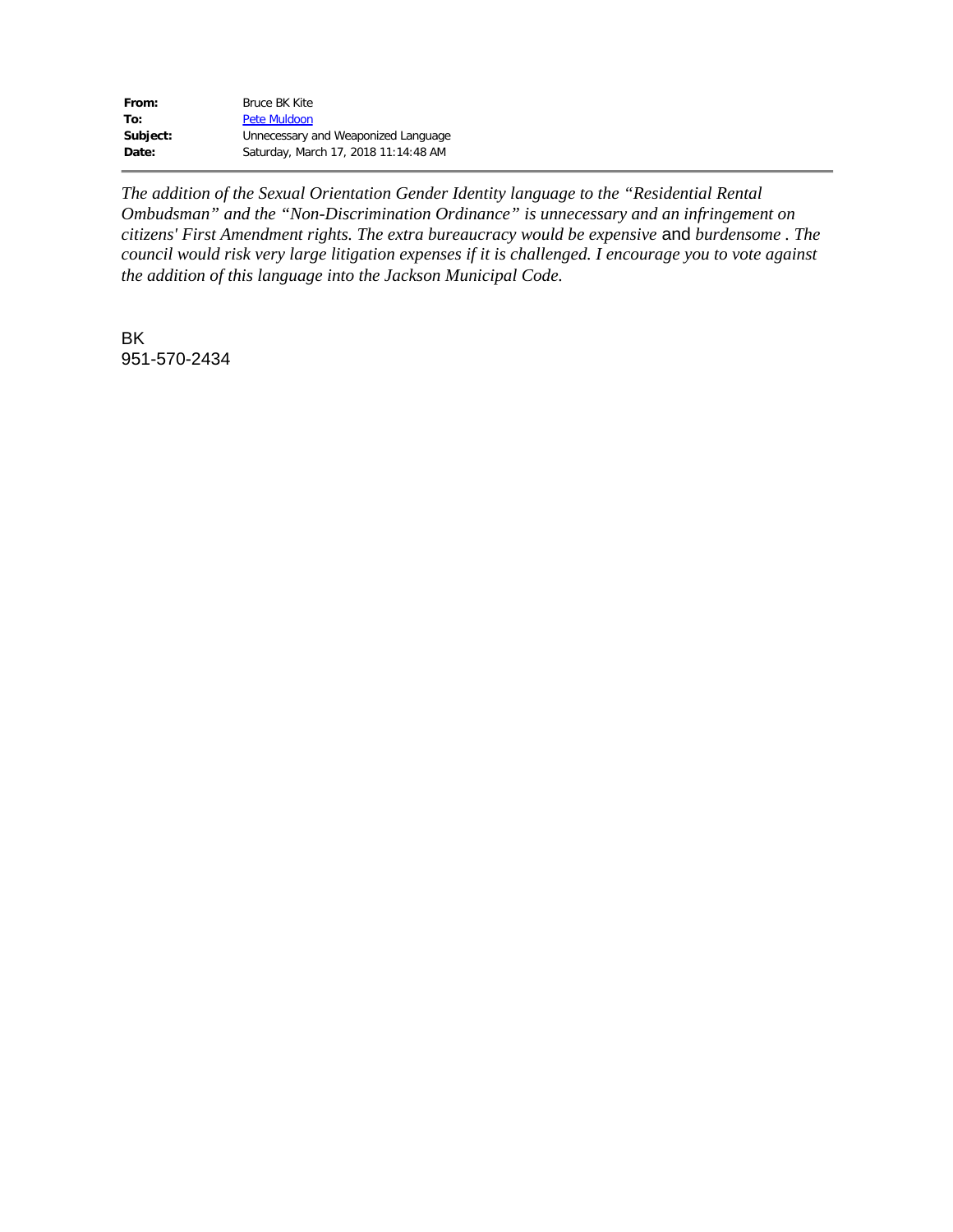| From:    | Bruce BK Kite                        |
|----------|--------------------------------------|
| To:      | <b>Jim Stanford</b>                  |
| Subject: | Unnecessary and Weaponized Language  |
| Date:    | Saturday, March 17, 2018 11:14:20 AM |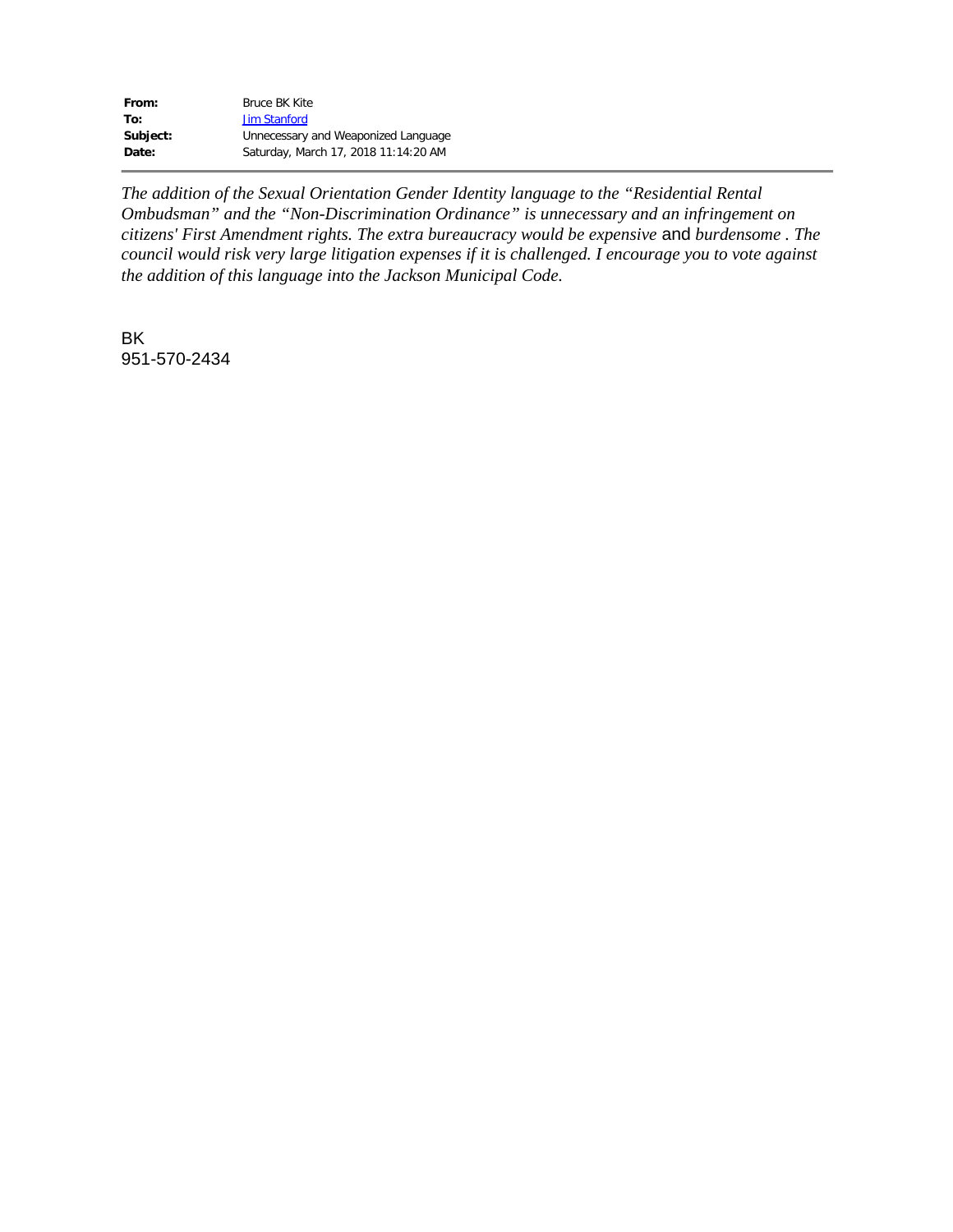| From:    | Bruce BK Kite                        |
|----------|--------------------------------------|
| To:      | <b>Hailey Morton Levinson</b>        |
| Subject: | Unnecessary and Weaponized Language  |
| Date:    | Saturday, March 17, 2018 11:13:41 AM |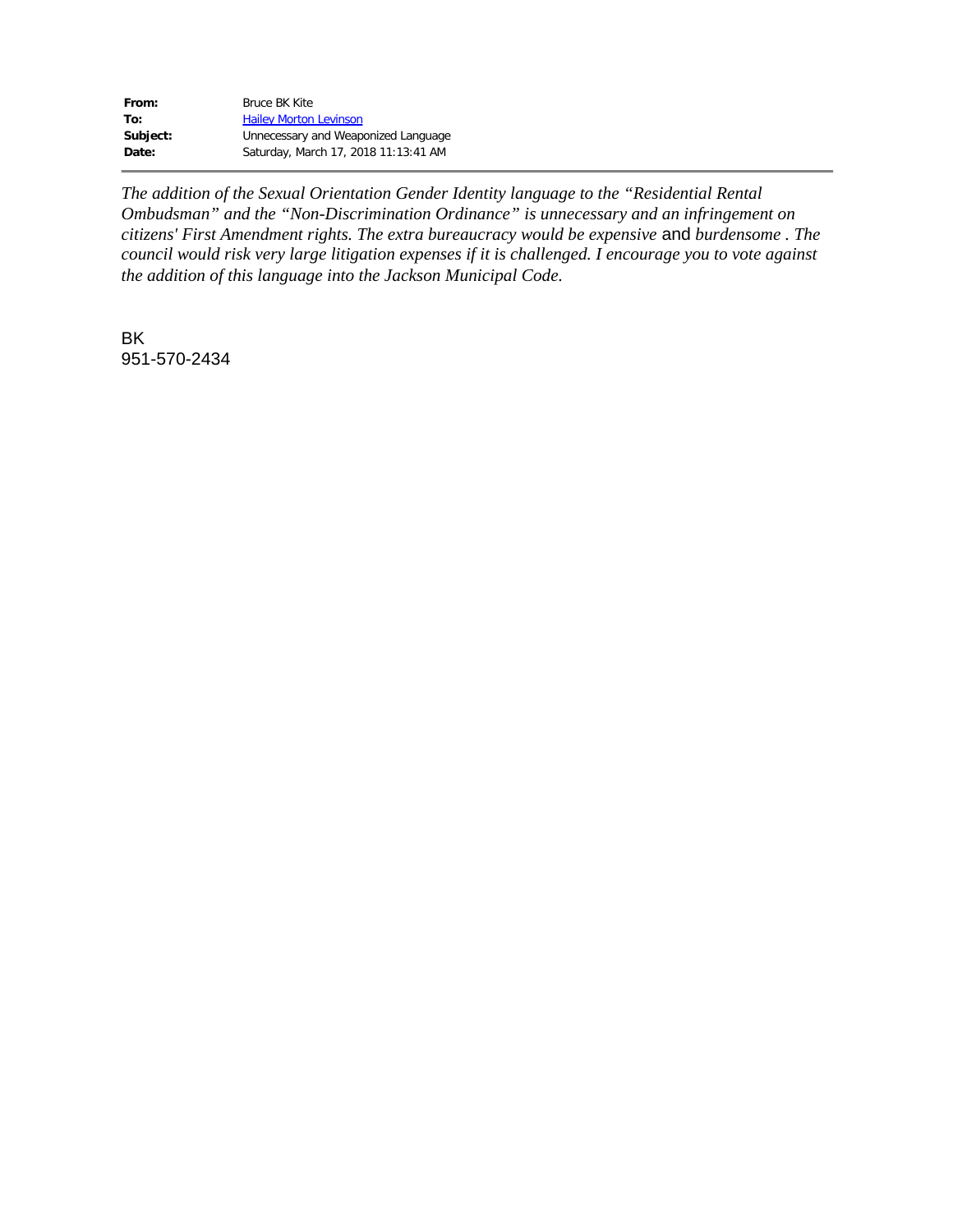| From:    | Bruce BK Kite                        |
|----------|--------------------------------------|
| To:      | Don Frank                            |
| Subject: | Unnecessary and Weaponized Language  |
| Date:    | Saturday, March 17, 2018 11:12:46 AM |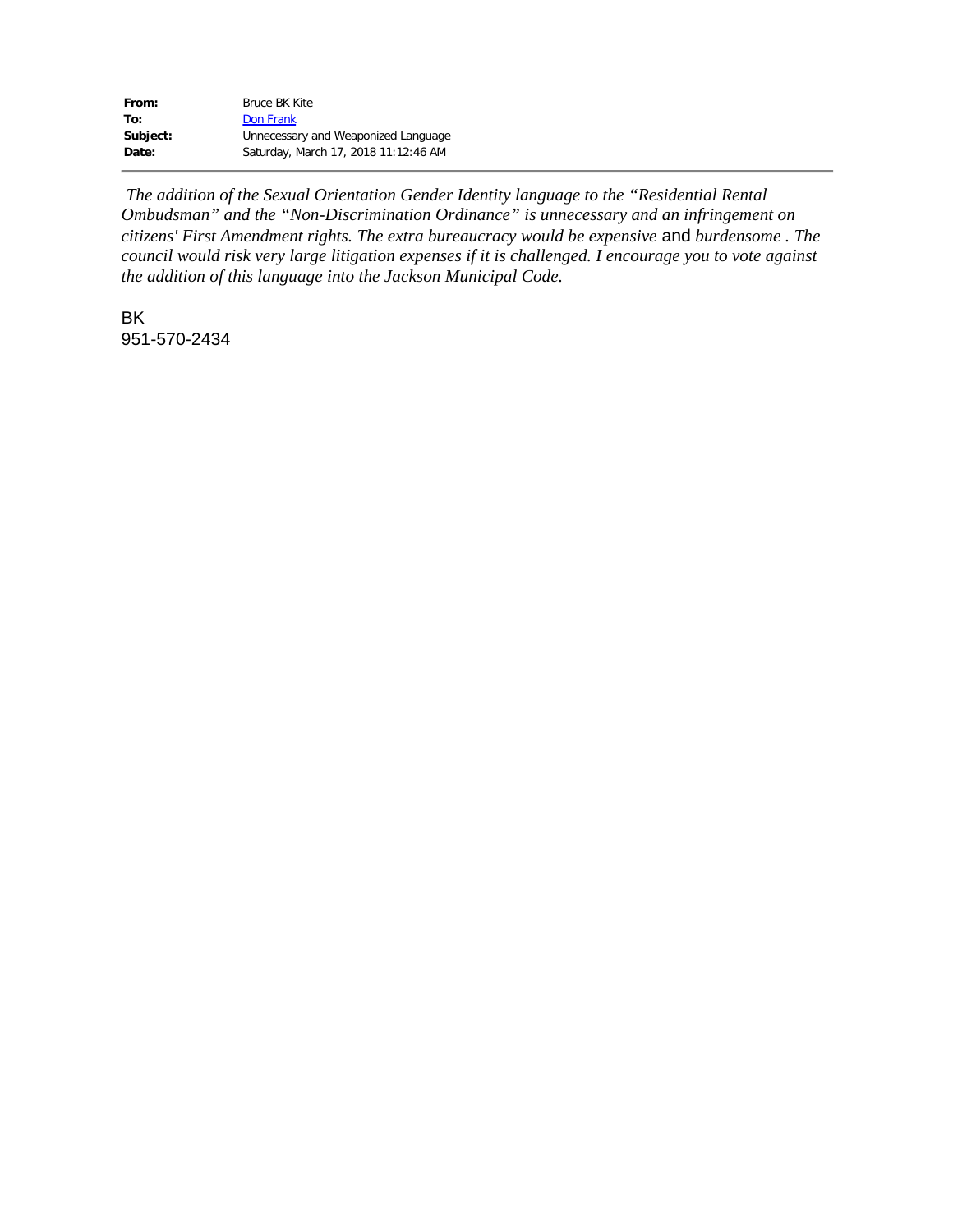Mayor and Councilors,

I am writing to you to encourage you to not create an ombudsman position for residential rentals. Most especially, please do not add to or change the state and federal fair housing law. This is unnecessary and will prove extremely expensive for the town, just in law suits alone. The funds spent will be better used to provide raises for our existing Town workers. The ombudsman effort as well as the non-discrimination ordinance (also completely unnecessary) tramples the First Amendment rights of Bible believing Christians, Orthodox Jews, and Muslims since it will punish them if they do not violate their beliefs.

Adding immigrants is superfluous due to the fact that "national origin" is already covered in the state and federal housing law. Adding illegal immigrants is against the law.

There is already a resolution rejecting discrimination. That has proven to be more that sufficient, because there is no demonstrable discrimination occurring.

Please do not vote for or take any other action to forward these issues.



Virus-free. [www.avast.com](https://www.avast.com/sig-email?utm_medium=email&utm_source=link&utm_campaign=sig-email&utm_content=emailclient&utm_term=link)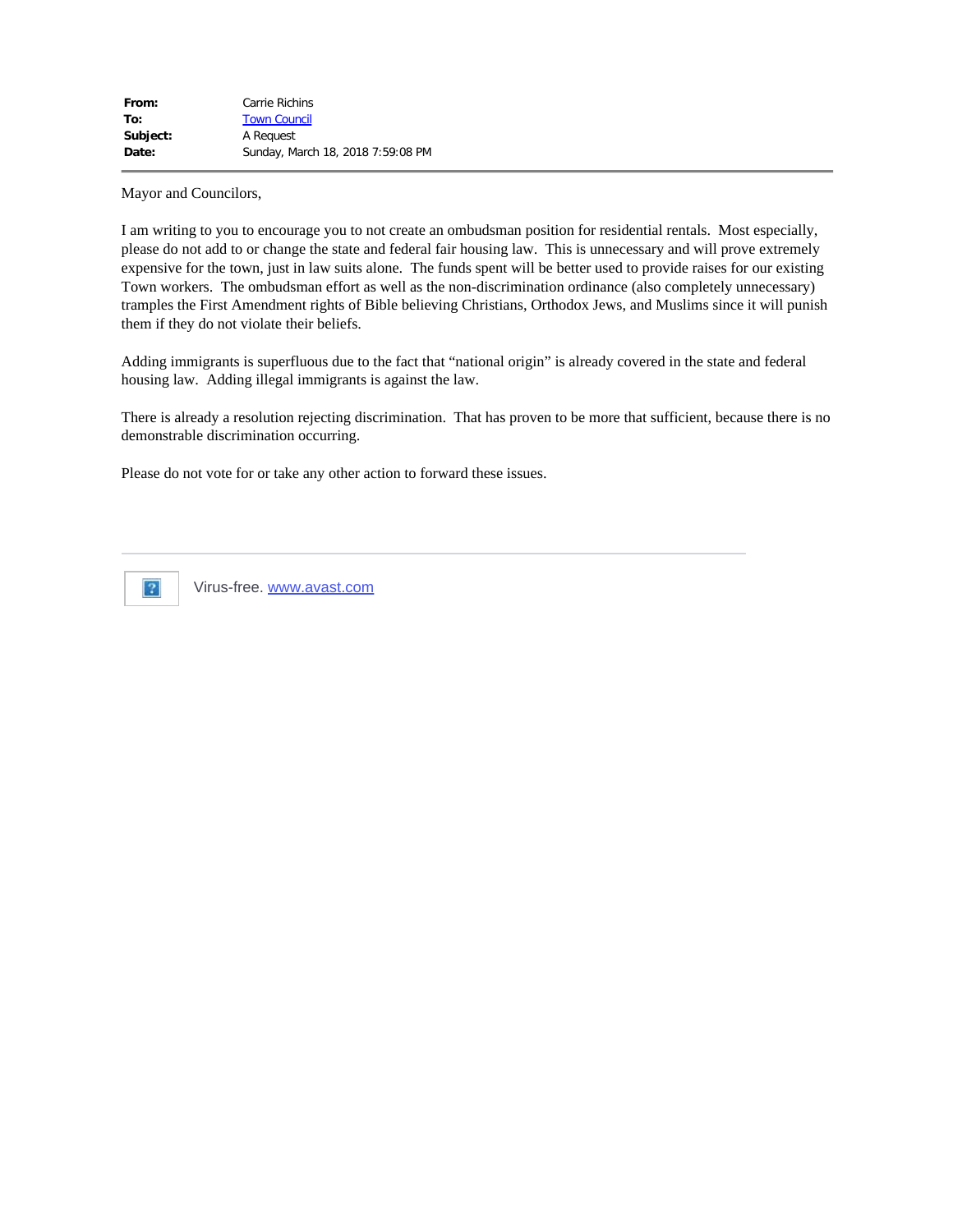Mayor and Councilors,

I am writing to you to encourage you to not create an ombudsman position for residential rentals. Most especially, please do not add to or change the state and federal fair housing law. This is unnecessary and will prove extremely expensive for the town, just in law suits alone. The funds spent will be better used to provide raises for our existing Town workers. The ombudsman effort as well as the non-discrimination ordinance (also completely unnecessary) tramples the First Amendment rights of Bible believing Christians, Orthodox Jews, and Muslims since it will punish them if they do not violate their beliefs.

Adding immigrants is superfluous due to the fact that "national origin" is already covered in the state and federal housing law. Adding illegal immigrants is against the law.

There is already a resolution rejecting discrimination. That has proven to be more that sufficient, because there is no demonstrable discrimination occurring.

Please do not vote for or take any other action to forward these issues.

Jack Richins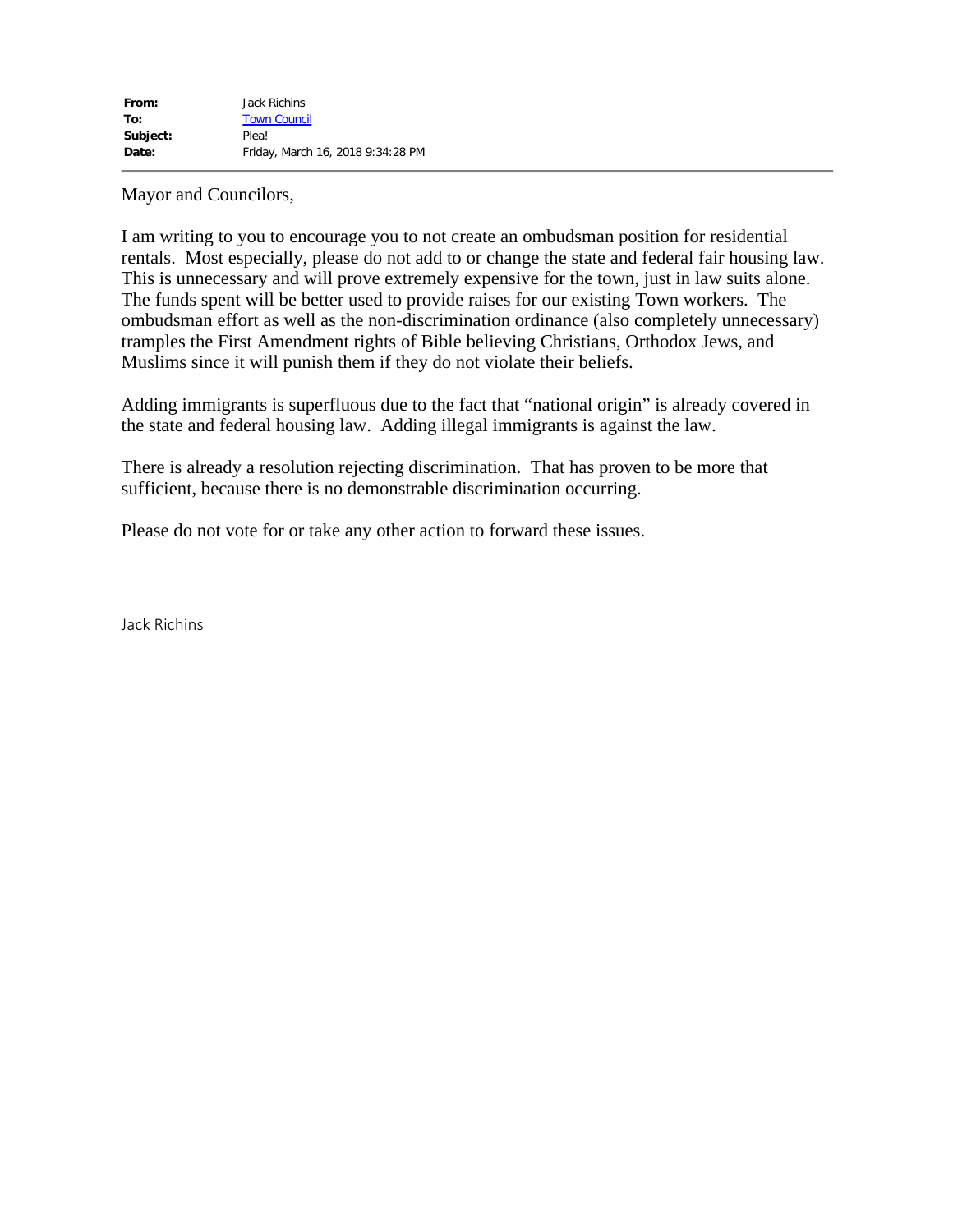Mayor and Town Councilors,

As noted frequently in the proposal before the council, this measure is a reiteration of already existing Federal and State laws and there is no need for our town to assume the additional burden of enforcement and advocacy involved. All categories for potential discrimination are already addressed with the exception of illegal aliens (by definition, law-breaking individuals).

I am a property owner, but would lose my right to refuse a tenant whose illegal activity I cannot support or who engages in sexual activities which are against my beliefs as a Christian.

Please do not adopt the proposed regulations.

Jeannine M. Brown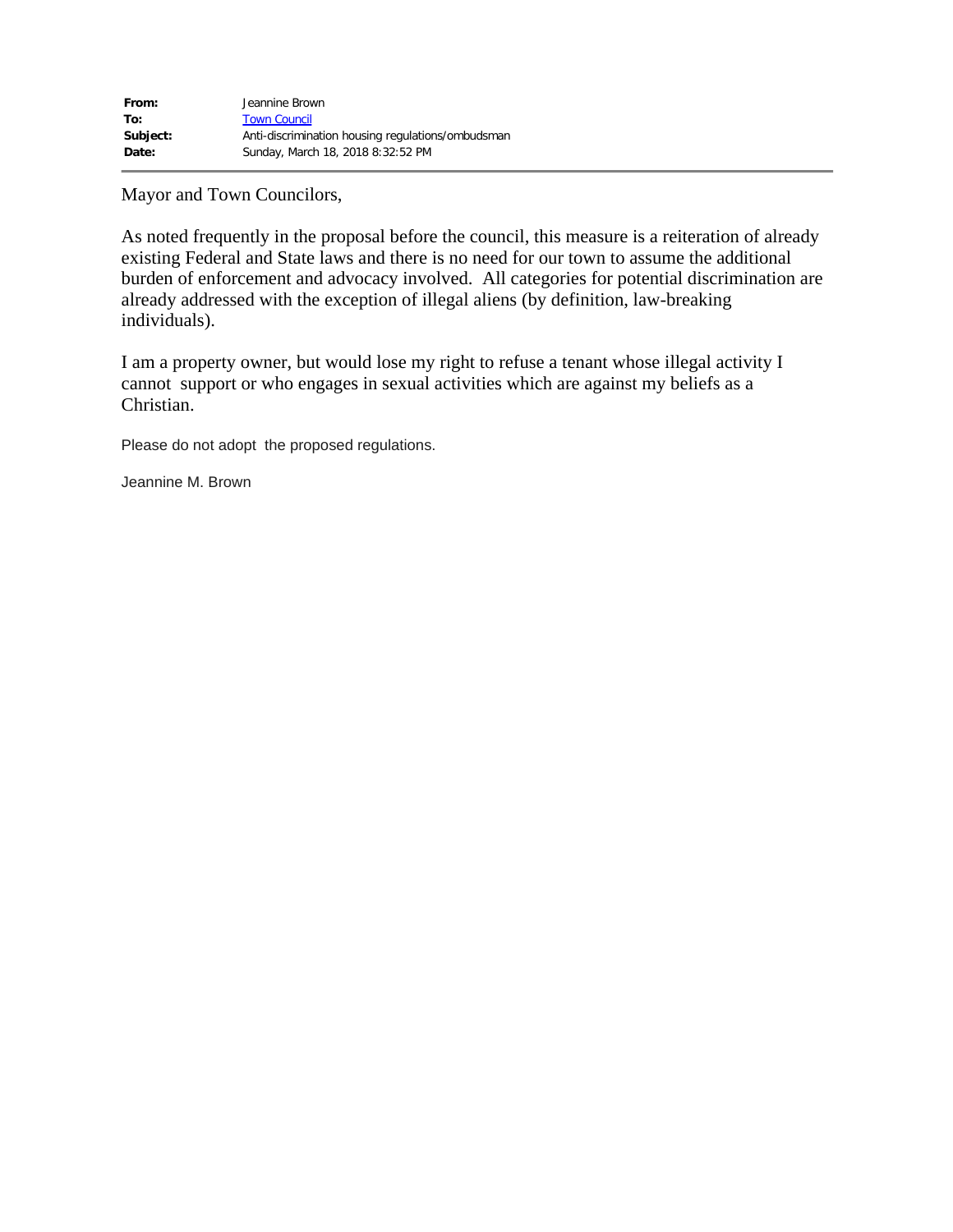To the Mayor and Council Members of Jackson, Wyoming,

The addition of the Sexual Orientation Gender Identity language to the "Residential Rental Ombudsman" and the "Non-Discrimination Ordinance" is unnecessary and an infringement on citizens' First Amendment rights. With the economic challenges around the state, the council would be unwise to risk very large litigation expenses if these provisions are challenged. Freedom of speech, thought and conscience should never be infringed in order to carve out a protected group for special consideration.

Mr. Mayor and Council Members, it is neither good nor right to pass resolutions or enact laws designed to sanction the exercise of conscience or to intimidate citizens and/or business owners who hold traditional, biblical or religious cultural views into silence. Instead of passing this resolution I urge you instead to support the broad and universal protections that are already in place for EVERYONE in your community, which include protections for ALL against unjust treatment. I encourage you to vote **against** the addition of this language into the Jackson Municipal Code.

Thank you,

Tammie Orr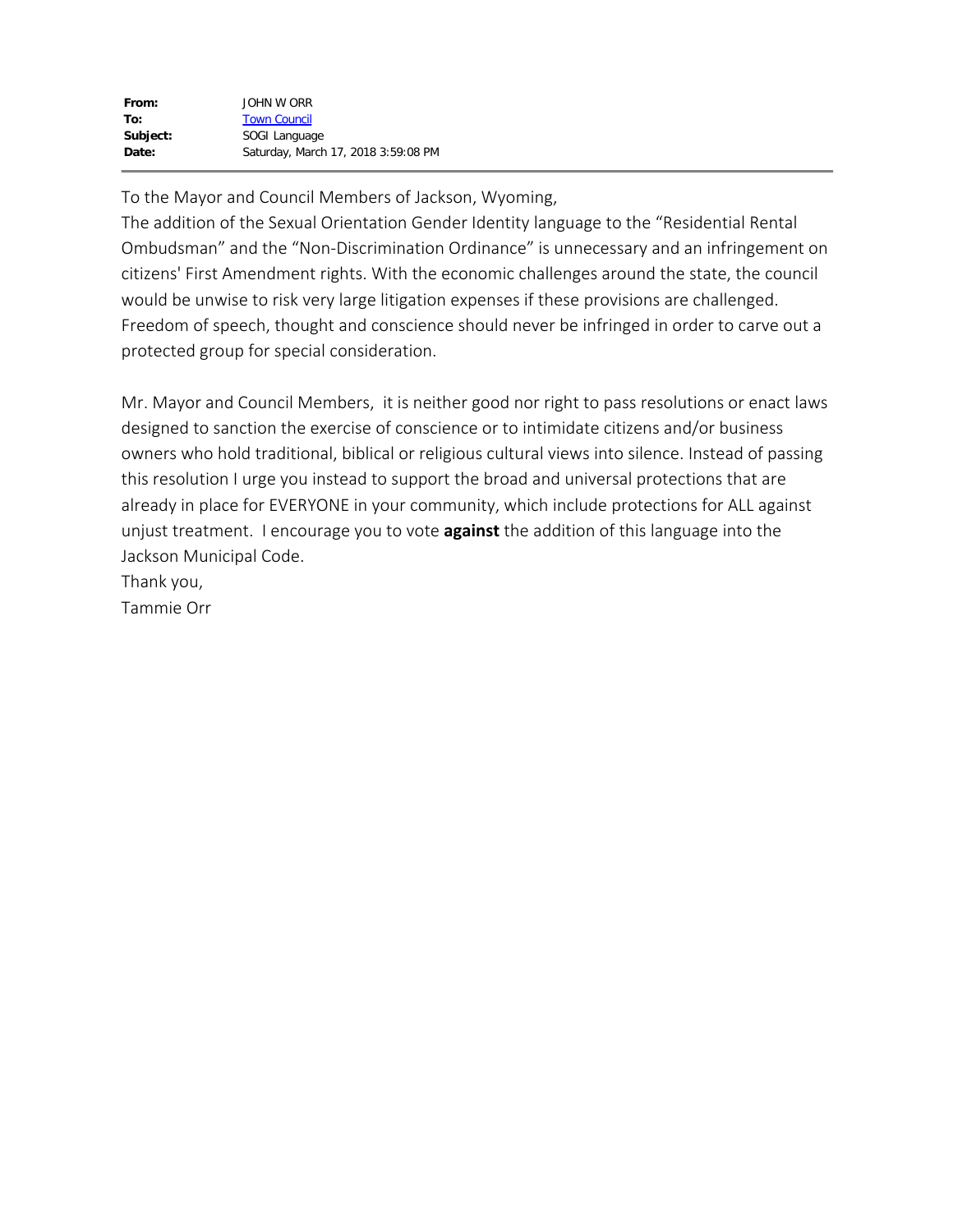Mayor and Councilors,

I am writing to you to encourage you to not create an ombudsman position for residential rentals. Most especially, please do not add to or change the state and federal fair housing law. This is unnecessary and will prove extremely expensive for the town, just in law suits alone. The funds spent will be better used to provide raises for our existing Town workers. The ombudsman effort as well as the non-discrimination ordinance (also completely unnecessary) tramples the First Amendment rights of Bible believing Christians, Orthodox Jews, and Muslims since it will punish them if they do not violate their beliefs.

Adding immigrants is superfluous due to the fact that "national origin" is already covered in the state and federal housing law. Adding illegal immigrants is against the law.

There is already a resolution rejecting discrimination. That has proven to be more than sufficient, because there is no demonstrable discrimination occurring.

Please do not vote for or take any other action to forward these issues.

Sincerely,

Lowell and Patricia Kayser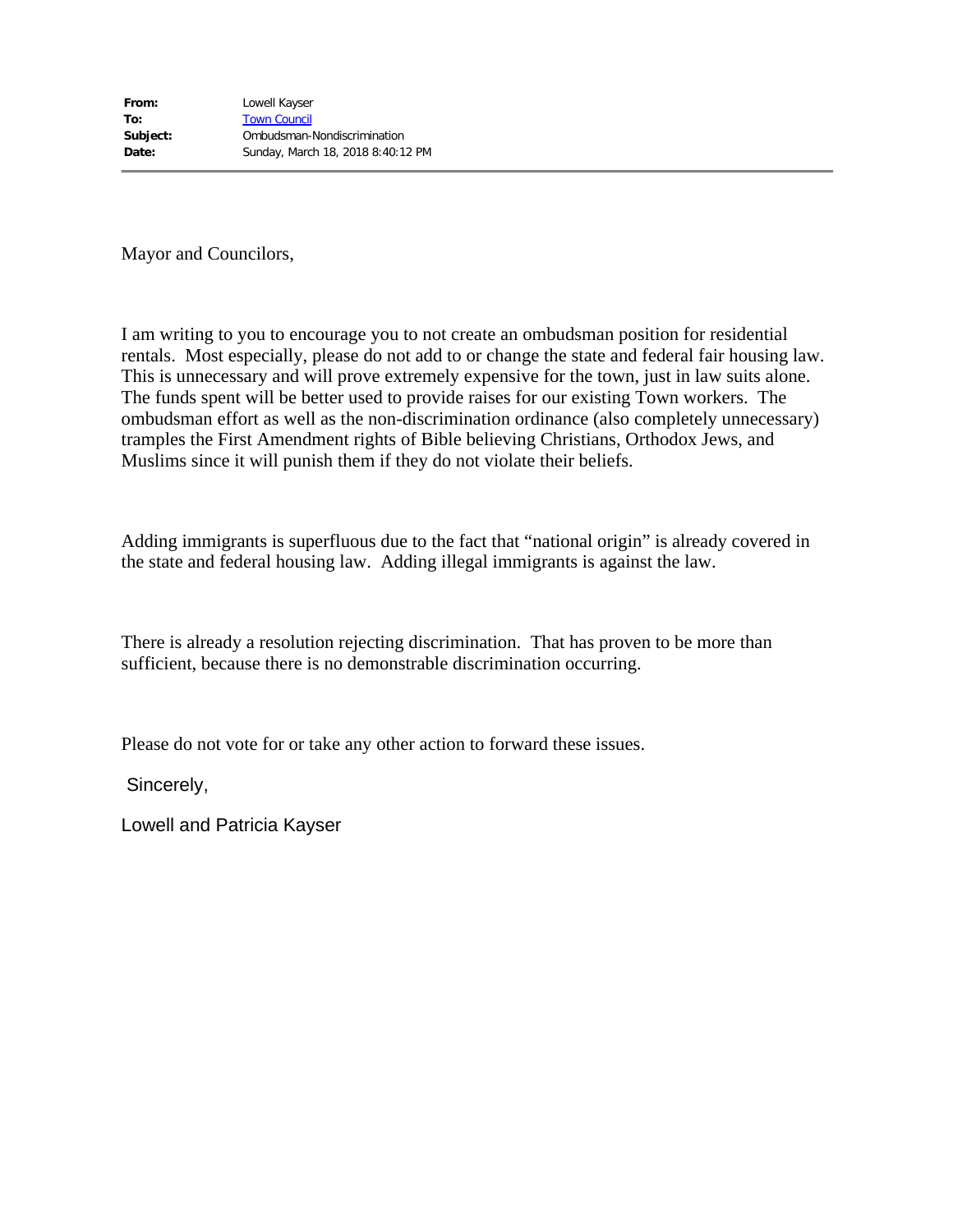From: Rev. David Bott **To:** [Town Council](mailto:electedofficials@jacksonwy.gov) **Subject:** Ombudsman and non-discrimination ordinance **Date:** Friday, March 16, 2018 12:39:09 PM

Mayor and Councilors,

I am writing to you to encourage you to not create an ombudsman position for residential rentals. Most especially, please do not add to or change the state and federal fair housing law. This is unnecessary and will prove extremely expensive for the town, just in law suits alone. The funds spent will be better used to provide raises for our existing Town workers. The ombudsman effort as well as the non-discrimination ordinance (also completely unnecessary) tramples the First Amendment rights of Bible believing Christians, Orthodox Jews, and Muslims since it will punish them if they do not violate their beliefs.

Adding immigrants is superfluous due to the fact that "national origin" is already covered in the state and federal housing law. Adding illegal immigrants is against the law.

There is already a resolution rejecting discrimination. That has proven to be more that sufficient, because there is no demonstrable discrimination occurring.

Please do not vote for or take any other action to forward these issues.

Pax Christi, Rev. David Bott Pastor, Redeemer Lutheran Church Jackson, WY & Christ Our Savior Lutheran Church Etna, WY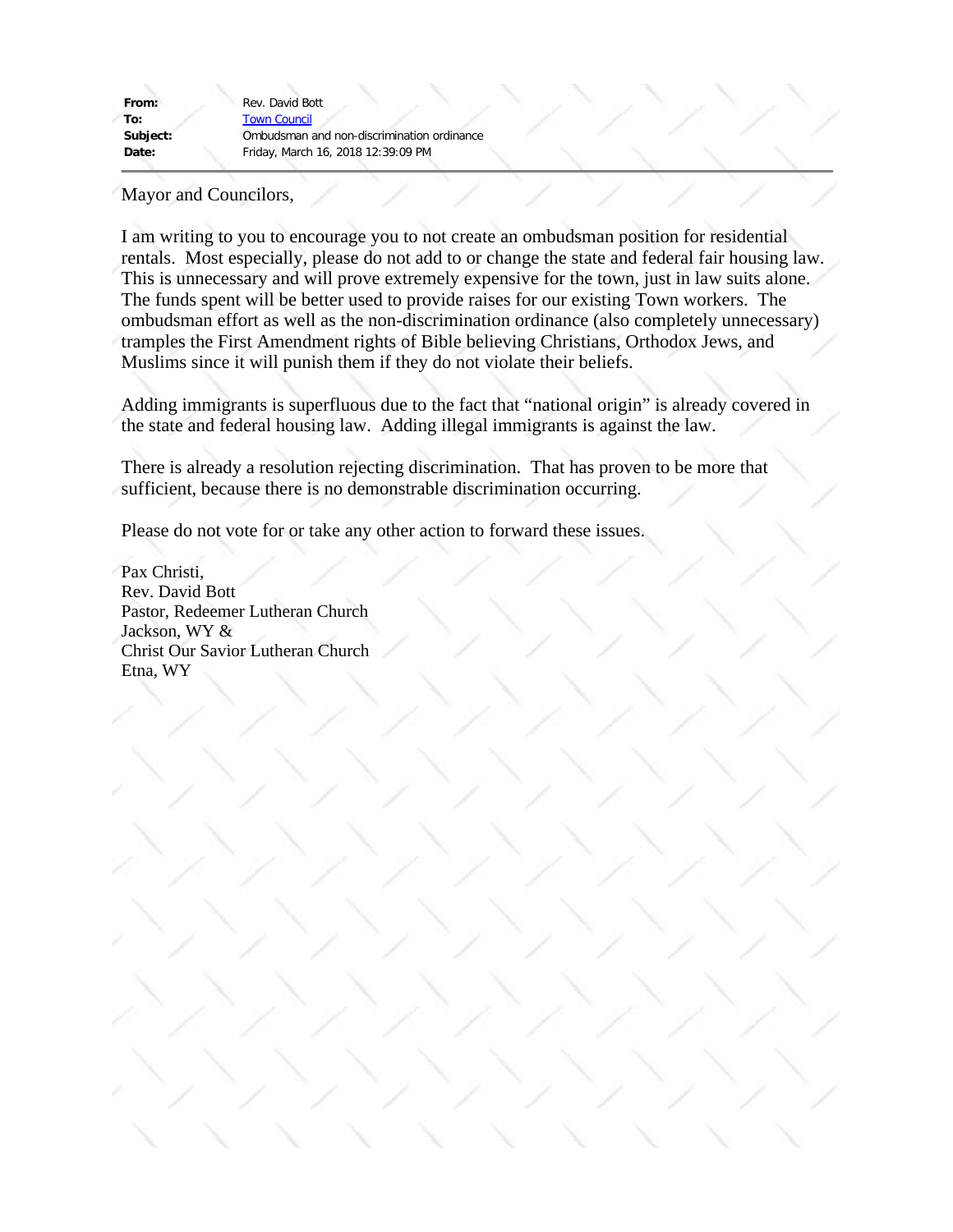| From:    | Rev. David Bott        |
|----------|------------------------|
| To:      | <b>Sandy Birdyshaw</b> |
| cc:      | <b>Town Council</b>    |
| Subject: | Ombudsman and          |
| Date:    | Friday, March 16,      |
|          |                        |

sman and non-discrimination ordinances **Date:** Friday, March 16, 2018 12:24:25 PM

# Dear Sandy,

Thank you for your time. Please receive this request and forward it to Mayor Muldoon. I request time to be allowed for public comment on the Ombudsman and Non-discrimination ordinance at the Town Council Workshop this coming Monday.

Pax Christi, Rev. David Bott Pastor, Redeemer Lutheran Church Jackson, WY & Christ Our Savior Lutheran Church Etna, WY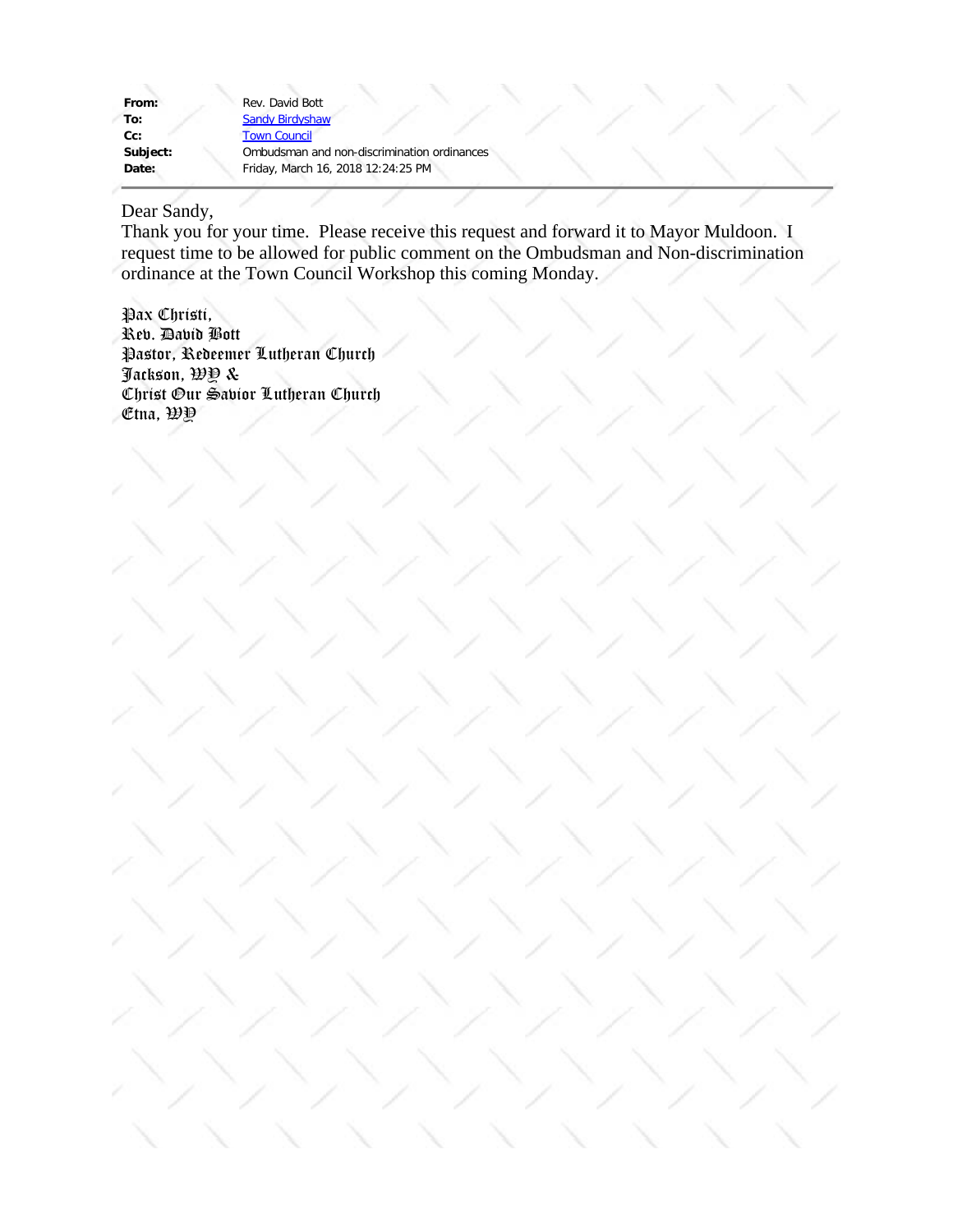council@jacksonwy.gov

Mayor and Councilors,

I am writing to you to encourage you to not create an ombudsman position for residential rentals. Most especially, please do not add to or change the state and federal fair housing law. This is unnecessary and will prove extremely expensive for the town, just in law suits alone. The funds spent will be better used to provide raises for our existing Town workers. The ombudsman effort as well as the nondiscrimination ordinance (also completely unnecessary) tramples the First Amendment rights of Bible believing Christians, Orthodox Jews, and Muslims since it will punish them if they do not violate their beliefs.

Adding immigrants is superfluous due to the fact that "national origin" is already covered in the state and federal housing law. Adding illegal immigrants is against the law.

There is already a resolution rejecting discrimination. That has proven to be more that sufficient, because there is no demonstrable discrimination occurring.

Please do not vote for or take any other action to forward these issues.

Sharon Biggs

Missouri Synod Lutheran, mom and extremely concerned citizen for our freedoms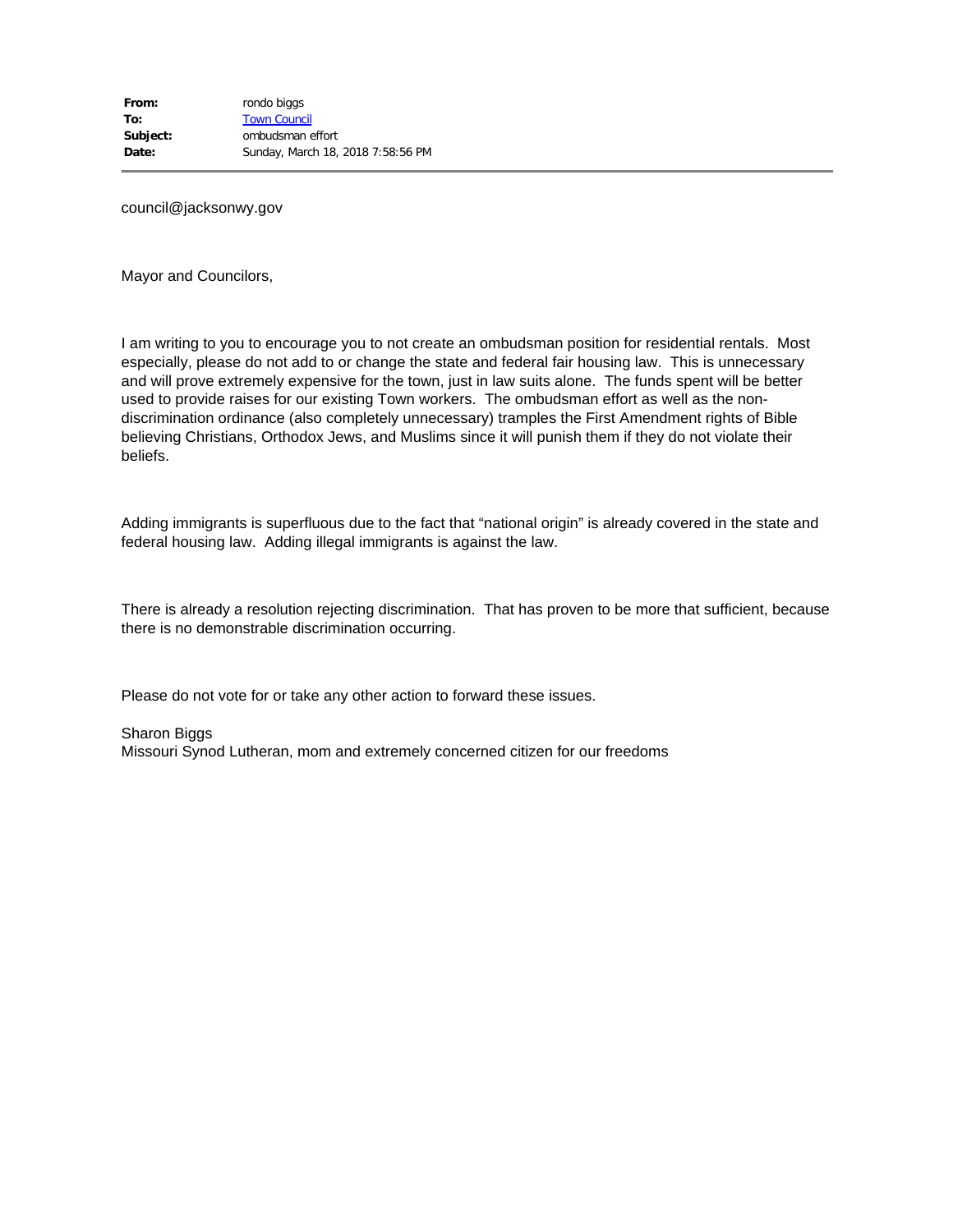-------- Original Message -------- Subject: Important action needed From: "Rev. David Bott" <redeemer@wyoming.com> Sent: 1:25pm, Friday, March 16, 2018 To: "Rev. David Bott" <redeemer@wyoming.com> CC:

To the membership of the dual-point parish of Redeemer and Christ Our Savior Lutheran Churches, Lenten greetings in the Name of Jesus:

Every member of both parishes has a stake in this issue, even if you live outside of Jackson, or Teton County, or even Wyoming. If you have an attachment to Redeemer Lutheran Church or her pastor, you are involved.

The town council of Jackson, this coming Monday will be discussing the addition of more protected classes of people to include Lesbian, Gay, Bi-sexual, Transgender (LGBT), and Illegal immigrants. (The last category will officially make Jackson a "Sanctuary City".) They will also be wanting to take over the enforcement of state and federal laws governing fair housing laws. This will be very expensive to the town residents. If these measures pass, your First Amendment protection of the "free exercise" of your religion will be effectively removed. If the churches do not help promote the homosexual agenda and sanctuary city benefits, they will be in violation of these ordinances, if passed.

What can you do? In a break from the norm, the mayor will not be allowing verbal public comment. But we can write emails and send them. Please do so! Below my signature is the note I sent them with their email address. Even if you just cut and paste (and sign your name), please take this action.

Pax Christi, Rev. David Bott Pastor, Redeemer Lutheran Church Jackson, WY & Christ Our Savior Lutheran Church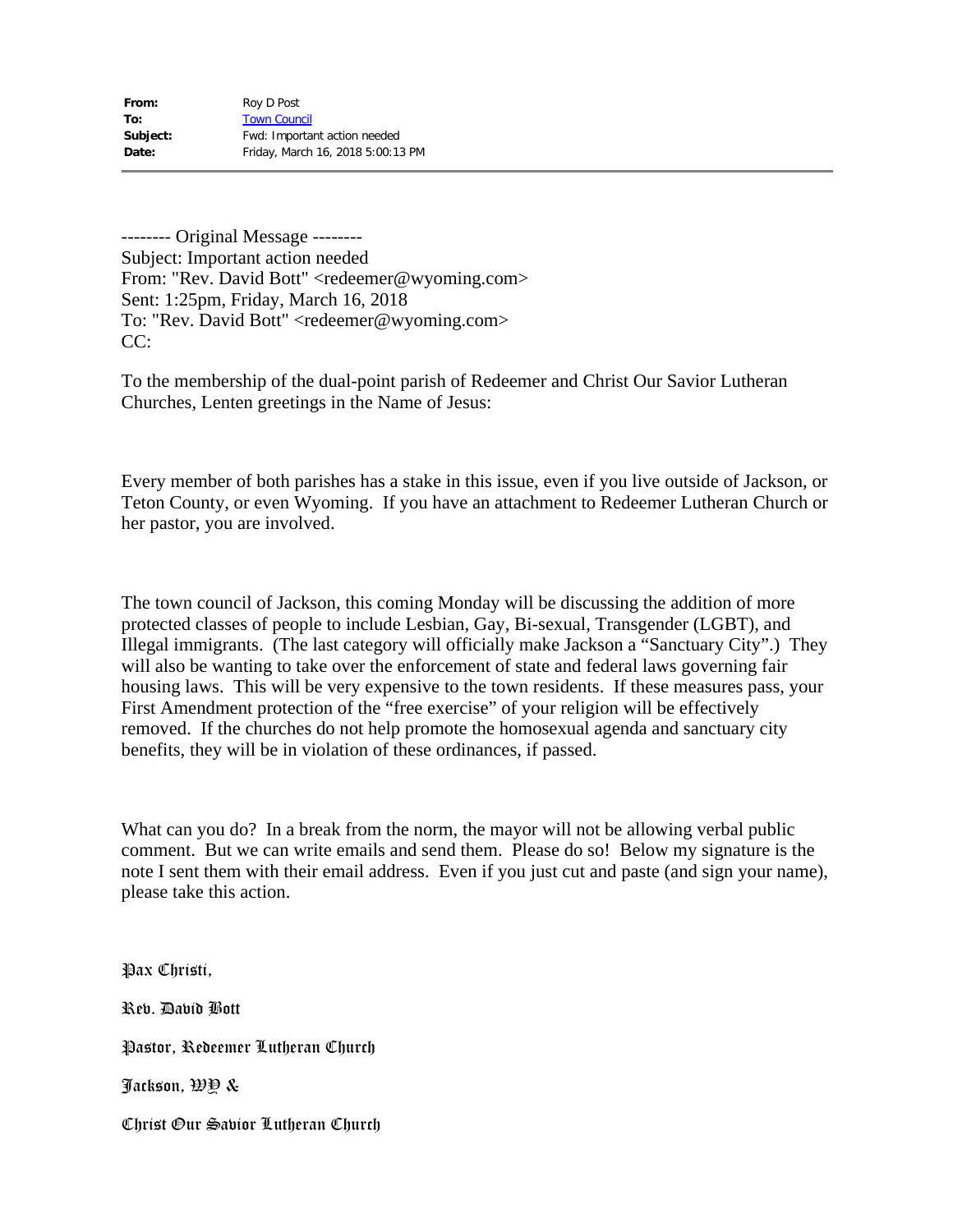$\mathfrak{E}$ tna,  $\mathfrak{B} \mathfrak{Y}$ 

[council@jacksonwy.gov](file:////c/council@jacksonwy.gov)

Mayor and Councilors,

I am writing to you to encourage you to not create an ombudsman position for residential rentals. Most especially, please do not add to or change the state and federal fair housing law. This is unnecessary and will prove extremely expensive for the town, just in law suits alone. The funds spent will be better used to provide raises for our existing Town workers. The ombudsman effort as well as the non-discrimination ordinance (also completely unnecessary) tramples the First Amendment rights of Bible believing Christians, Orthodox Jews, and Muslims since it will punish them if they do not violate their beliefs.

Adding immigrants is superfluous due to the fact that "national origin" is already covered in the state and federal housing law. Adding illegal immigrants is against the law.

There is already a resolution rejecting discrimination. That has proven to be more that sufficient, because there is no demonstrable discrimination occurring.

Please do not vote for or take any other action to forward these issues.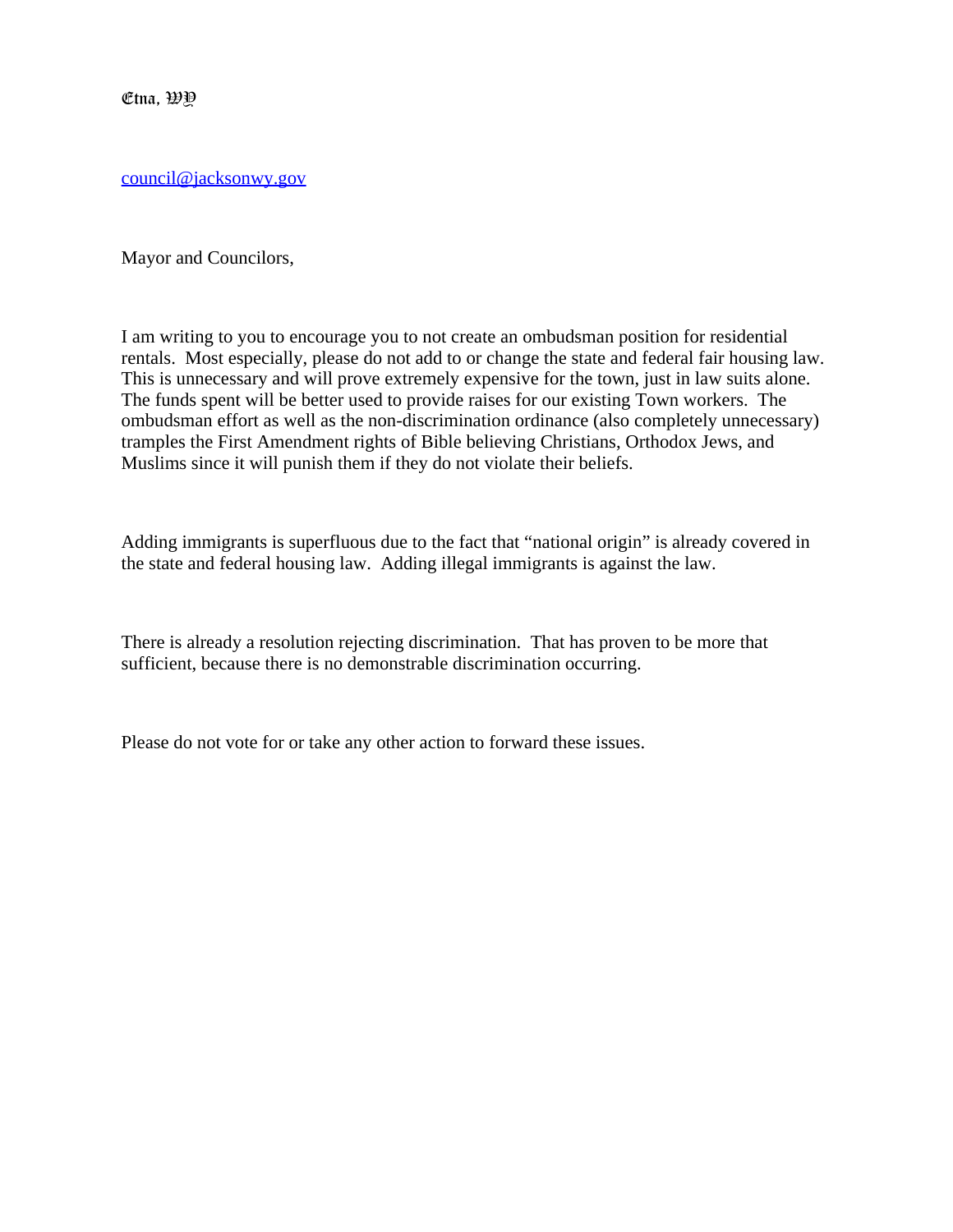Mayor and Councilors,

I am writing to you to encourage you to not create an ombudsman position for residential rentals. Most especially, please do not add to or change the state and federal fair housing law. This is unnecessary and will prove extremely expensive for the town, just in law suits alone. The funds spent will be better used to provide raises for our existing Town workers. The ombudsman effort as well as the non-discrimination ordinance (also completely unnecessary) tramples the First Amendment rights of Bible believing Christians, Orthodox Jews, and Muslims since it will punish them if they do not violate their beliefs.

Adding immigrants is superfluous due to the fact that "national origin" is already covered in the state and federal housing law. Adding illegal immigrants is against the law.

There is already a resolution rejecting discrimination. That has proven to be more that sufficient, because there is no demonstrable discrimination occurring.

Please do not vote for or take any other action to forward these issues.

Regards,

Victoria E Bott Redeemer Lutheran Church Jackson, WY 83001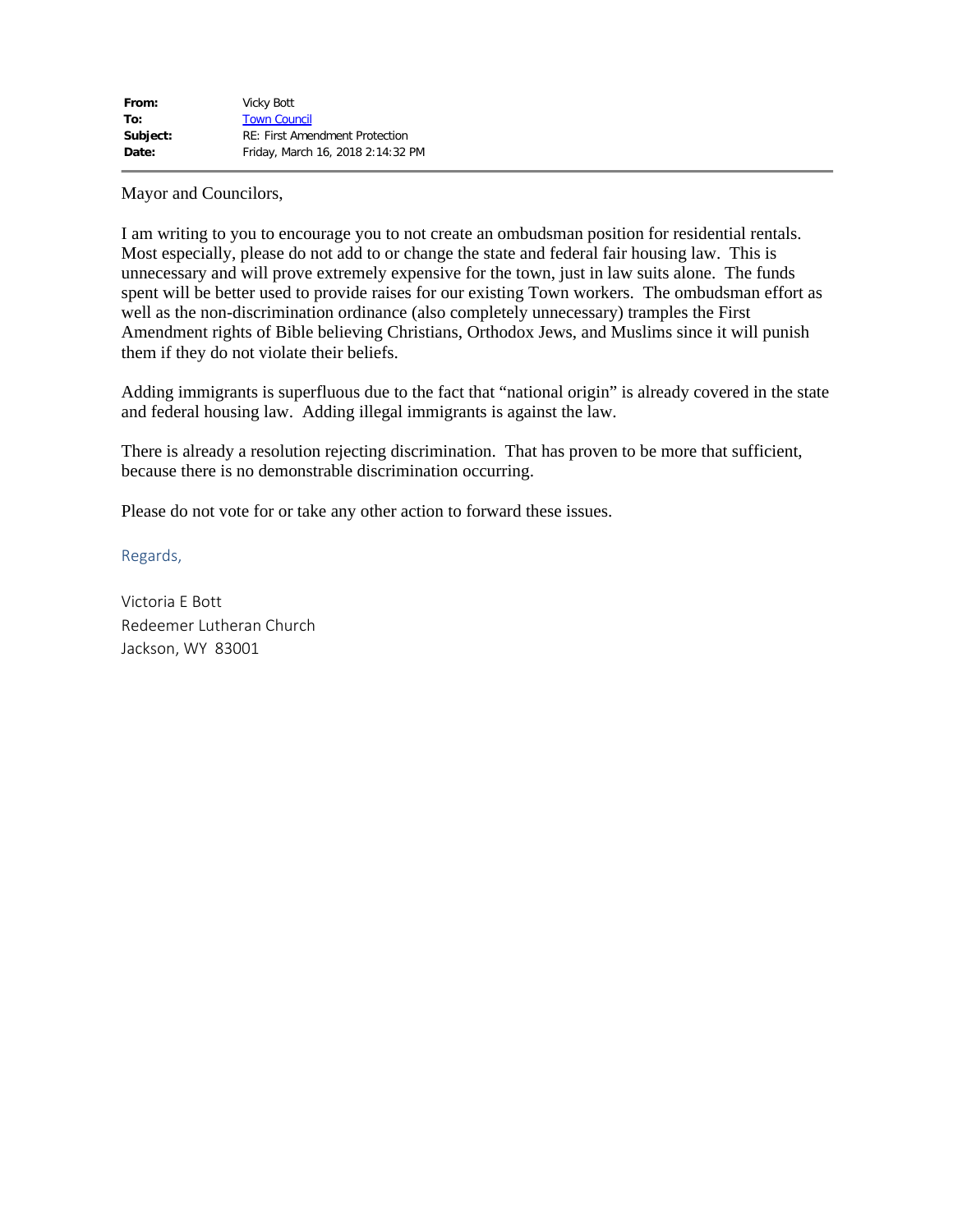

# **TOWN COUNCIL** WORKSHOP AGENDA DOCUMENTATION

**PREPARATION DATE: March 8, 2018 SUBMITTING DEPARTMENT: Police Department MEETING DATE: March 19th, 2018 DEPARTMENT DIRECTOR: Chief Todd Smith** 

# **SUBJECT: Ground transportation regulation updates related to operators of a taxi service and UBER and/or LYFT company**

# PURPOSE OF WORKSHOP ITEM

A discussion for Council's consideration of directing staff to draft proposed changes to Chapter 5.50 of the Jackson Municipal Code (ground transportation) to address compliance issues by companies operating both as TOJ regulated ground transportation businesses, as well as, UBER and LYFT businesses.

# DESIRED OUTCOME

To determine if Council prefers to:

- Amend portions of Chapter 5.50 of the Jackson Municipal Code to address non-compliance issues with ground transportation companies operating as UBER and LYFT companies as regulated by Chapter 5.50.
- Repeal all portions of Chapter 5.50 of the municipal code to no longer regulate ground transportation companies, drivers, and vehicles.
- Make no changes to Chapter 5.50 of the municipal code.

# BACKGROUND/ALTERNATIVES

During the 2017 legislative secession House Bill 0080, otherwise known as the "UBER Law" was proposed and ultimately passed both the Wyoming House of Representatives and the Wyoming Senate and became law effective July 1, 2017. The new law resides in Chapter 31 of the Wyoming State Statutes in Subsections 31-20-101 through 31-20-111.

In essence, the new law allows for the formation of a "transportation network company", wherein "prearranged rides" may be made using a "digital network system". The new law specifically forbids local government entities from regulating "transportation network companies" and makes such companies exempt from many of the state requirements that are in place to regulate taxi, limousines etc. However, the new law goes to great lengths to clarify that a "transportation network company" is NOT a taxi or limousine, but rather something specific and unique from other ground transportation companies.

It is important to note that there is nothing in the "UBER law" that intends to prevent local authorities from regulating taxi's and limousines (aka executive) vehicles. The "UBER law" only defines a "transportation network company" and exempts them from being regulated by local authorities.

With that being said, the Town of Jackson (TOJ) has rather robust ground transportation ordinances found in Chapter 5.50 of the Jackson Municipal Code. The TOJ currently regulates both taxi's and limousines, and requires any 15-passenger (or less) vehicle transporting passengers that is registered with the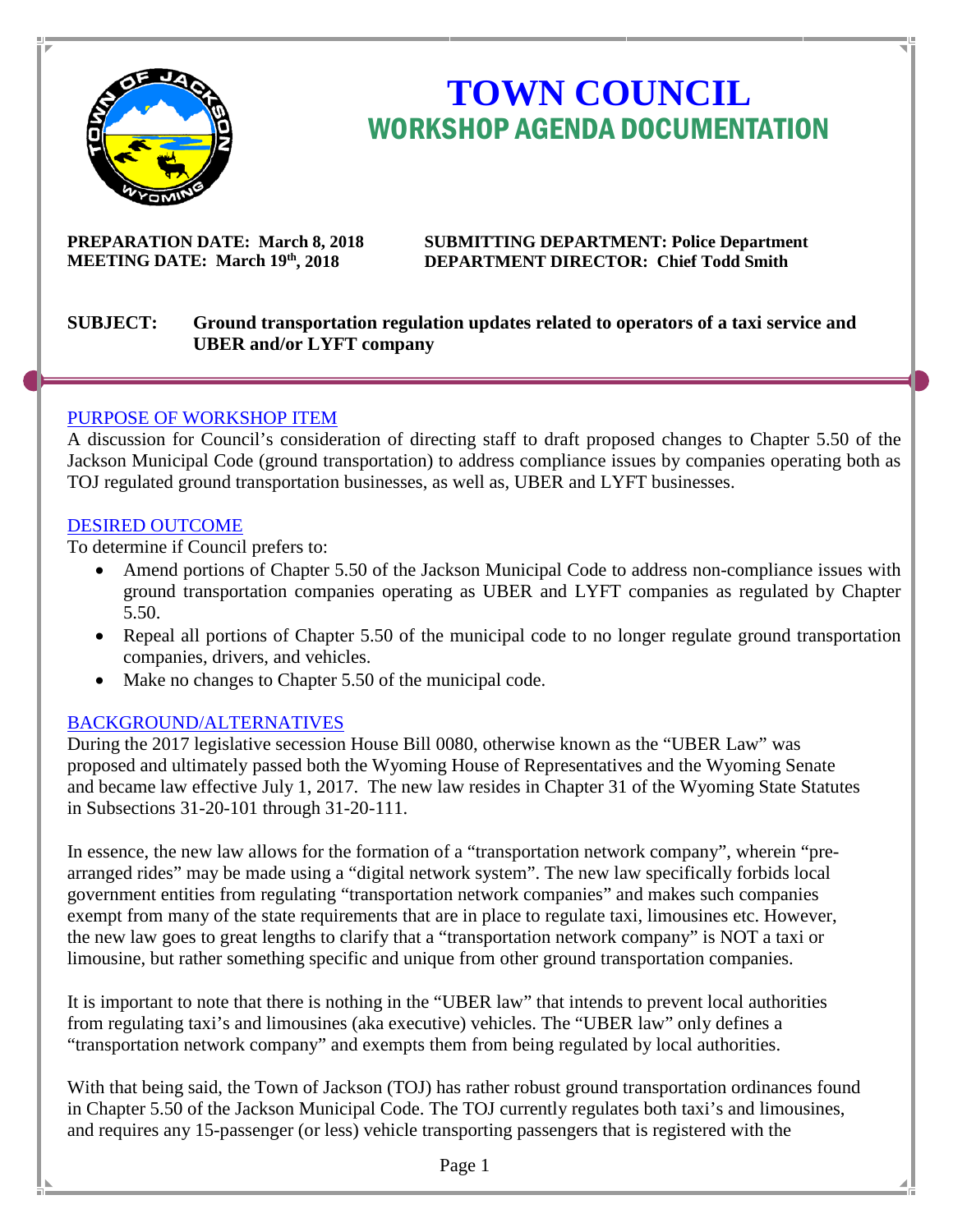Department of Transportation (DOT) to show proof of their DOT registration allowing them to be exempt from TOJ ground transportation ordinances.

Within the TOJ ground transportation ordinances there are three separate areas of regulation: 1) Ground transportation business licensing, 2) Operator Permits, and 3) Vehicle registration and safety permits.

The TOJ Finance Department is responsible for the processing of ground transportation business licenses. The Jackson Police Department (JPD) is responsible for processing operator permits, as well as vehicle registration and safety permits.

Current TOJ regulations require a "taxi" to have displayed specific decals designating the vehicle as a "taxi", a specific TOJ authorization to operate number, and a taxi light on the top of the vehicle that is permanently affixed and illuminated when in service. It is important that ground transportation vehicles be clearly defined as either a "taxi" or a limousine (executive) for purposes of insurance and enforcement of certain portions of the ground transportation ordinance.

# THE CURRENT ISSUE

Since the implementation of the "UBER law" many TOJ registered ground transportation businesses have opted to operate as both a TOJ ground transportation business and, as either an UBER, or LYFT vehicle. It should be noted that upon initial legal review in March 2017 by the Town Attorney's office it was known that there would be potential conflicts of interest with companies operating as both types of companies; however, the extent of problems created was not predictable and it was assumed that amendments to the ground transportation ordinance may become necessary.

It has become common place that the JPD will encounter a TOJ registered ground transportation vehicle that is contacted by law enforcement for a violation. The violations can vary, but generally something leads the officer to contact the TOJ ground transportation vehicle. Upon contact the officer will request to see the operator's permit to drive the vehicle or possibly inquire about an expired ground transportation permit, insurance, etc. Often the driver will claim that they are operating as an UBER or LYFT company at the time, thus making them exempt from regulation. The obvious problem occurs when there is no clear distinction to which mode the vehicle is operating, TOJ ground transportation vehicle (taxi/limousine), or transportation network company (UBER/LYFT).

Additionally, there are companies springing up that profess to be a transportation network company with no affiliation to UBER or LYFT, but rather are independent contractors. They make the assertion that their "digital network" is either a digital cell phone or email account arranging rides, but appear to have no oversight, background checks, etc. being applied.

This blurring of the lines during operation prevents the JPD from achieving effective compliance from TOJ ground transportation companies when a violation is encountered.

#### **HISTORY**

The TOJ ground transportation ordinance was created in 2009 in response to regular (and growing) complaints that the TOJ would receive about the ground transportation industry over-charging riders, unsafe vehicles being operated, unsafe/ unlicensed drivers operating vehicles, unsanitary conditions in vehicles etc.

Since the implementation of the TOJ ground transportation ordinance, the industry has greatly improved for the consumer. It could be argued that Jackson has the best ground transportation industry in the State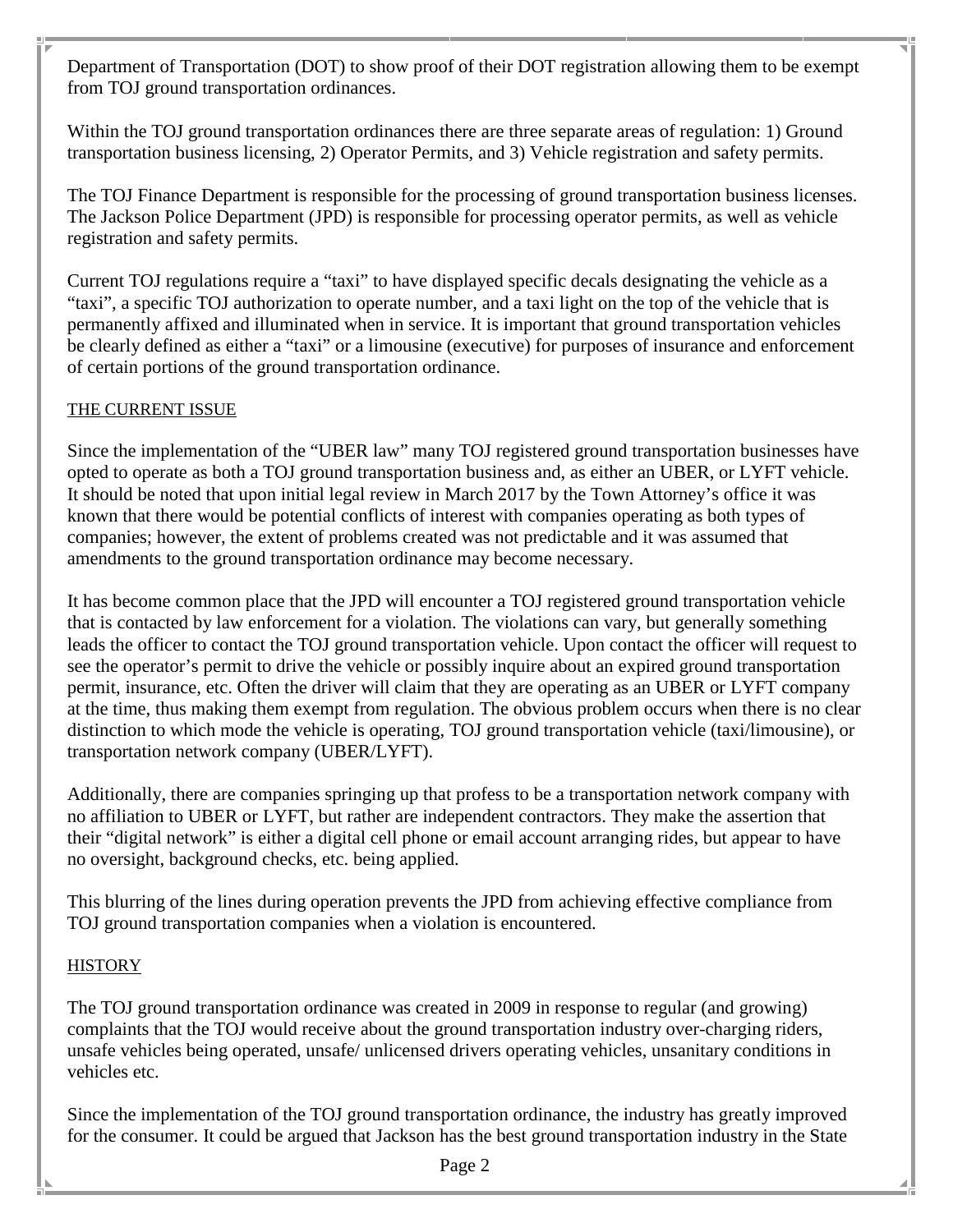of Wyoming with the safest vehicles, and safest and most professional drivers behind the wheel. This is a result of strict regulation that demands that vehicles be safe for operation through annual inspection and that drivers undergo background checks to unsure they have a track record of safety.

#### LOOKING FORWARD

If the JPD is to continue to be effective at regulating ground transportation companies, the TOJ ground transportation ordinance 5.50 must evolve to address complications created by the transportation network company (UBER law) legislation. Specifically, the TOJ ordinance needs to prohibit the use of TOJ registered taxis or limousines from being operated as a dual-purpose transportation network vehicles. Without this update the ability for the JPD to properly regulate these vehicles is greatly diminished and the Town Council should consider a total repeal of the Chapter 5.50, which the police department does not believe is in the best interest of the public.

# ALIGNMENT WITH COUNCIL'S STRATEGIC INTENT

The updating of the ground transportation ordinance would ensure that the Council's strategic intent of providing for the safety and the welfare of the community is met in regards to ground transportation.

# STAKEHOLDER ANALYSIS

Description of the following:

- Stake holders include the JPD, ground transportation companies, and the public at large.
- Current ground transportation companies in the area should be encouraged to provide public comment in the development of changes to the ordinance.

#### FISCAL IMPACT

There would be no fiscal impact in updating the ordinance. However, elimination of the TOJ ground transportation ordinances all together would eliminate revenue currently collected for operator permits and vehicle permits.

#### STAFF IMPACT

If the Council opted to amend the ground transportation ordinance it would require staff time from both the Town Attorney's office and the Jackson Police Department.

LEGAL ISSUES Complete.

**ATTACHMENTS** 

Wyoming Statute:

#### **CHAPTER 20 TRANSPORTATION NETWORK COMPANIES**

#### **31-20-101. Definitions.**

(a) As used in this chapter:

(i) "Digital network" means any online enabled application, software, website or system offered or utilized by a transportation network company that enables the prearrangement of rides with a driver;

(ii) "Driver" means an individual operator of a transportation network company vehicle who: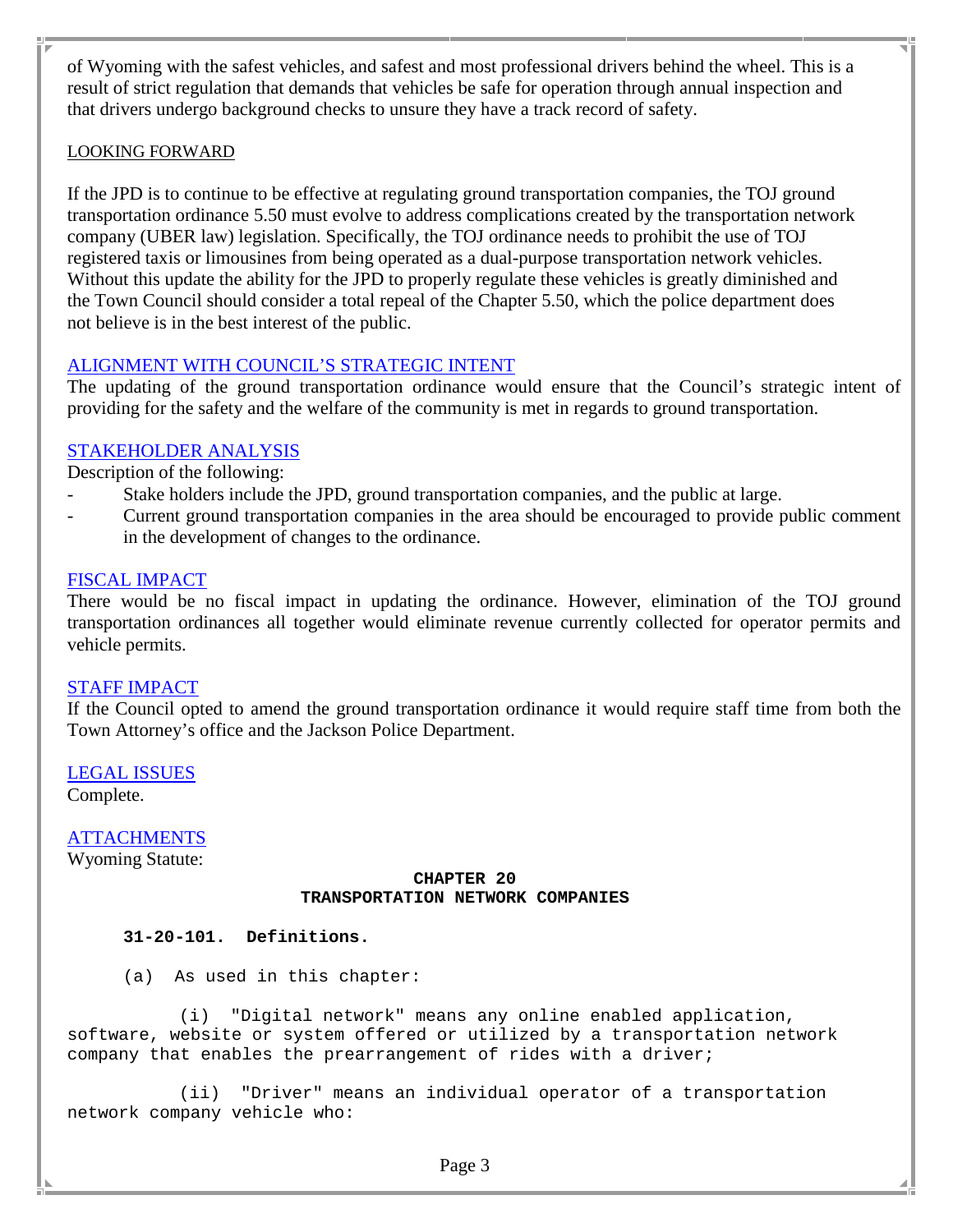(A) Receives connection to potential riders and related services from a transportation network company in exchange for payment of a fee to the transportation network company; and

(B) Uses a transportation network company vehicle to offer or provide a prearranged ride to riders upon connection through a digital network controlled by a transportation network company in exchange for compensation.

(iii) "Prearranged ride" means the provision of transportation by a driver to a rider:

(A) Beginning when a driver accepts a rider's request for a ride through a digital network controlled by a transportation network company;

(B) Continuing while the driver transports the requesting rider; and

(C) Ending when the rider exits the transportation network company vehicle.

(iv) "Rider" means a natural person who uses a transportation network company's digital network to connect with a driver who provides prearranged rides in a transportation network company vehicle between locations chosen by the natural person;

(v) "Transportation network company" means a corporation, partnership, sole proprietorship or other entity which operates pursuant to this chapter and uses a digital network to connect transportation network company riders to transportation network company drivers who provide prearranged rides. A transportation network company shall not be deemed to control, direct or manage the personal vehicles or transportation network company drivers that connect to its digital network, except where agreed to by written contract;

(vi) "Transportation network company vehicle" means a vehicle that is:

(A) Used by a driver to provide a prearranged ride; and

(B) Owned, leased or otherwise authorized for use by the

driver.

#### **31-20-102. Agent.**

A transportation network company shall maintain a registered agent for service of process in Wyoming pursuant to W.S. 17-28-101.

#### **31-20-103. Fare collected for services.**

On behalf of a driver, a transportation network company may charge a fare for the services provided to riders, provided that if a fare is collected from a rider, the transportation network company shall disclose to the rider the fare or fare calculation method on its digital network. The transportation network company shall provide a rider with the applicable rate being charged

Page 4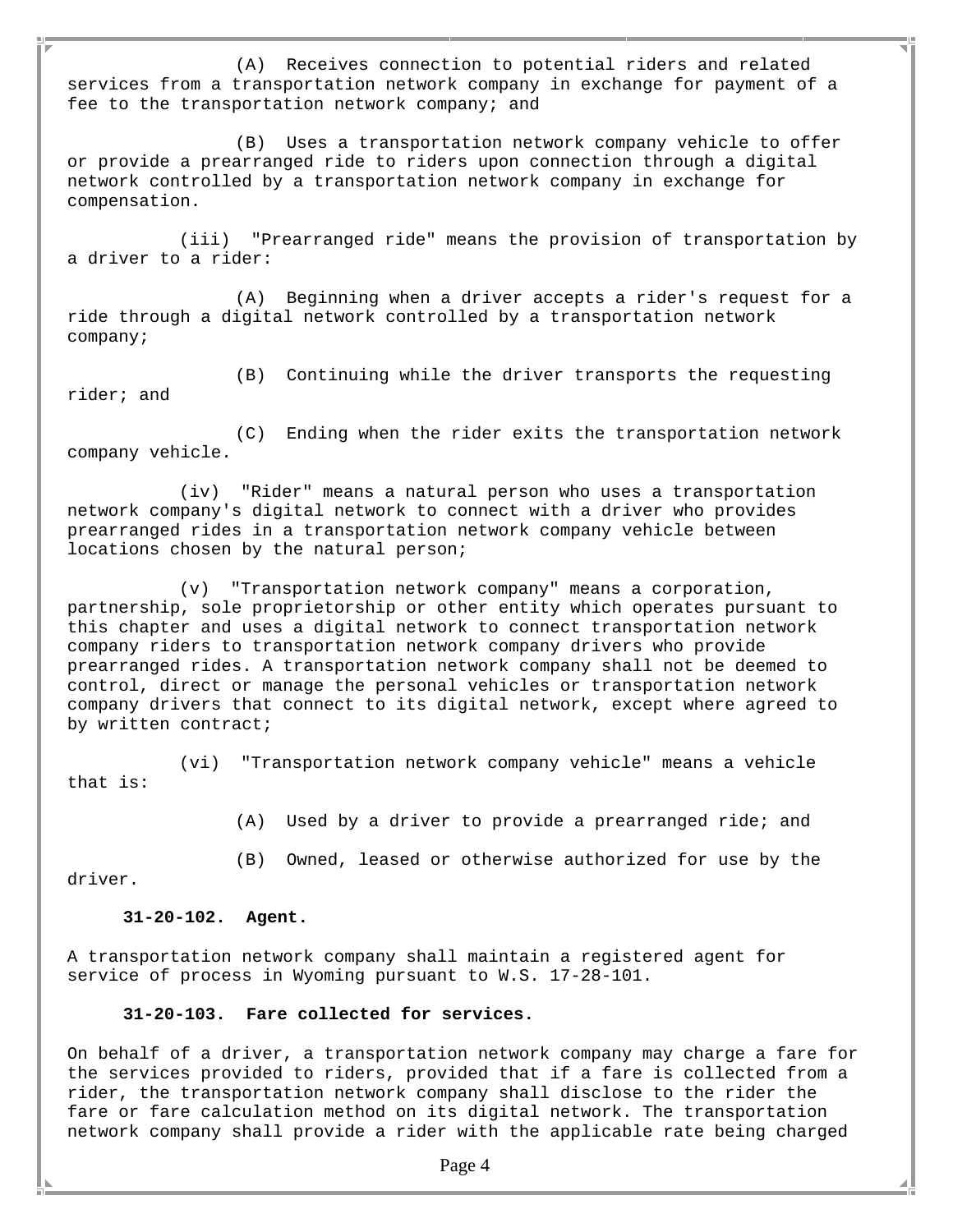for a prearranged ride and the option to receive an estimated fare before the rider enters the transportation network company vehicle.

#### **31-20-104. Identification of transportation network company vehicles and drivers.**

A transportation network company's digital network shall display a picture of the driver and the license plate number of the transportation network company vehicle used to provide the prearranged ride prior to a rider entering a transportation network company vehicle.

#### **31-20-105. Electronic receipt.**

Within four (4) hours following the completion of a prearranged ride, a transportation network company shall transmit an electronic receipt to the rider on behalf of the driver that provides a record of the origin and destination of the prearranged ride, the total time and distance of the prearranged ride and an itemization of the total fare paid, if any.

#### **31-20-106. Driver requirements.**

(a) Before a transportation network company may allow an individual to act as a driver, the transportation network company shall:

(i) Require the individual to submit to the transportation network company an application that includes all of the following:

(A) The individual's name, mailing address and age;

(B) A photocopy of the individual's driver's license;

(C) A photocopy of the registration for the transportation network company vehicle that the individual will use to provide prearranged rides;

(D) Proof of financial responsibility for the transportation network company vehicle that the individual will use to provide prearranged rides;

(E) Any other information required by the transportation network company.

(ii) Conduct, or cause a third party to conduct, the following:

(A) A local and national criminal background check on the individual that shall include review of a multistate or multijurisdiction criminal records locator or other similar commercial nationwide database with primary source search validation;

(B) A search of the United States department of justice's national public sex offender website for the individual; and

(C) A search of the individual's driving history pursuant to W.S. 31-7-309(a).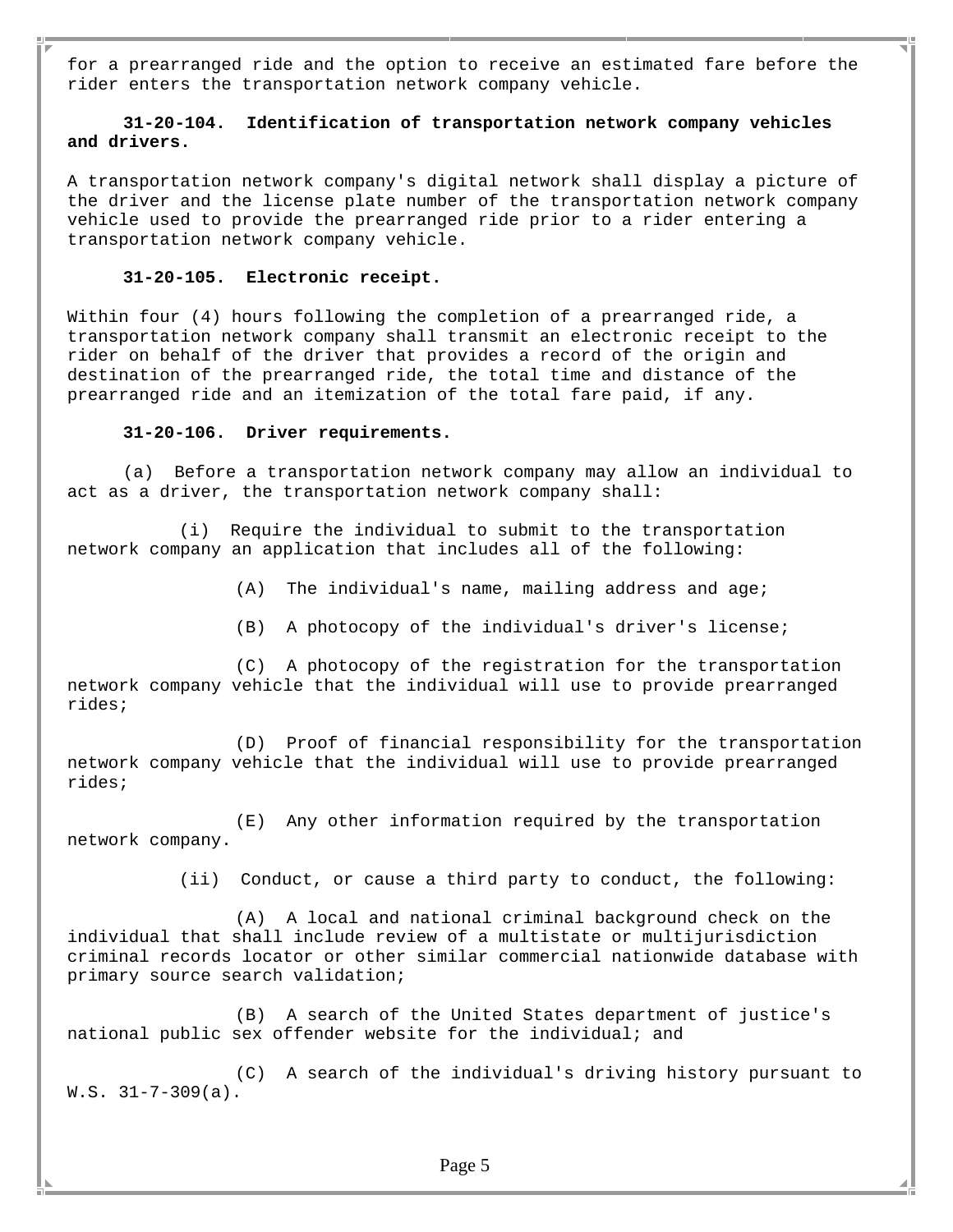#### **31-20-107. Financial responsibilities of transportation network companies and drivers.**

(a) A driver, or a transportation network company on the driver's behalf, shall maintain a motor vehicle liability policy that recognizes the driver is a transportation network company driver or otherwise uses a vehicle to transport riders for compensation and covers the driver:

(i) While the driver is available to receive requests for prearranged rides; and

(ii) While the driver is engaged in a prearranged ride.

(b) The following automobile insurance requirements shall apply while a participating driver is available to receive requests for prearranged rides but is not engaged in a prearranged ride:

(i) Primary automobile liability insurance in the amount of at least fifty thousand dollars (\$50,000.00) for death and bodily injury per person, one hundred thousand dollars (\$100,000.00) for death and bodily injury per incident and twenty-five thousand dollars (\$25,000.00) for property damage; and

(ii) Uninsured motorist coverage as required by W.S. 31-10-101.

(c) The following automobile insurance requirements shall apply while a driver is engaged in a prearranged ride:

(i) Primary automobile liability insurance that provides at least one million dollars (\$1,000,000.00) for death, bodily injury and property damage; and

(ii) Uninsured motorist coverage as required by W.S. 31-10-101.

(d) The requirements of subsections (b) and (c) of this section may be satisfied by a motor vehicle liability policy or bond maintained by the driver, the transportation network company or through a combination of the driver and the transportation network company.

(e) Coverage under an automobile insurance policy maintained by the transportation network company shall not be dependent on a personal automobile insurer first denying a claim nor shall a personal automobile insurance policy be required to deny a claim.

(f) If any insurance maintained by a driver pursuant to subsection (b) or (c) of this section has lapsed or does not provide the required coverage, insurance maintained by a transportation network company shall provide the coverage required by this section beginning with the first dollar of a claim and the transportation network company's insurer shall have the duty to defend such claim.

(g) The insurance requirements of this section may be satisfied by insurance placed with an insurer authorized as required under W.S. 26-3-101 or with an eligible surplus lines insurer as defined in W.S. 26-11—107 that has a credit rating of no less than "A-" from A.M. Best or similar rating from another rating agency recognized by the department of insurance.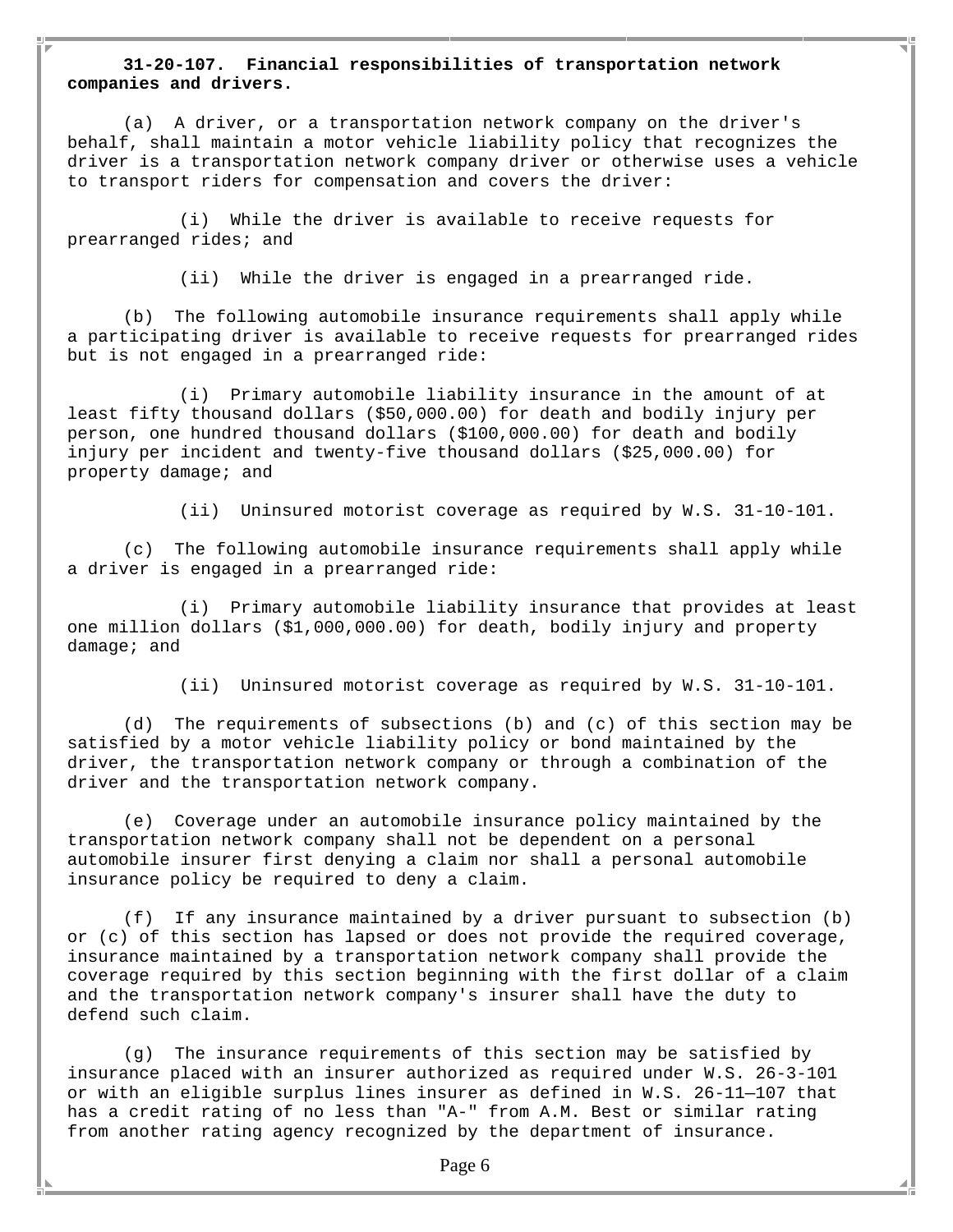(h) Insurance satisfying the requirements of this section shall be deemed to satisfy the financial responsibility requirement of a motor vehicle under the Motor Vehicle Safety-Responsibility Act.

(j) A driver shall carry digital or physical proof of coverage satisfying the requirements of subsections (b) and (c) of this section with the driver at all times while operating a transportation network company vehicle. In the event of an accident, a driver shall provide this insurance coverage information to the directly interested parties, automobile insurers and investigating police officers upon request. Upon such request, a driver shall also disclose to directly interested parties, automobile insurers and investigating police officers whether the driver was available to receive a request for a prearranged ride or engaged in a prearranged ride at the time of the accident.

(k) In a claims coverage investigation, a transportation network company shall immediately provide upon request by directly involved parties or, if applicable, any insurer of the driver, the precise times that a driver was available to receive a request for a prearranged ride in the twelve (12) hour period immediately preceding and in the twelve (12) hour period immediately following the accident. Insurers providing coverage under this section shall disclose upon request by any other insurer involved in the particular claim, the applicable coverages, exclusions and limits provided under any automobile insurance maintained in order to satisfy the requirements of this section.

#### **31-20-108. Automobile insurance provisions.**

(a) Insurers that write automobile insurance in Wyoming may exclude any and all coverage afforded under the policy issued to an owner or operator of a transportation network company vehicle for any loss or injury that occurs while a driver is available to receive a request for a prearranged ride or while a driver is engaged in a prearranged ride. This right to exclude all coverage may apply to any coverage included in an automobile insurance policy, including any of the following:

- (i) Liability coverage for bodily injury and property damage;
- (ii) Uninsured and underinsured motorist coverage;
- (iii) Medical payments coverage;
- (iv) Comprehensive coverage;
- (v) Collision coverage.

(b) Subsection (a) of this section shall apply notwithstanding any requirement under W.S. 31-9-405. Nothing in this section implies or requires that a personal automobile insurance policy provide coverage while a driver is available to receive a request for a prearranged ride, while the driver is engaged in a prearranged ride or while the driver otherwise uses a transportation network company vehicle to transport riders for compensation.

(c) Nothing in this section shall be construed as to require an insurer to use any particular policy language or reference to this section in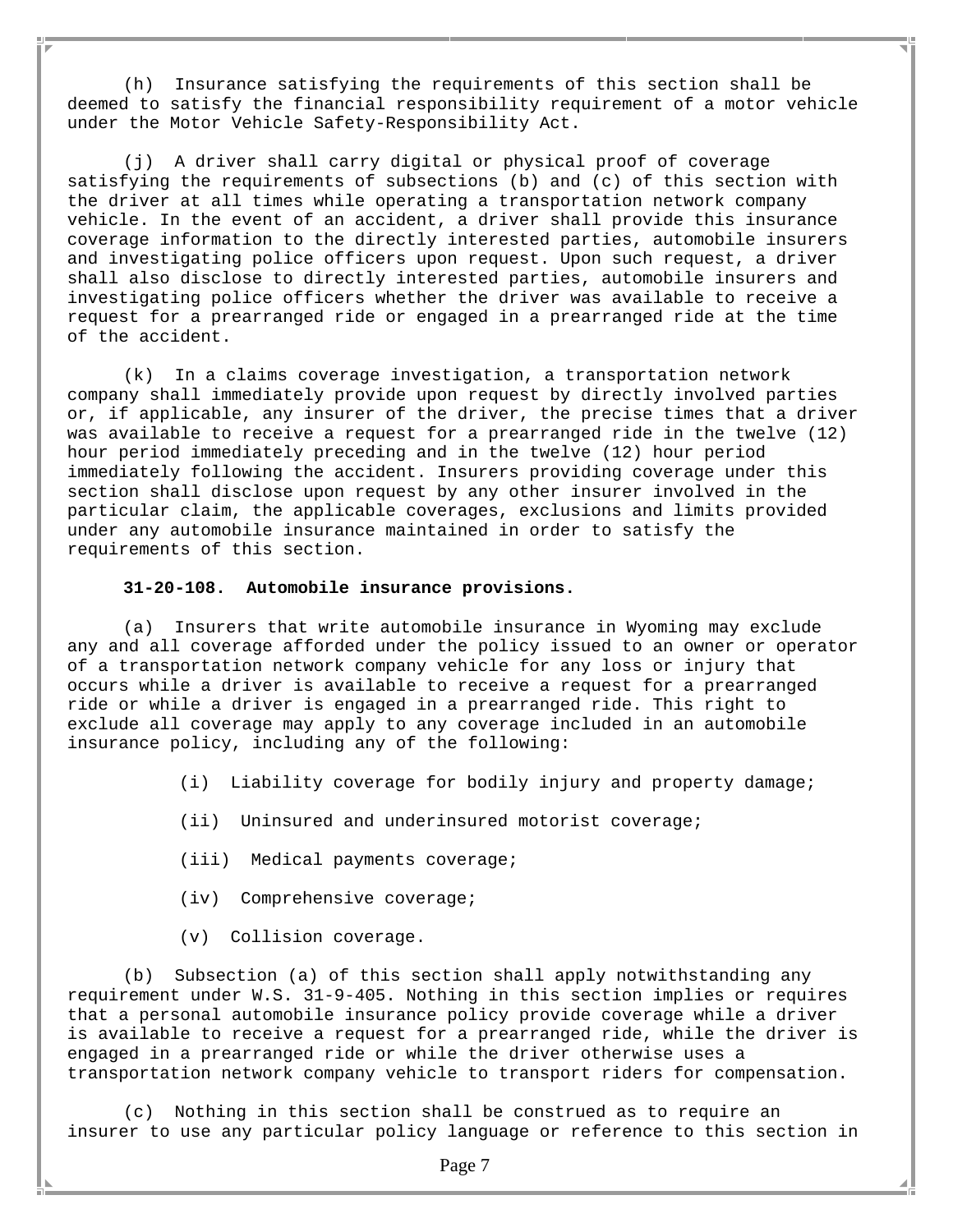order to exclude any and all coverage for any loss or injury that occurs while a driver is available to receive a request for a prearranged ride or while a driver provides a prearranged ride.

(d) Nothing in this section shall be deemed to preclude an insurer from providing primary or excess coverage for the driver's transportation network company vehicle, if it chooses to do so by contract or endorsement.

(e) Automobile insurers that exclude the coverage described in W.S. 31-20-107 shall have no duty to defend or indemnify any claim expressly excluded thereunder. Nothing in this chapter shall be deemed to invalidate or limit an exclusion contained in a policy including any policy in use in Wyoming prior to the enactment of this chapter that excludes coverage for vehicles used to carry persons or property for a charge or which are available for hire by the public. An automobile insurer that defends or indemnifies a claim against a driver that is excluded under the terms of its policy shall have a right of contribution against other insurers that provide automobile insurance to the same driver in satisfaction of the coverage requirements of W.S. 31-20-107.

#### **31-20-109. Required disclosures.**

(a) A transportation network company shall disclose in writing to a driver before the driver is allowed to accept a request for a prearranged ride on the transportation network company's digital network:

(i) Any insurance or bond coverage, including the types of coverage and the limits for each coverage, the transportation network company provides to the driver when the driver uses a transportation network company vehicle to provide services in connection with the transportation network company's digital network;

(ii) That the driver's own automobile insurance policy might not provide any coverage while the driver is available to receive a request for a prearranged ride or is engaged in a prearranged ride; and

(iii) That if the vehicle to be used to provide a prearranged ride has a lien against it, the driver has a duty to notify the lienholder that the driver will use the vehicle for transportation services that may violate the terms of a contract with the lienholder. The driver shall disclose to the lienholder all insurance coverage information provided to the driver by the transportation network company pursuant to this section and the driver shall maintain proof that notice has been sent to the lienholder.

#### **31-20-110. Transportation network company and driver exclusions.**

(a) A driver shall be an independent contractor, not subject to the Wyoming Worker's Compensation Act and not an employee of a transportation network company if:

(i) The transportation network company does not unilaterally prescribe the hours during which a driver must be available to receive requests for prearranged rides;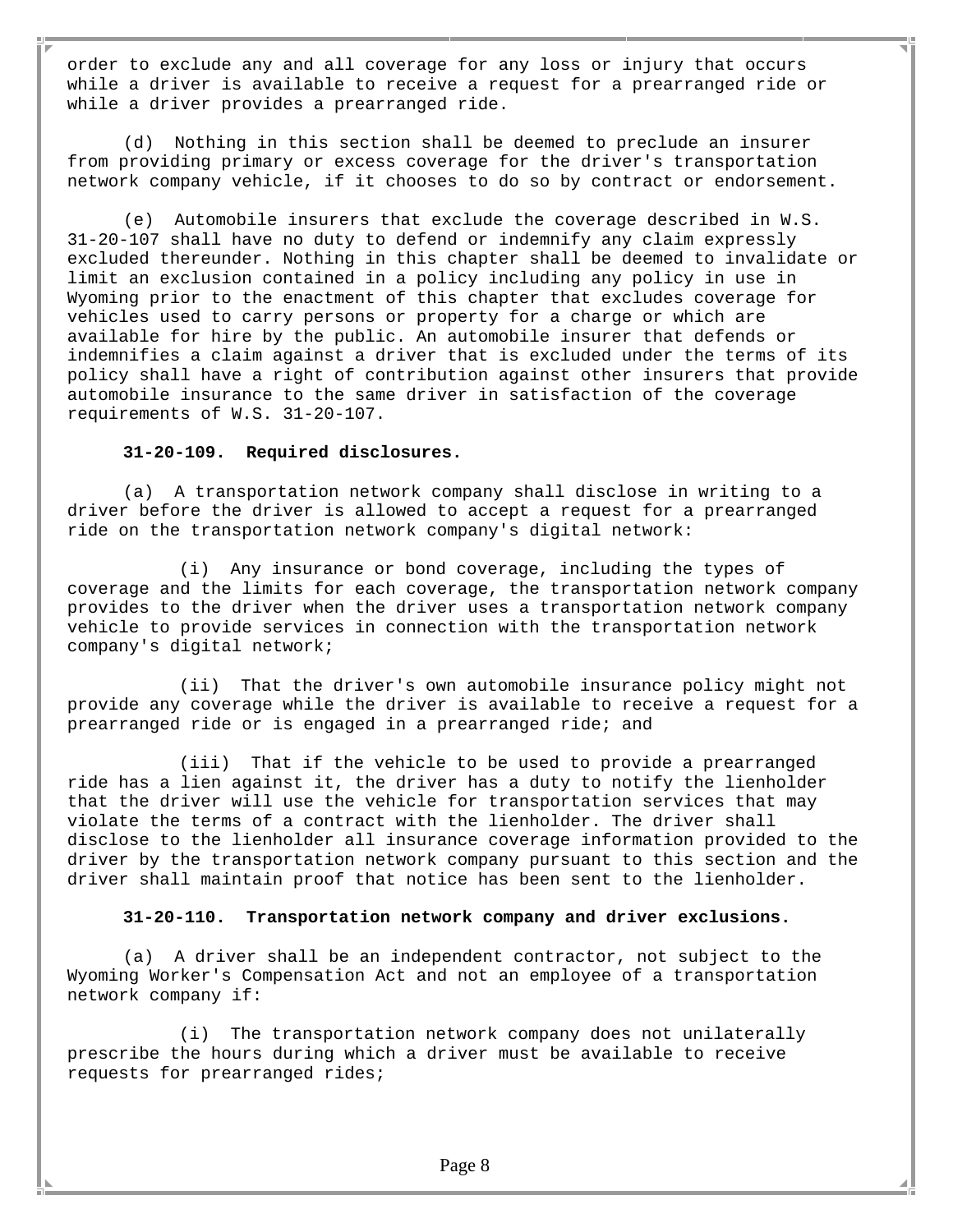(ii) The transportation network company imposes no restrictions on the driver's ability to use digital networks of other transportation network companies to provide prearranged rides;

(iii) The transportation network company does not restrict a driver from engaging in commercial activities unrelated to providing prearranged rides; and

(iv) The transportation network company and driver agree in writing that the driver is an independent contractor with respect to the transportation network company.

(b) A transportation network company shall not be deemed to control, direct or manage the transportation network company vehicles or drivers that connect to its digital network, except when agreed to by written contact. Notwithstanding any other provision of law a transportation network company or a driver shall not be deemed a commercial vehicle operator, a common carrier, a contract carrier, a motor carrier or a motor club.

(c) A transportation network company vehicle is not a taxicab, limousine, for hire vehicle or any public transportation conveyance. A driver shall not be required to register the vehicle the driver uses to provide prearranged rides as a commercial vehicle or a public transportation business.

(d) A prearranged ride does not include transportation provided using taxicab, limousine, for hire vehicle or commercial vehicle pursuant to this title. A prearranged ride does not include a shared expense carpool, or any other type of arrangement or service in which the driver receives a fee that does not exceed the driver's costs associated with providing the ride.

(e) Nothing in this chapter limits the ability of a public airport or its governing body to enter into an operating agreement with a transportation network company providing access to that public airport. A public airport with more than ninety thousand (90,000) annual enplanements in the previous calendar year, as reported by the federal aviation administration, may require an operating agreement regarding entry, pick-up and drop-off with a transportation network company providing access to that public airport.

(f) Neither a transportation network company nor a driver shall include services performed:

(i) In the employ of a state, or any political subdivision of the state, or in the employ of an Indian tribe or any instrumentality of a state, any political subdivision of a state or any Indian tribe that is wholly owned by one (1) or more states or political subdivisions or Indian tribes, provided that the service is excluded from employment as defined in the Federal Unemployment Tax Act, 26 U.S.C. §§ 3301 and 3306(c)(7);

(ii) In the employ of a religious, charitable, educational or other organization that is excluded from employment as defined in the Federal Unemployment Tax Act, 26 U.S.C. §§ 3301 through 3311, solely by reason of 26 U.S.C. § 3306(c)(8).

**31-20-111. Controlling authority.**

Page 9